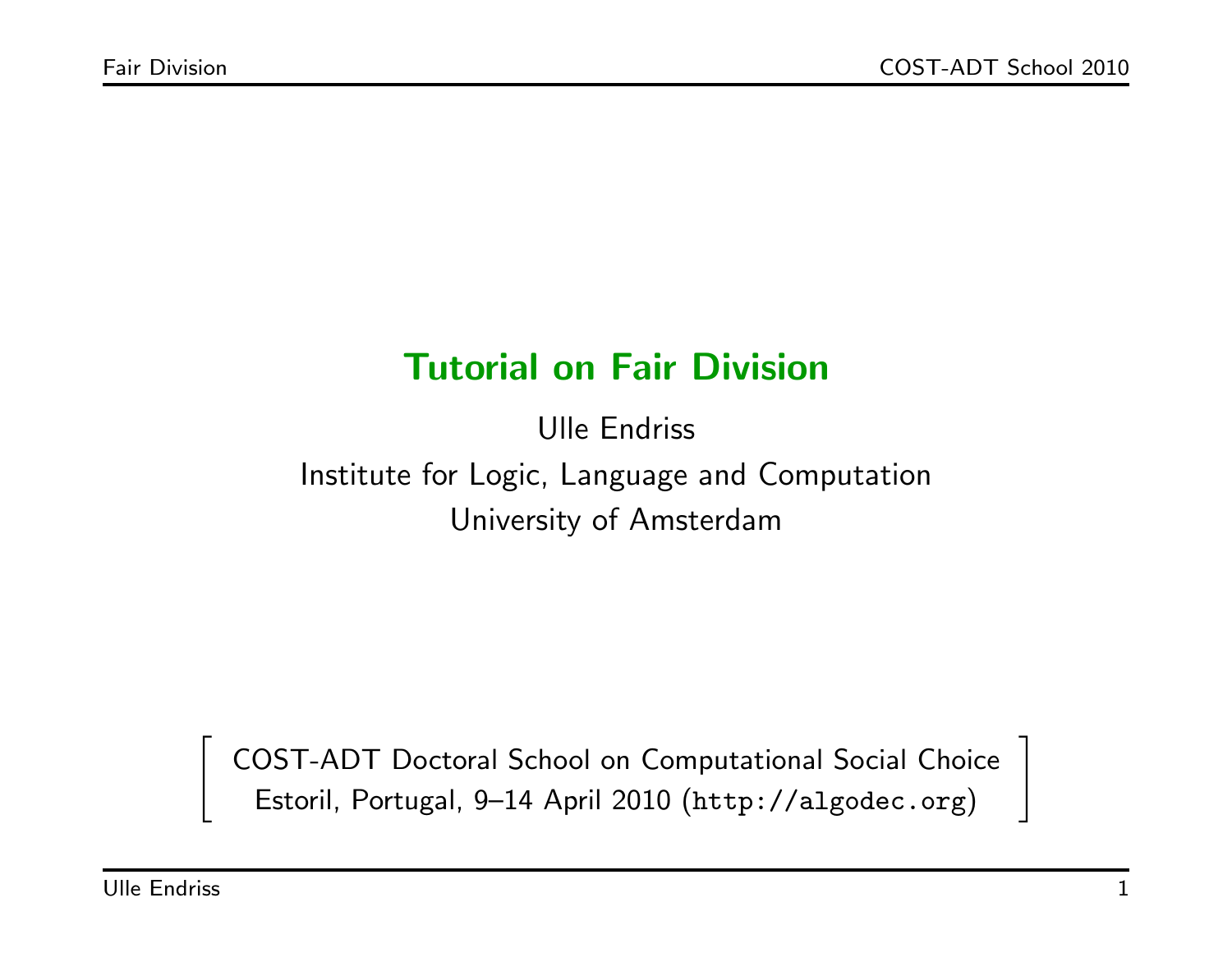## Table of Contents

| Divisible Goods: Cake-Cutting Procedures  32      |  |
|---------------------------------------------------|--|
| Indivisible Goods: Combinatorial Optimisation  48 |  |
|                                                   |  |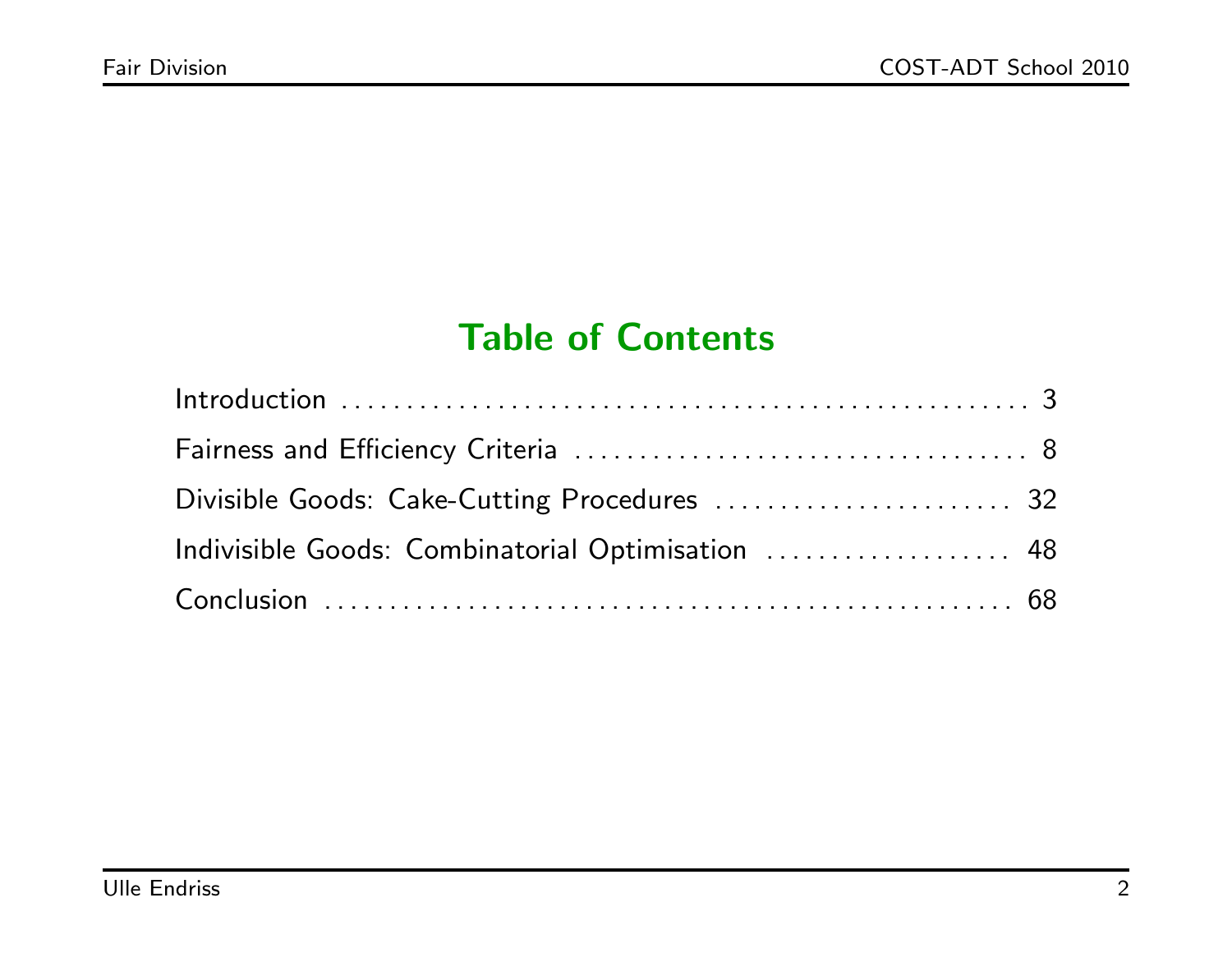# Introduction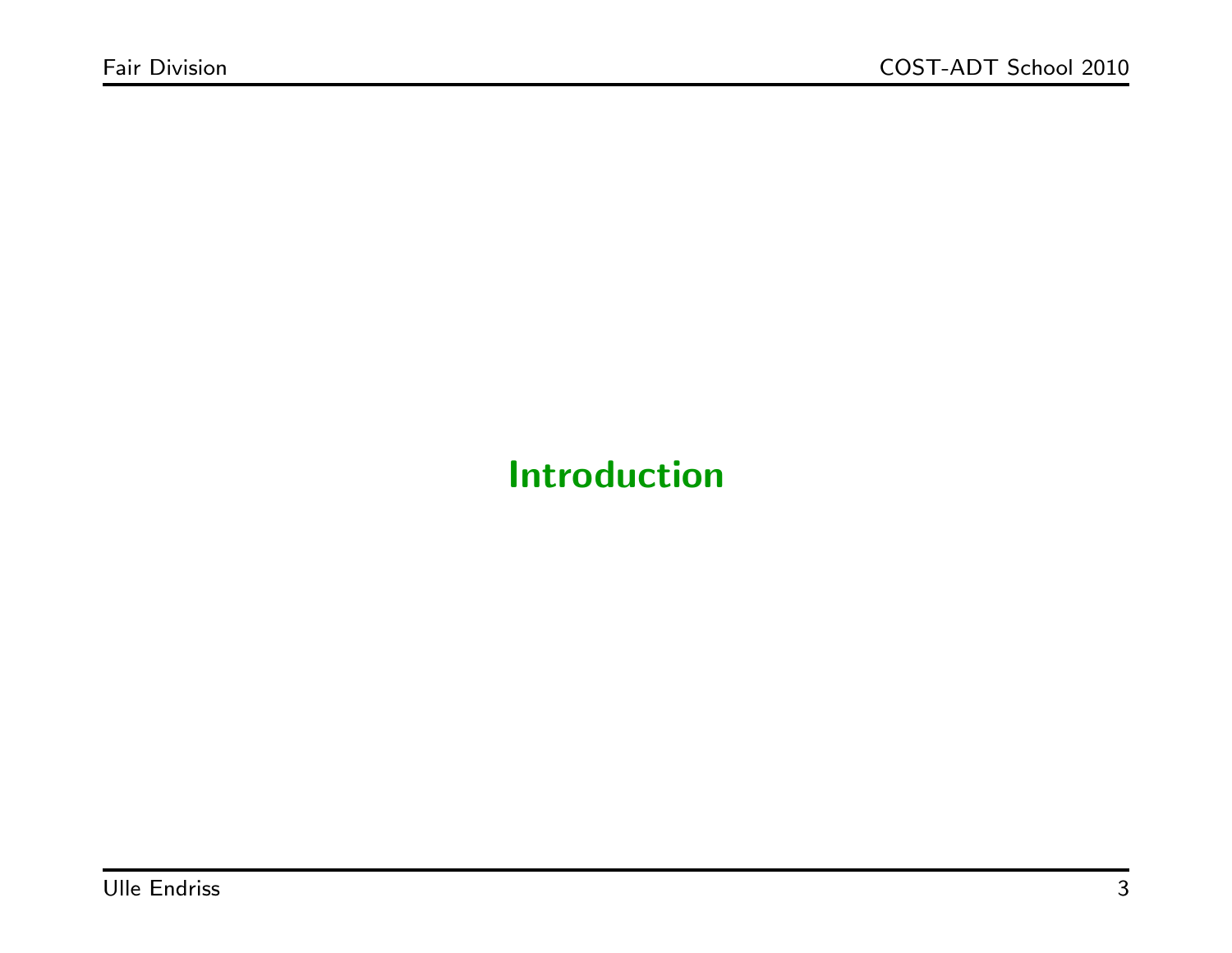# Fair Division

Fair division is the problem of dividing one or several goods amongst two or more agents in a way that satisfies a suitable fairness criterion.

- Traditionally studied in economics (and to some extent also in mathematics, philosophy, and political science); now also in computer science (particularly multiagent systems and AI).
- Abstract problem, but immediately relevant to many *applications*.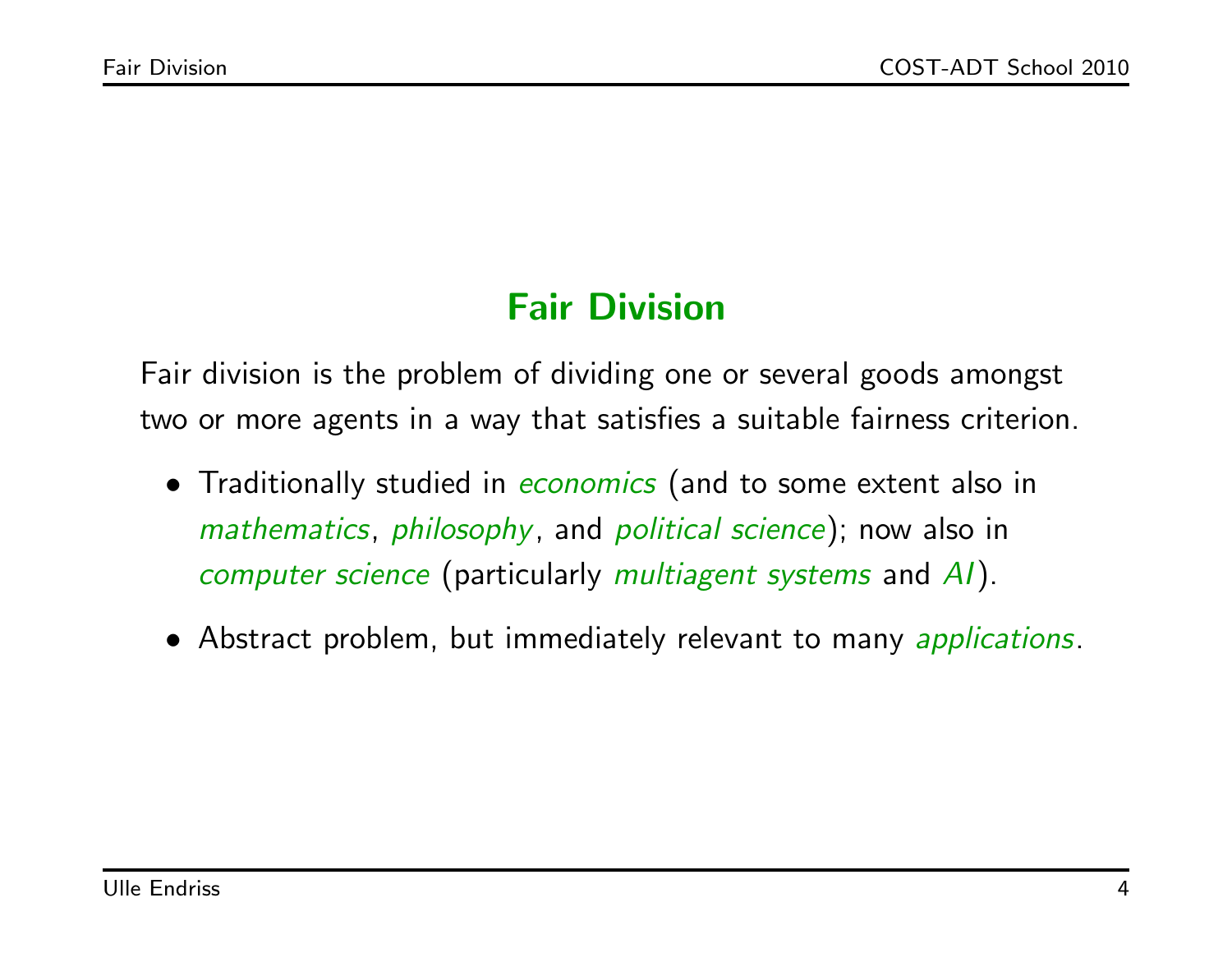# Fair Division and Social Choice

Fair division can be considered a problem of social choice:

- A group of agents each have individual preferences over a collective agreement (the allocation of goods to be found).
- But: in fair division preferences are often assumed to be cardinal (*utility functions*) rather than ordinal (as in voting)
- And: fair division problems come with some *internal structure* often absent from other social choice problems (e.g., I will be indifferent between allocations giving me the same set of goods)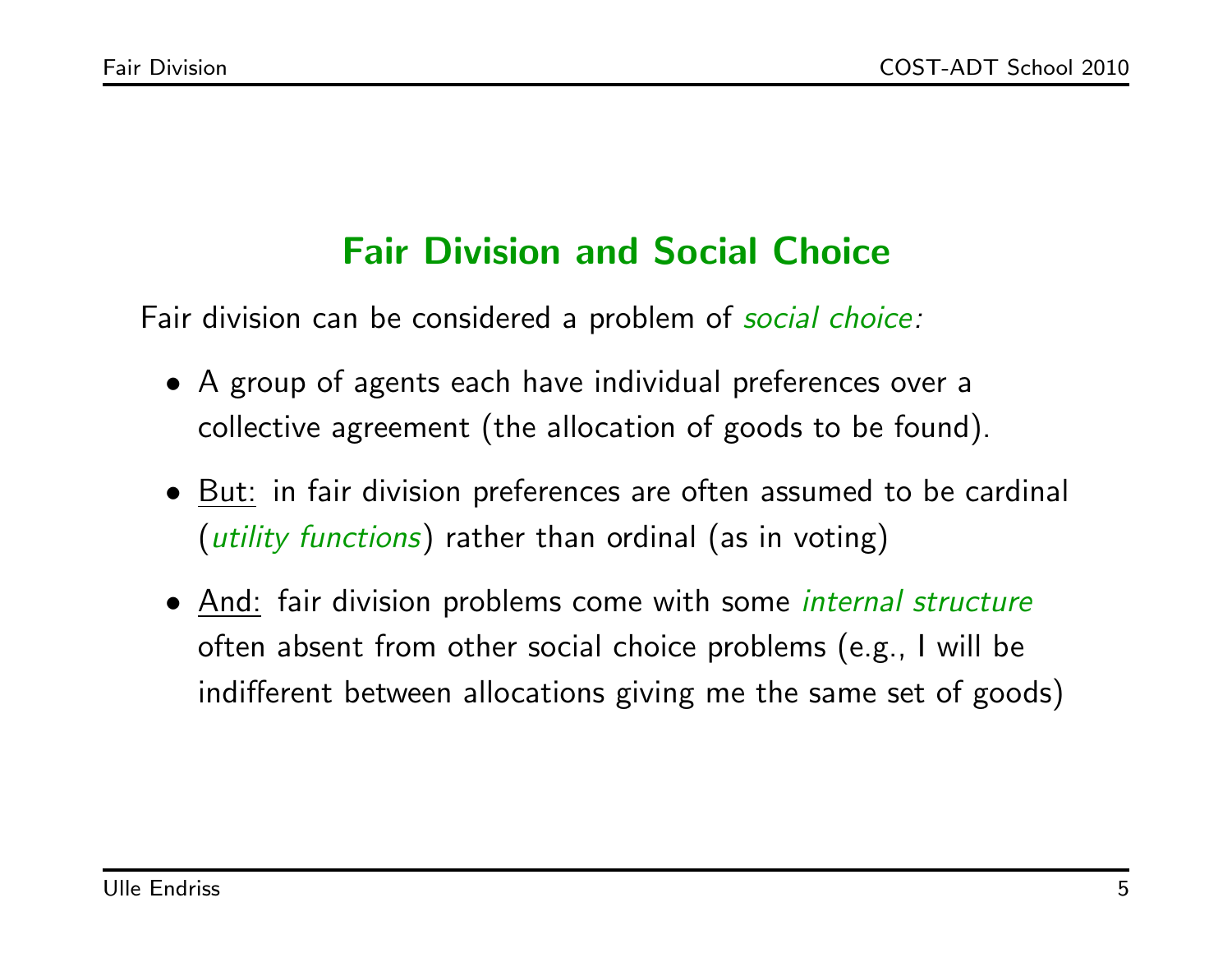# The Problem

Consider a set of agents and a set of goods. Each agent has their own preferences regarding the allocation of goods to agents to be selected.

 $\blacktriangleright$  What constitutes a good allocation and how do we find it?

What goods? One or several goods? Available in single or multiple units? Divisible or indivisible? Can goods be shared? Are they static or do they change properties (e.g., consumable or perishable goods)? What preferences? Ordinal or cardinal preference structures? Are

monetary side payments possible, and how do they affect preferences? How are the preferences represented in the problem input?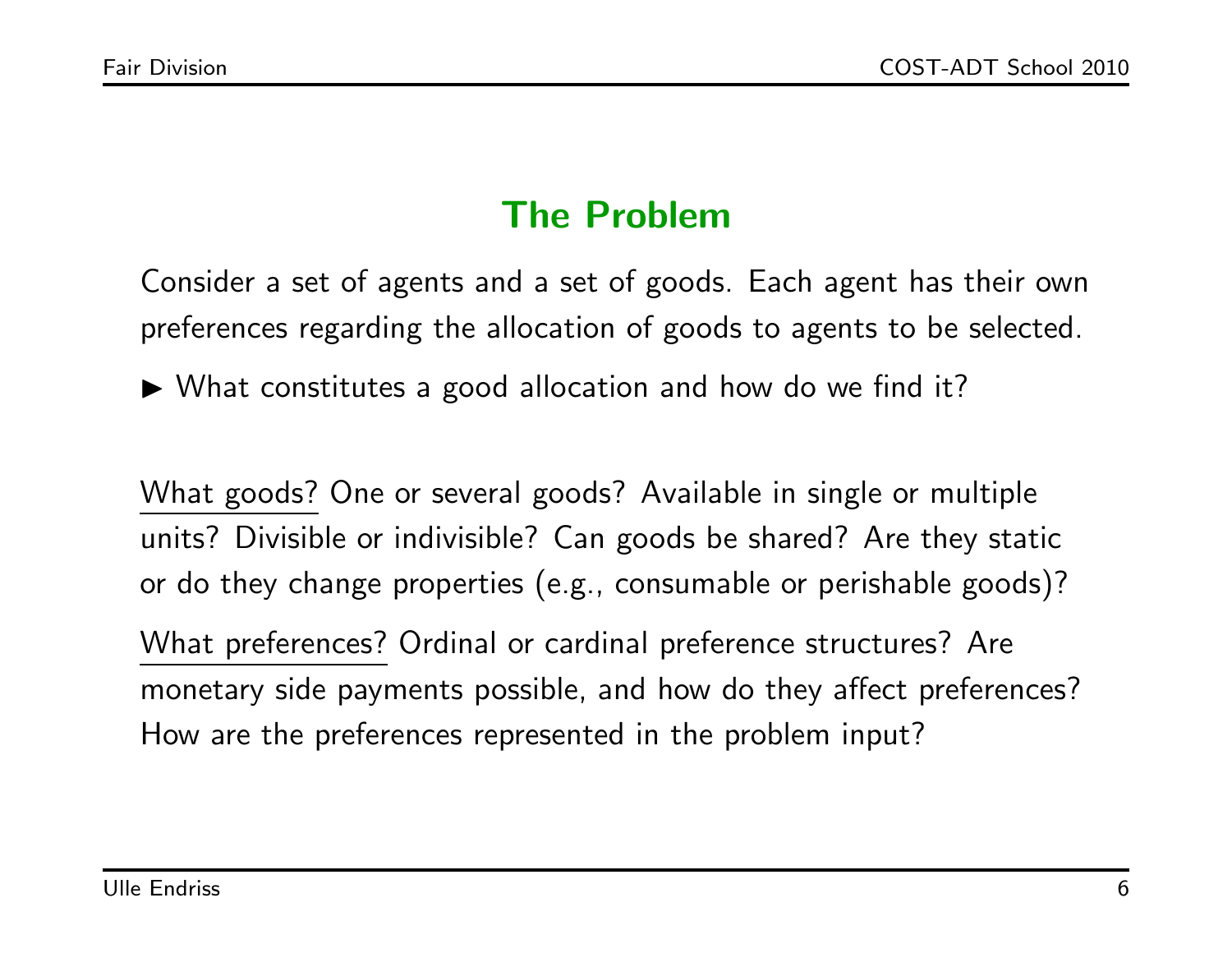### Tutorial Outline

This tutorial consists of three parts:

- Part 1. Fairness and Efficiency Criteria What makes a good allocation? We will review and compare several proposals from the literature for how to define "fairness" and the related notion of economic "efficiency".
- Part 2. Cake-Cutting Procedures -

How should we fairly divide a "cake" (a single *divisible good*)? We will review several algorithms and analyse their properties.

• Part 3. Combinatorial Optimisation –

The fair division of *indivisible goods* gives rise to a combinatorial optimisation problem. We will cover centralised approaches (similar to auctions) and a distributed negotiation approach.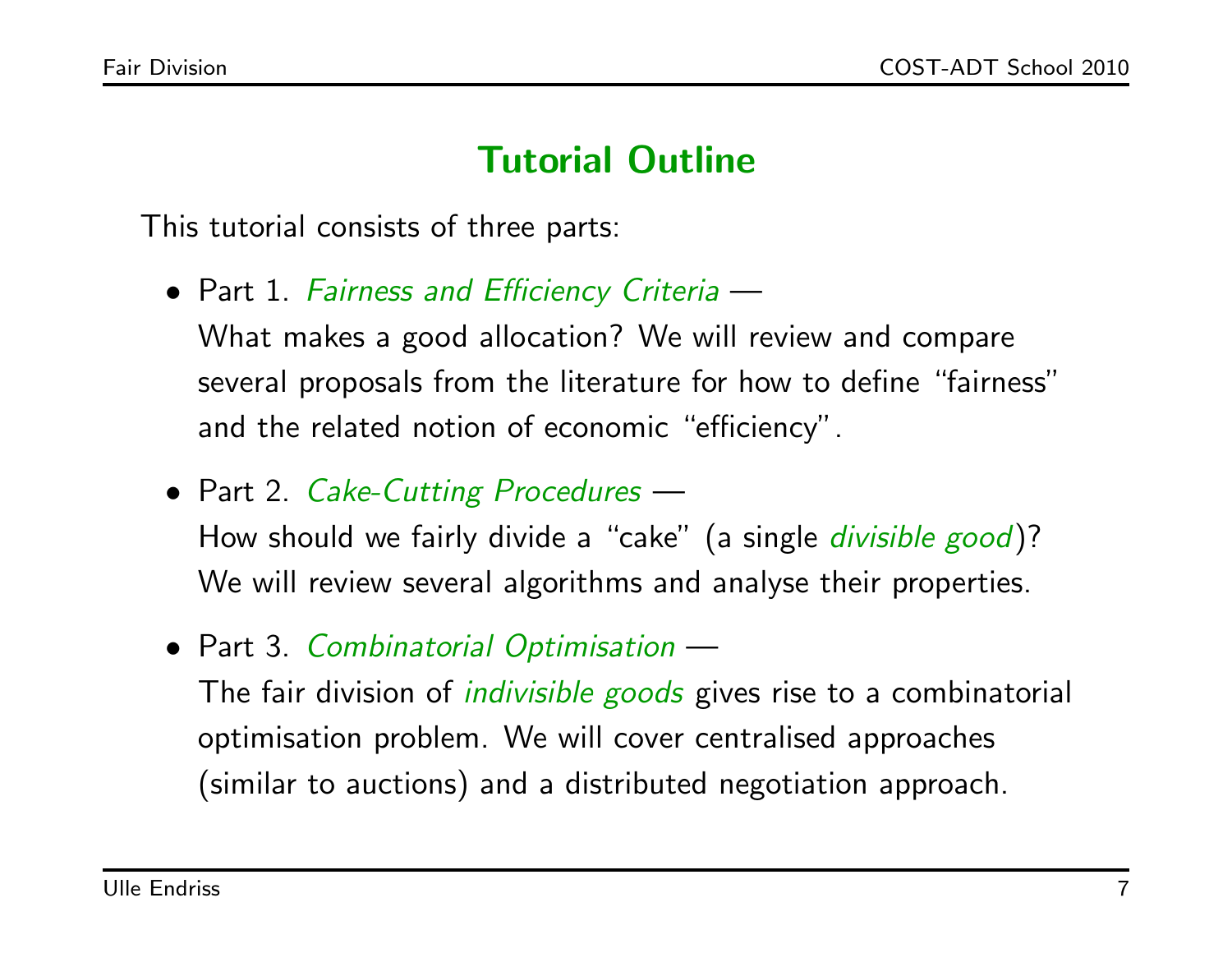## Fairness and Efficiency Criteria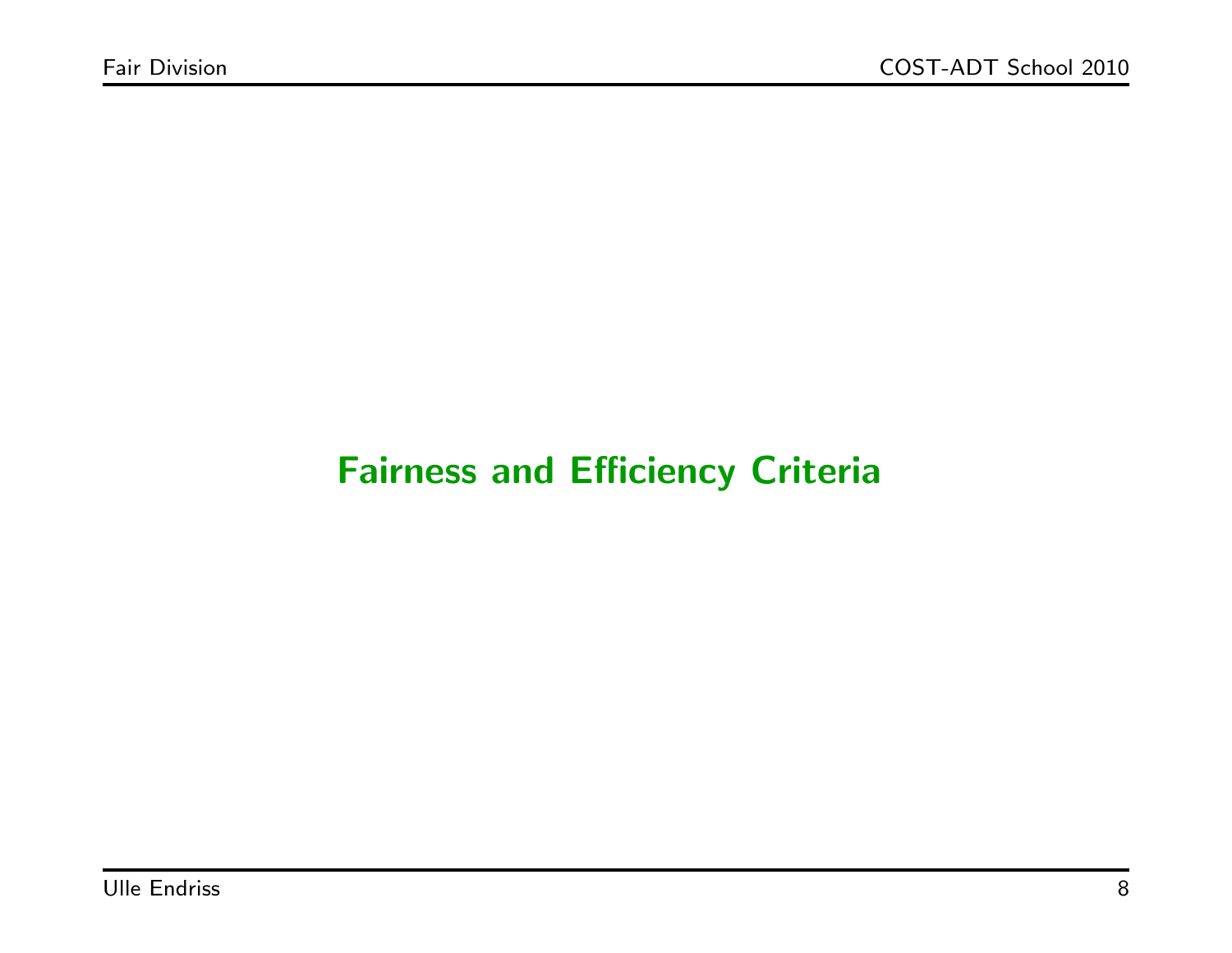# What is a Good Allocation?

In this part of the tutorial we are going to give an overview of criteria that have been proposed for deciding what makes a "good" allocation:

- Of course, there are application-specific criteria, e.g.:
	- $-$  "the allocation allows the agents to solve the problem"
	- "the auctioneer has generated sufficient revenue"
	- Here we are interested in general criteria that can be defined in terms of the individual agent preferences (*preference aggregation*).
- As we shall see, such criteria can be roughly divided into *fairness* and (economic) *efficiency* criteria.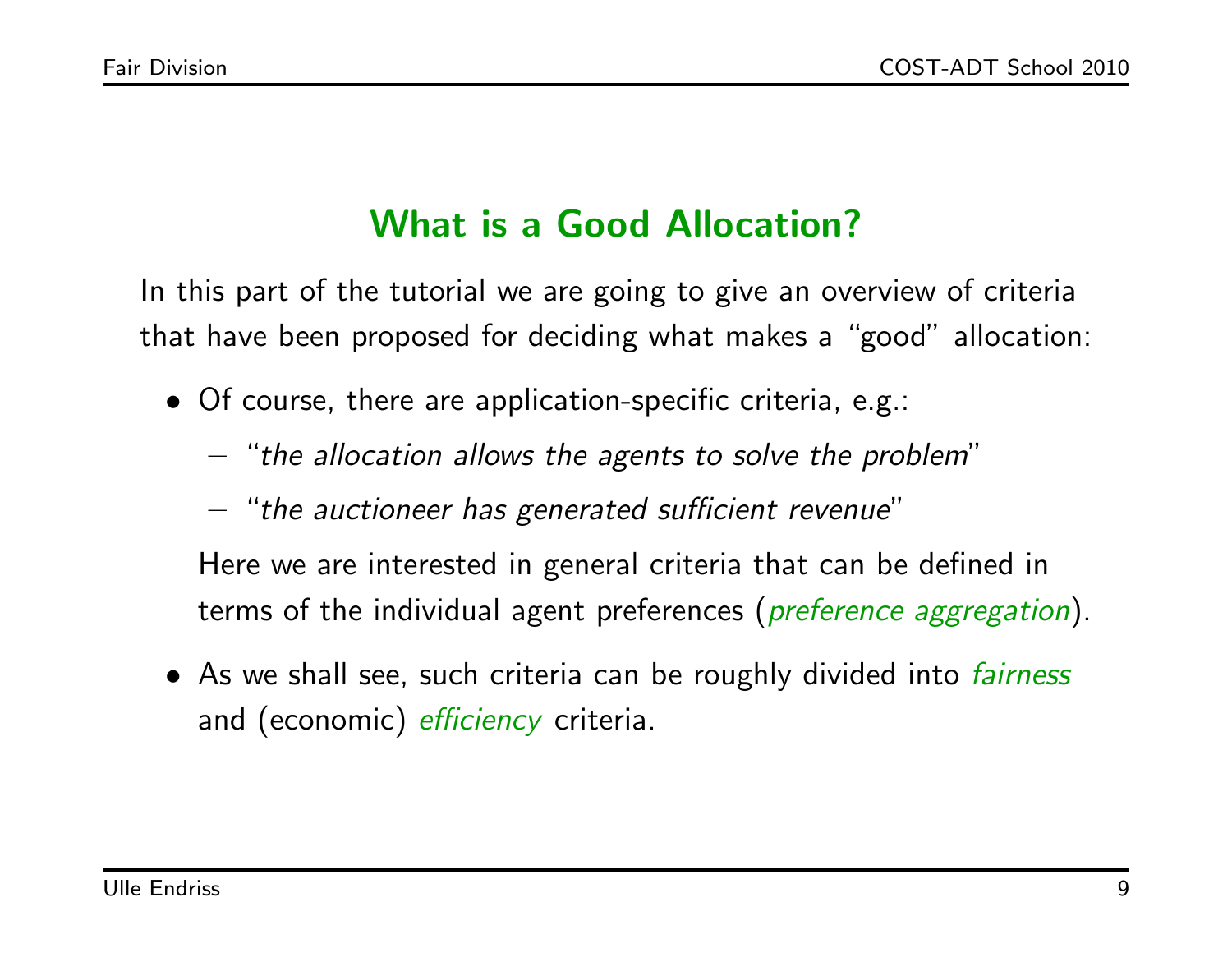## Notation and Terminology

- Let  $\mathcal{N} = \{1, \ldots, n\}$  be a set of agents (or players, or individuals) who need to share several goods (or resources, items, objects).
- An *allocation A* is a mapping of agents to *bundles* of goods.
- Most criteria will not be specific to allocation problems, so we also speak of *agreements* (or *outcomes*, *solutions*, *alternatives*, *states*).
- $\bullet\,$  Each agent  $i\in\mathcal{N}$  has a utility function  $u_i$  (or valuation function), mapping agreements to the reals, to model their preferences.
	- $-$  Typically,  $u_i$  first defined on bundles, so:  $u_i(A) = u_i(A(i))$ .
	- Discussion: preference intensity, interpersonal comparison
- An agreement A gives rise to a *utility vector*  $\langle u_1(A), \ldots, u_n(A) \rangle$ .
- Sometimes, we are going to define social preference structures directly over utility vectors  $u = \langle u_1, \ldots, u_n \rangle$  (elements of  $\mathbb{R}^n$ ), rather than speaking about the agreements generating them.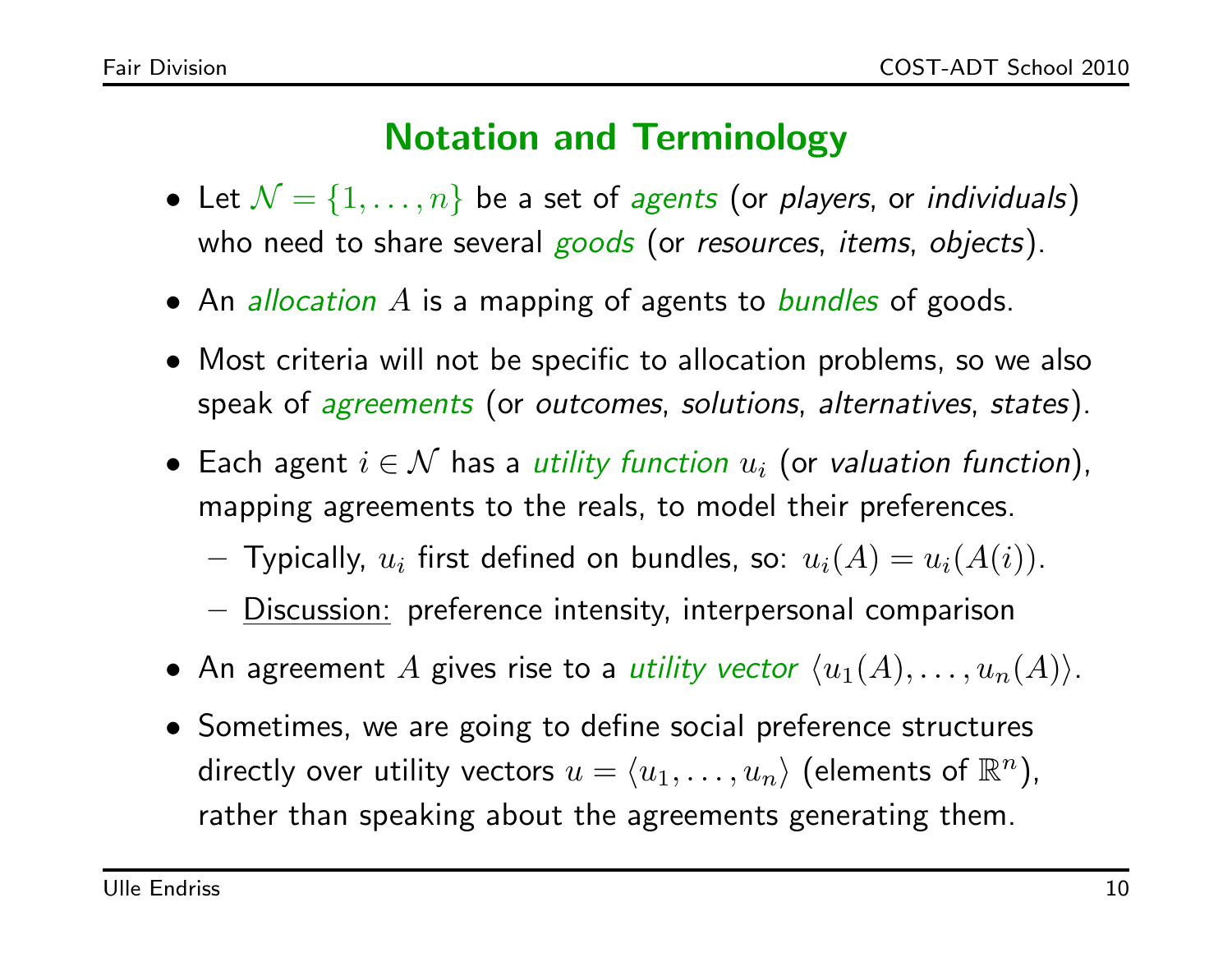# Pareto Efficiency

Agreement A is Pareto dominated by agreement  $A'$  if  $u_i(A) \leq u_i(A')$ for all agents  $i \in \mathcal{N}$  and this inequality is strict in at least one case.

An agreement  $A$  is *Pareto efficient* if there is no other feasible agreement  $A'$  such that  $A$  is Pareto dominated by  $A'$ .

The idea goes back to Vilfredo Pareto (Italian economist, 1848–1923). Discussion:

- Pareto efficiency is very often considered a minimum requirement for any agreement/allocation. It is a very weak criterion.
- Only the ordinal content of preferences is needed to check Pareto efficiency (no preference intensity, no interpersonal comparison).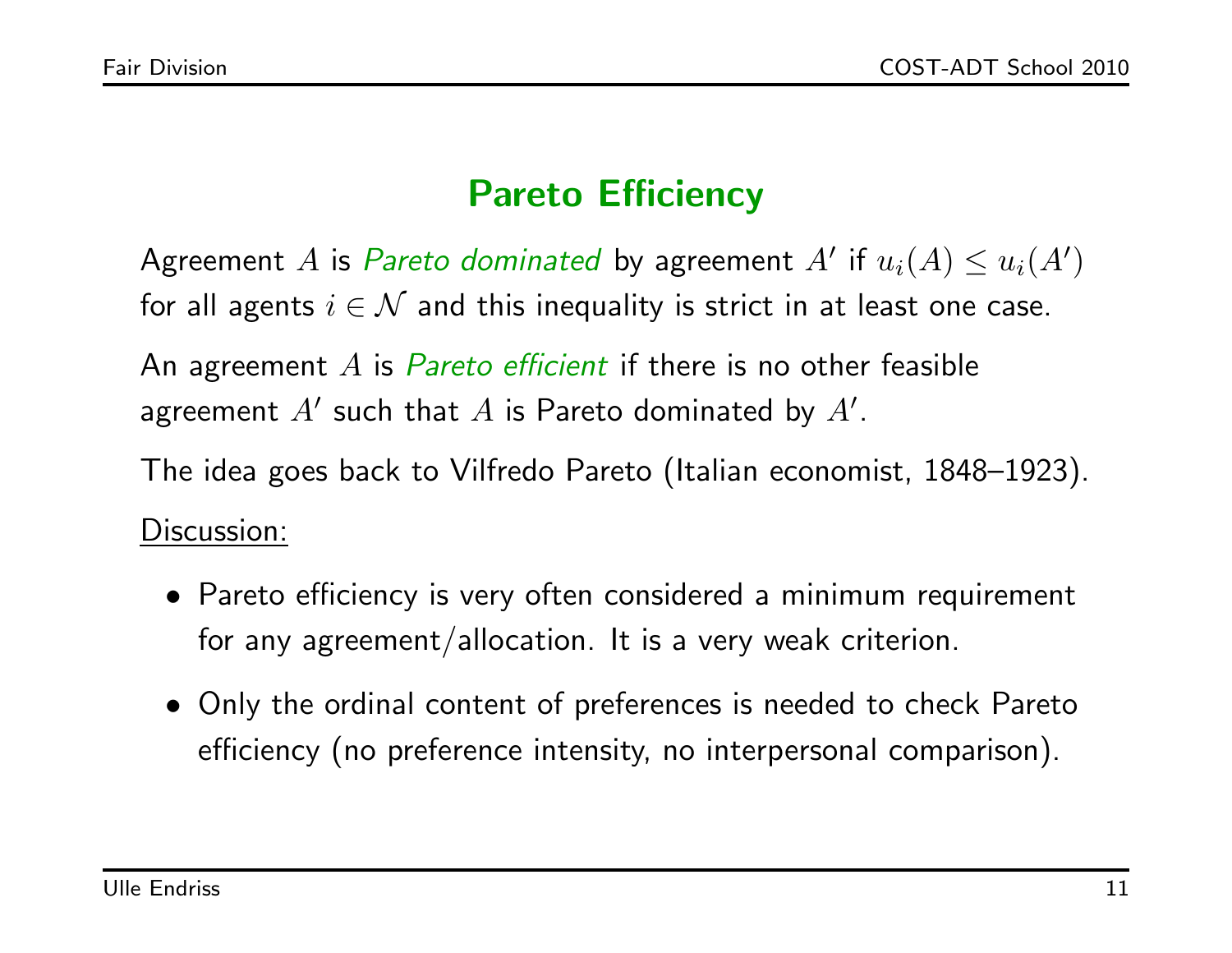# Social Welfare

Given the utilities of the individual agents, we can define a notion of social welfare and aim for an agreement that maximises social welfare. Common definition of *social welfare* (e.g., in the MAS literature):

$$
SW(u) = \sum_{i \in \mathcal{N}} u_i
$$

That is, social welfare is defined as the sum of the individual utilities. Maximising this function amounts to maximising *average utility*.

This is a reasonable definition, but it does not capture everything . . .

 $\triangleright$  We need a systematic approach to defining social preferences.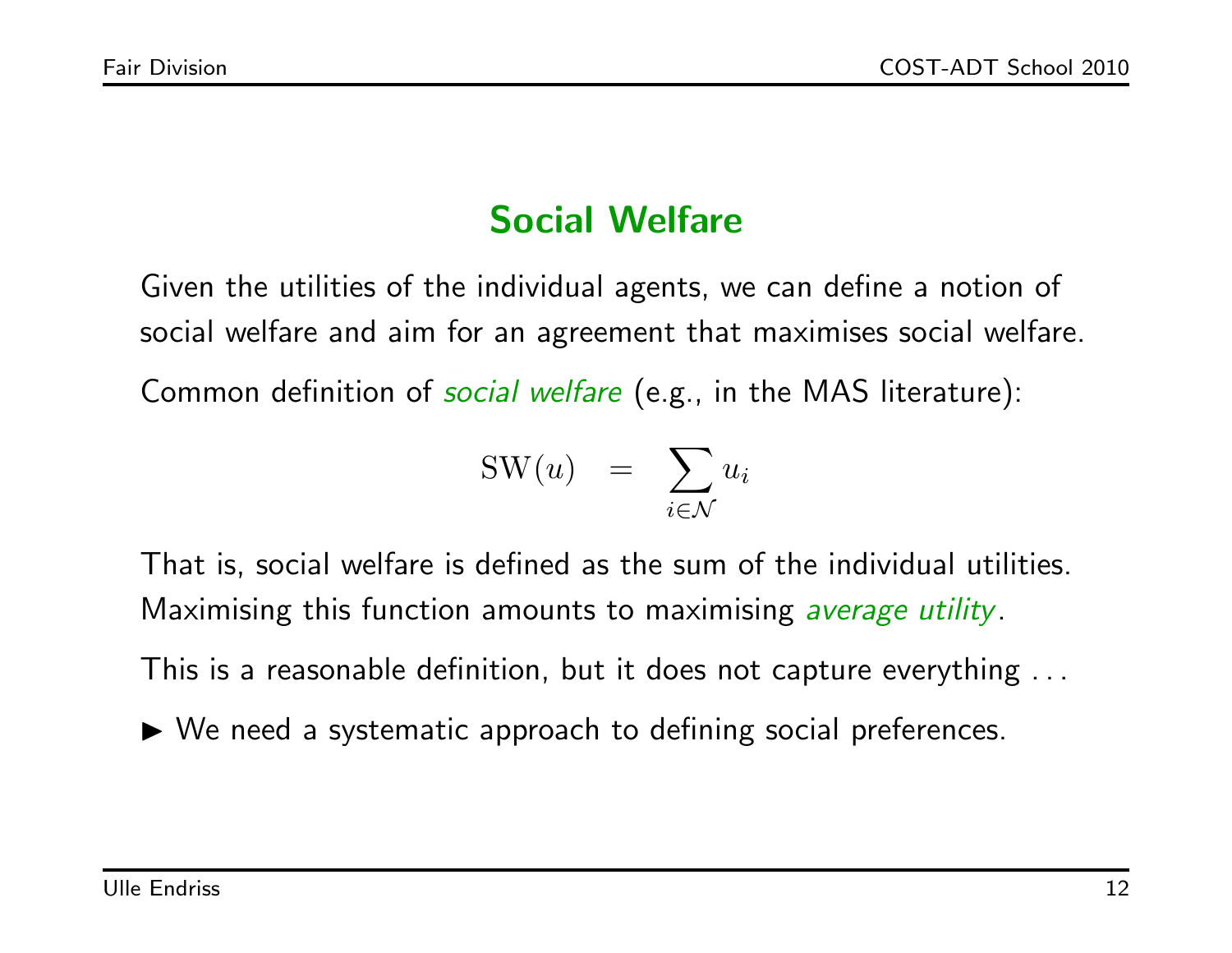## Social Welfare Orderings

A social welfare ordering (SWO)  $\preceq$  is a binary relation over  $\mathbb{R}^n$  that is reflexive, transitive, and complete.

Intuitively, if  $u, v \in \mathbb{R}^n$ , then  $u \preceq v$  means that  $v$  is socially preferred over  $u$  (not necessarily strictly).

We also use the following notation:

- $u \lt v$  iff  $u \leq v$  but not  $v \leq u$  (strict social preference)
- $u \sim v$  iff both  $u \preceq v$  and  $v \preceq u$  (social indifference)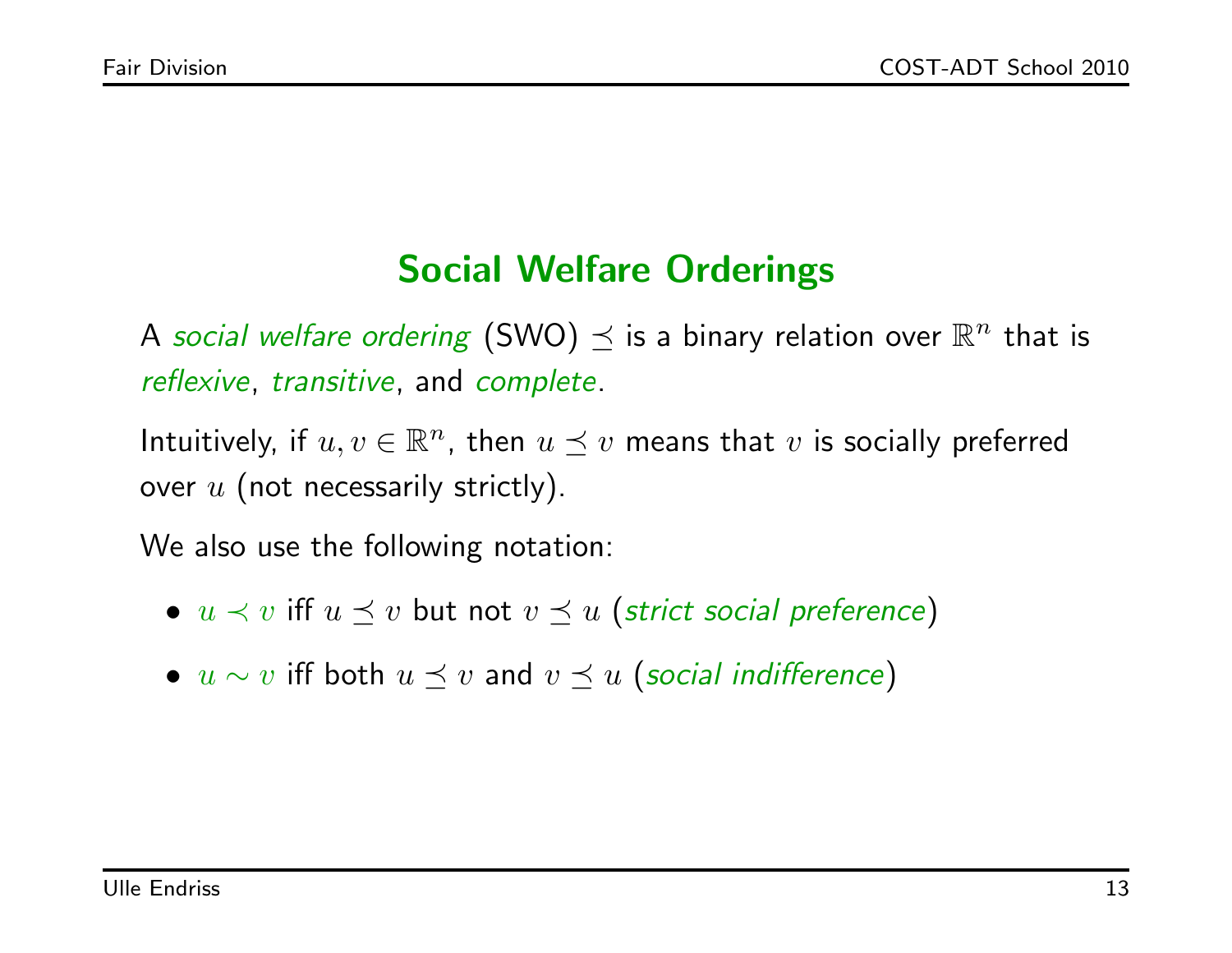## Collective Utility Functions

A collective utility function (CUF) is a function  $\text{SW}: \mathbb{R}^n \to \mathbb{R}$ mapping utility vectors to the reals.

Every CUF *induces* an SWO:  $u \preceq v \Leftrightarrow \text{SW}(u) \leq \text{SW}(v)$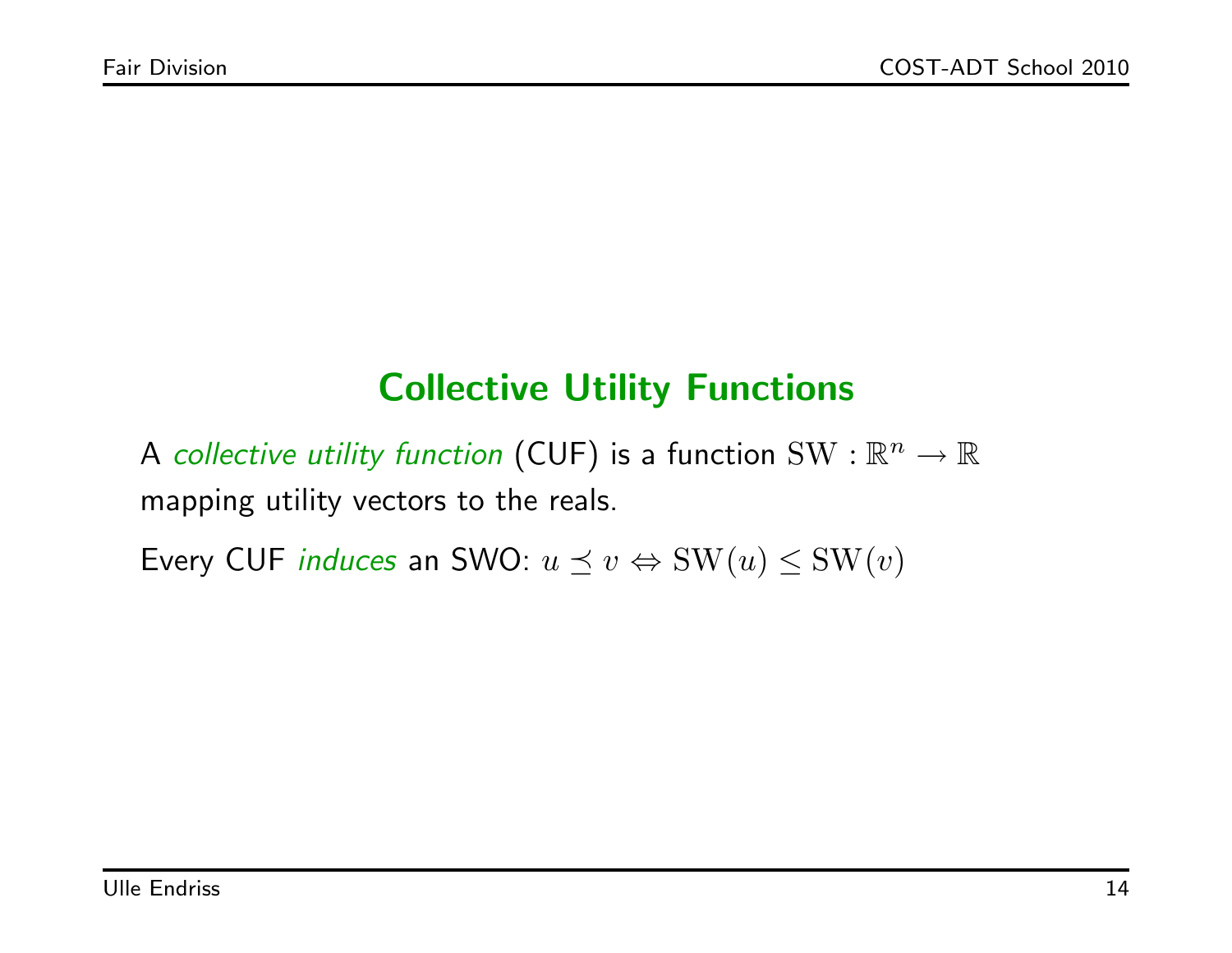### Utilitarian Social Welfare

One approach to social welfare is to try to maximise overall profit. This is known as classical utilitarianism (advocated, amongst others, by Jeremy Bentham, British philosopher, 1748–1832).

The utilitarian CUF is defined as follows:

$$
SW_{util}(u) = \sum_{i \in \mathcal{N}} u_i
$$

So this is what we have called "social welfare" a few slides back.

Remark: We define CUFs and SWOs on utility vectors, but the definitions immediately extend to allocations:

$$
SW_{util}(A) = SW_{util}(\langle u_1(A), \dots, u_n(A) \rangle) = \sum_{i \in \mathcal{N}} u_i(A(i))
$$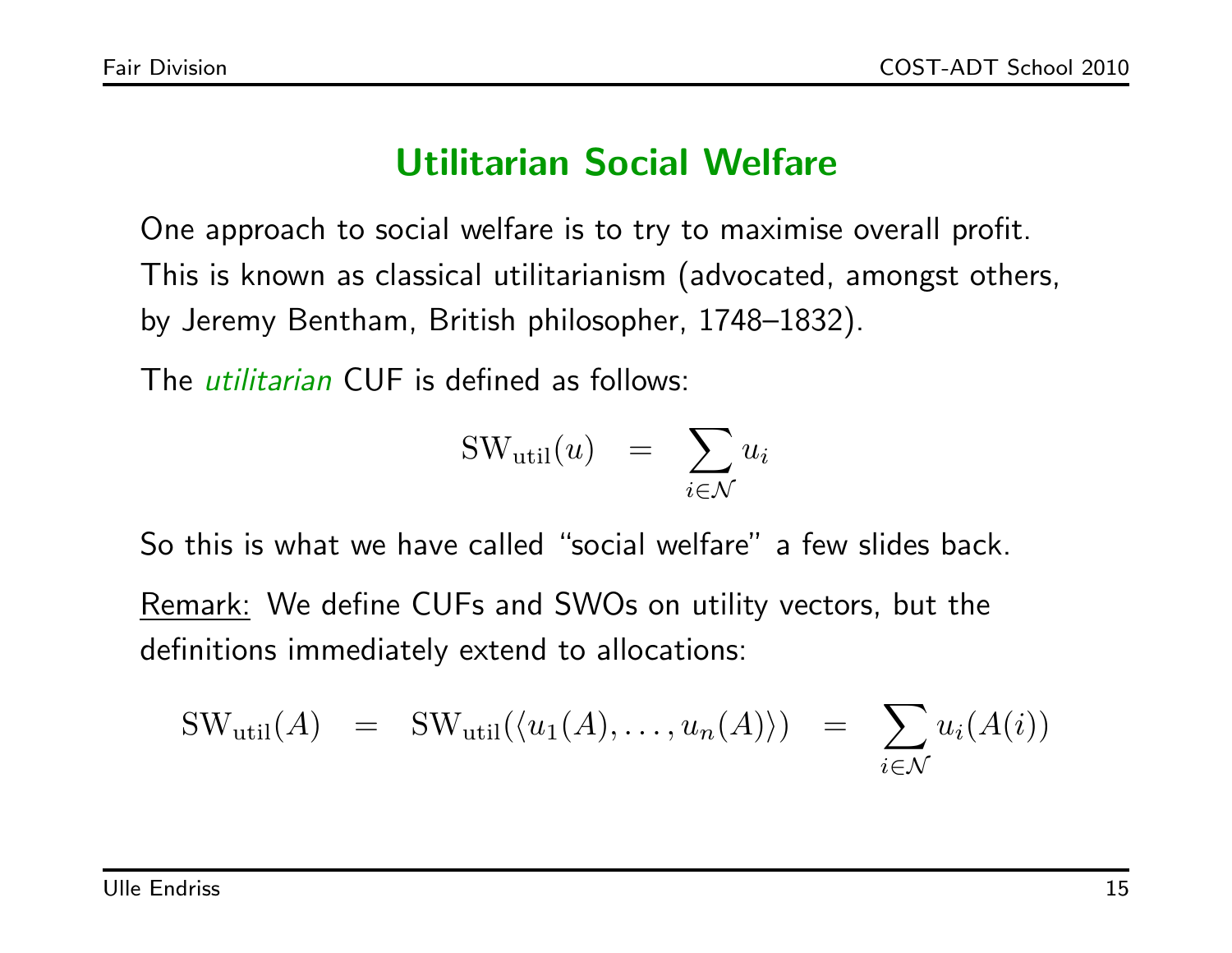## Egalitarian Social Welfare

The *egalitarian* CUF measures social welfare as follows:

$$
SW_{\text{egal}}(u) = \min\{u_i \mid i \in \mathcal{N}\}\
$$

Maximising this function amounts to improving the situation of the weakest member of society.

The egalitarian variant of welfare economics is inspired by the work of John Rawls (American philosopher, 1921–2002) and has been formally developed, amongst others, by Amartya Sen since the 1970s (Nobel Prize in Economic Sciences in 1998).

J. Rawls. A Theory of Justice. Oxford University Press, 1971.

A.K. Sen. Collective Choice and Social Welfare. Holden Day, 1970.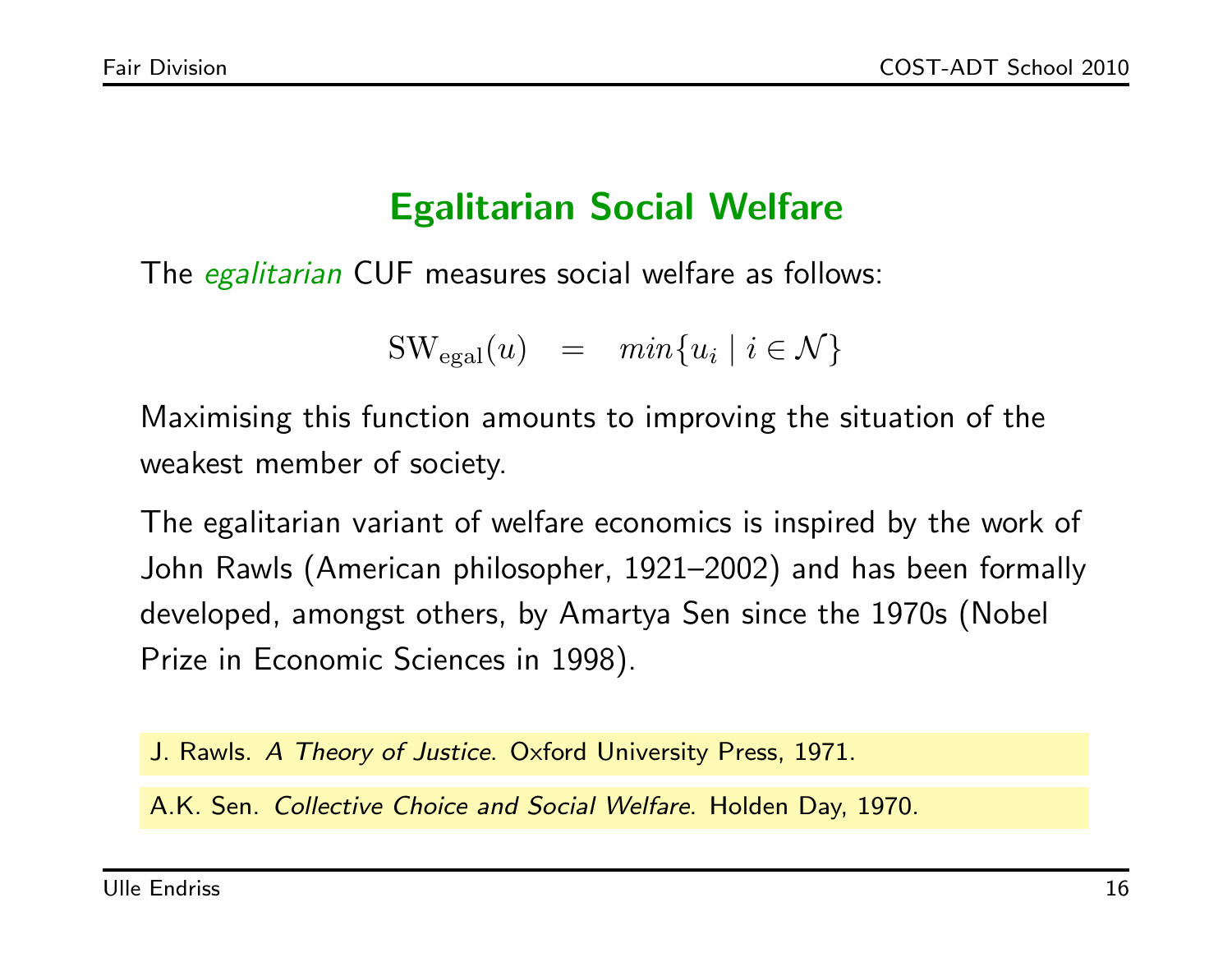#### Utilitarianism versus Egalitarianism

- In the MAS literature the utilitarian viewpoint (that is, social welfare  $=$  sum of individual utilities) is often taken for granted.
- In philosophy, economics, political science not.
- John Rawls' "veil of ignorance" (A Theory of Justice, 1971): Without knowing what your position in society (class, race, sex, ...) will be, what kind of society would you choose to live in?
- Reformulating the veil of ignorance for multiagent systems: If you were to send a software agent into an artificial society to negotiate on your behalf, what would you consider acceptable principles for that society to operate by?
- Conclusion: worthwhile to investigate egalitarian (and other) social principles also in the context of multiagent systems.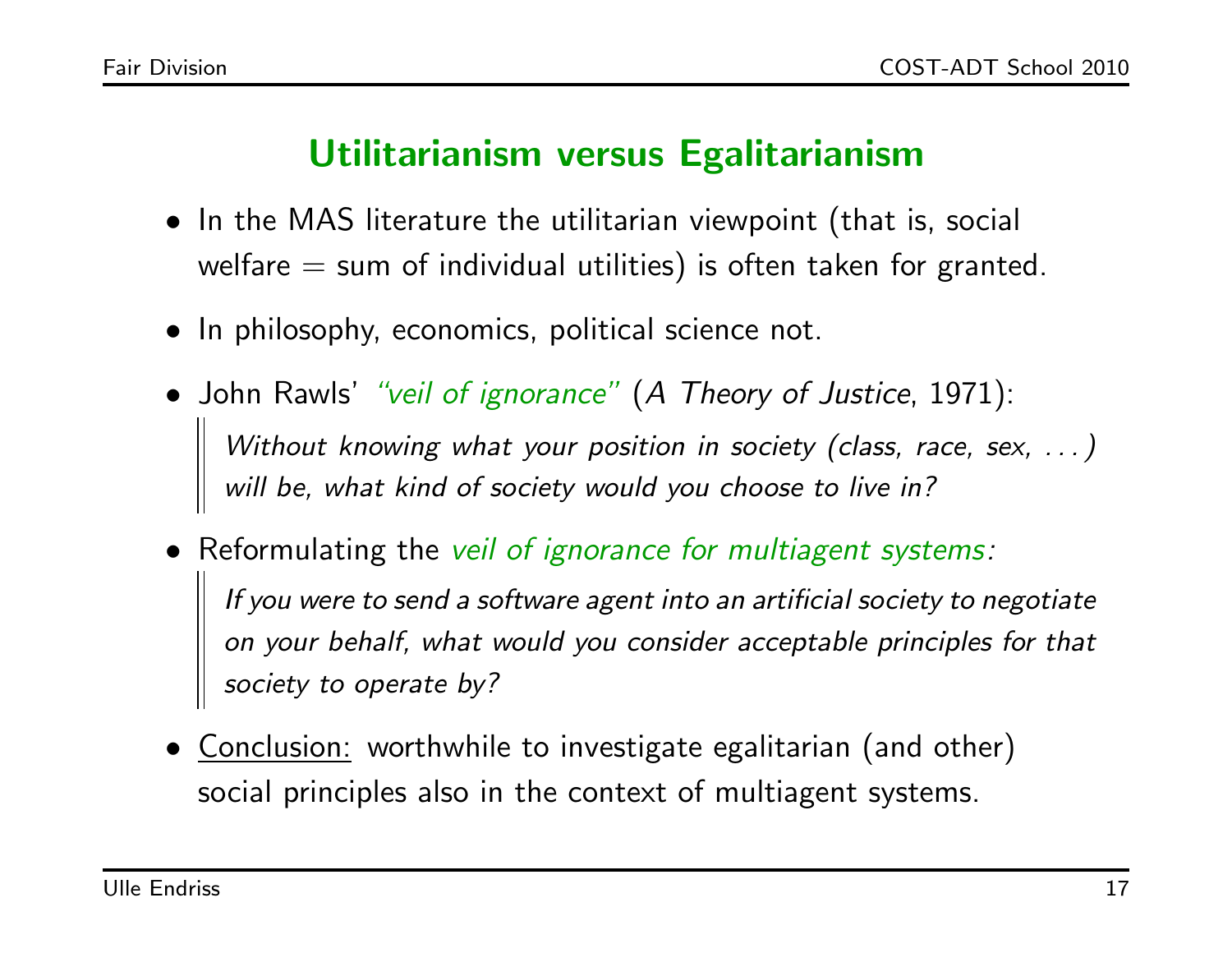### Nash Product

The Nash CUF is defined via the product of individual utilities:

$$
SWnash(u) = \prod_{i \in \mathcal{N}} u_i
$$

This is a useful measure of social welfare as long as all utility functions can be assumed to be positive. Named after John F. Nash (Nobel Prize in Economic Sciences in 1994; Academy Award in 2001).

Remark: The Nash (like the utilitarian) CUF favours increases in overall utility, but also inequality-reducing redistributions  $(2 \cdot 6 < 4 \cdot 4)$ .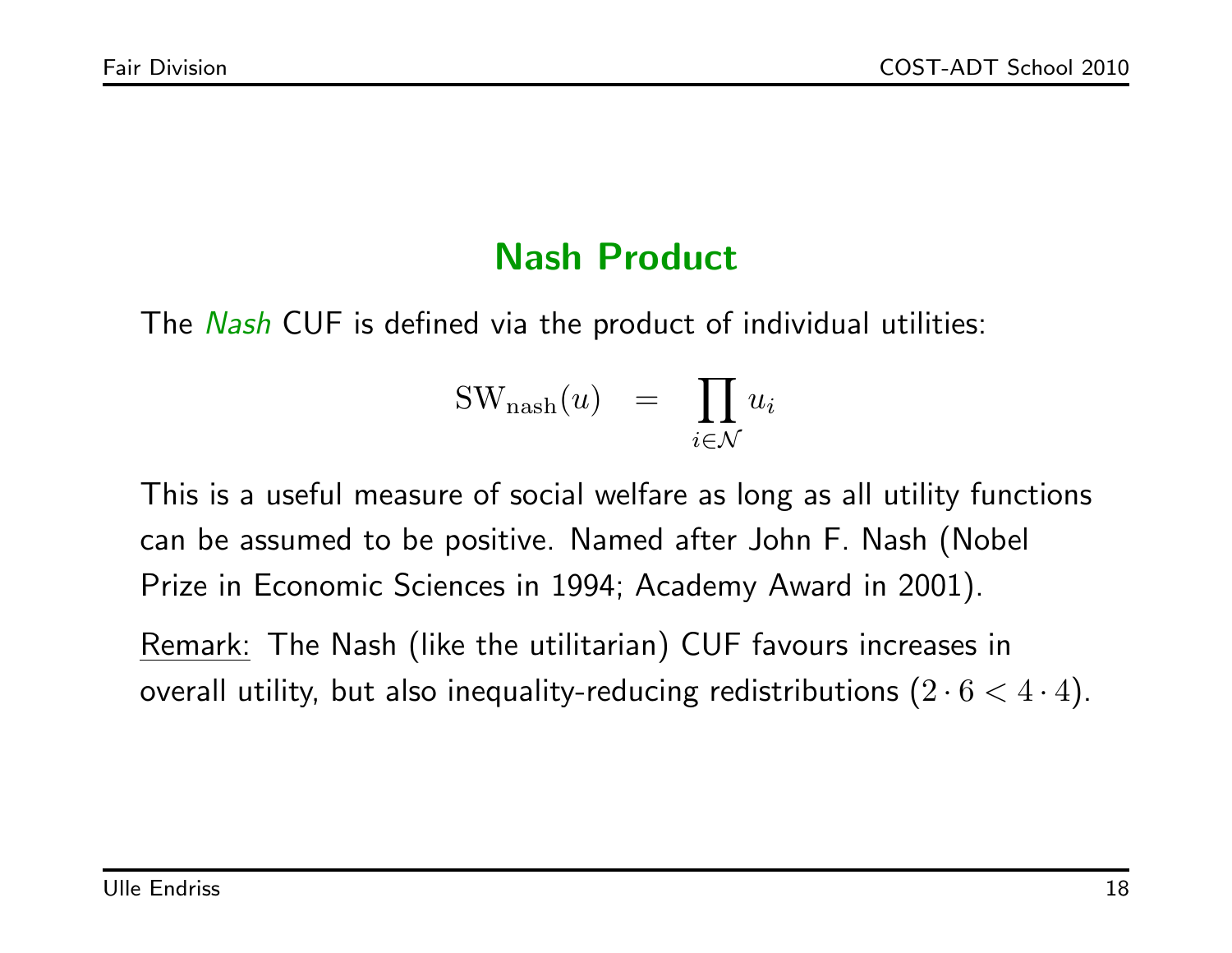### Ordered Utility Vectors

For any  $u \in \mathbb{R}^n$ , the ordered utility vector  $u^*$  is defined as the vector we obtain when we rearrange the elements of  $u$  in increasing order. Example: Let  $u = \langle 5, 20, 0 \rangle$  be a utility vector.

- $u^* = \langle 0, 5, 20 \rangle$  means that the weakest agent enjoys utility 0, the strongest utility 20, and the middle one utility 5.
- Recall that  $u = \langle 5, 20, 0 \rangle$  means that the first agent enjoys utility 5, the second 20, and the third 0.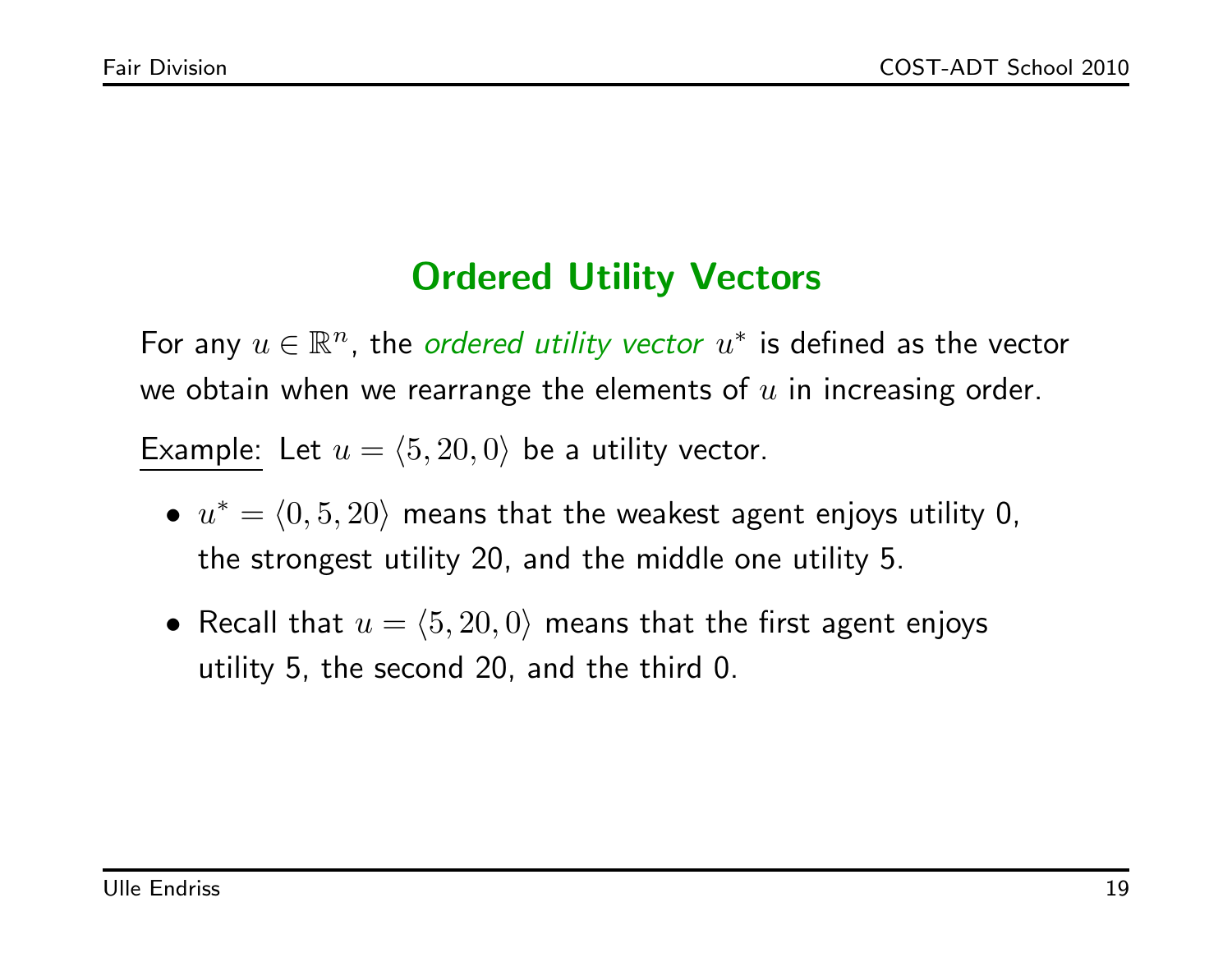## Rank Dictators

The k-rank dictator CUF for  $k \in \mathcal{N}$  is mapping utility vectors to the utility enjoyed by the  $k$ -poorest agent:

$$
SW_k(u) = u_k^*
$$

Interesting special cases:

- For  $k = 1$  we obtain the *egalitarian* CUF.
- For  $k = n$  we obtain an *elitist* CUF measuring social welfare in terms of the happiest agent.
- For  $k=\lfloor \frac{n+1}{2} \rfloor$  $\frac{+1}{2}$  we obtain the *median-rank-dictator* CUF.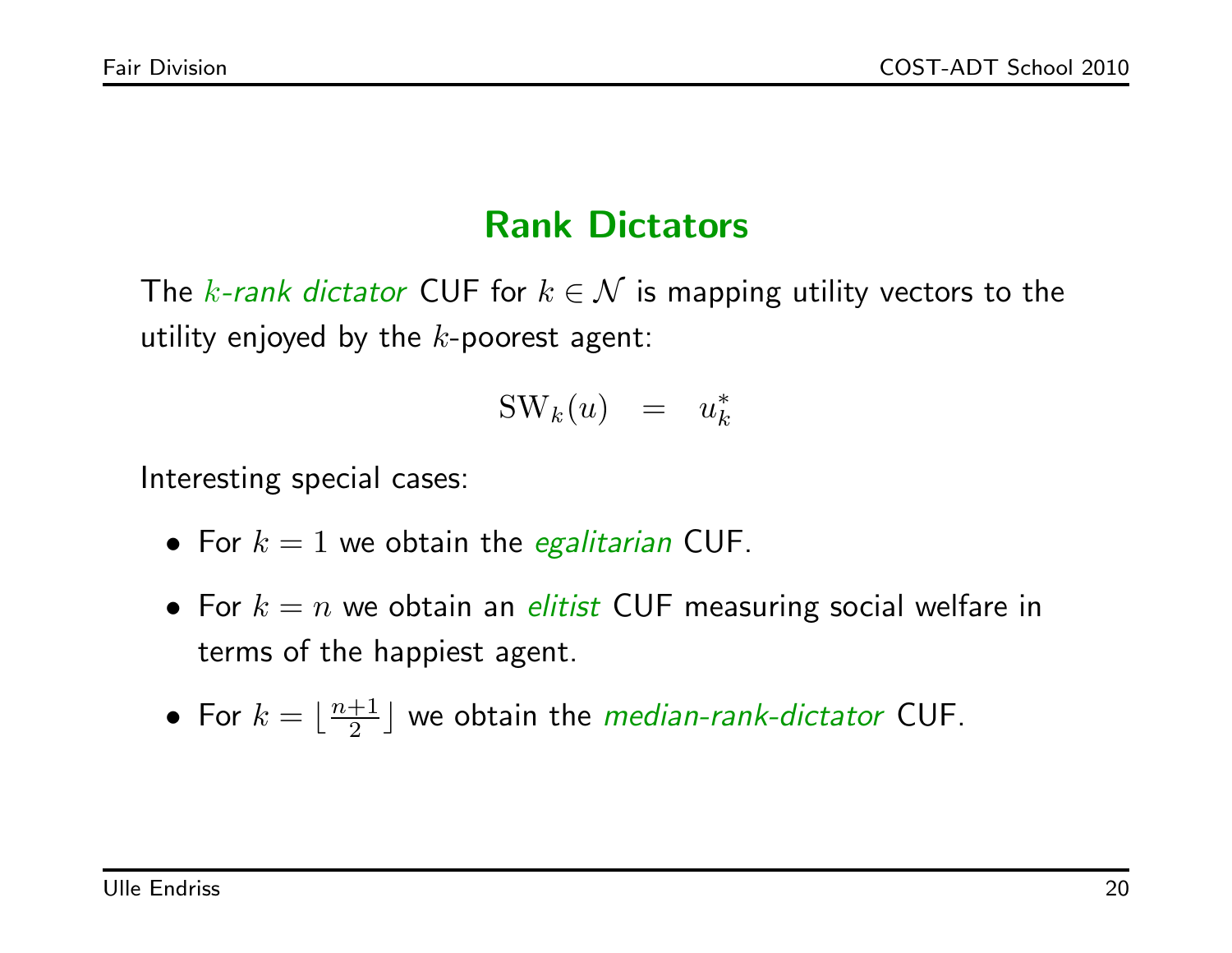# The Leximin Ordering

We now introduce an SWO that may be regarded as a refinement of the SWO induced by the egalitarian CUF.

The *leximin ordering*  $\preceq_{\text{lex}}$  is defined as follows:

 $u \preceq_{\text{lex}} v \ \Leftrightarrow \ u^*$  lexically precedes  $v^*$  (not necessarily strictly)

That means:  $u^* = v^*$  or there exists a  $k \leq n$  such that

$$
\bullet \ \ u_i^* = v_i^* \ \ \text{for all} \ \ i < k \ \ \text{and}
$$

$$
\bullet \;\; u_k^* < v_k^*
$$

Example:  $u \prec_{\text{lex}} v$  for  $u^* = \langle 0, 6, 20, 35 \rangle$  and  $v^* = \langle 0, 6, 24, 25 \rangle$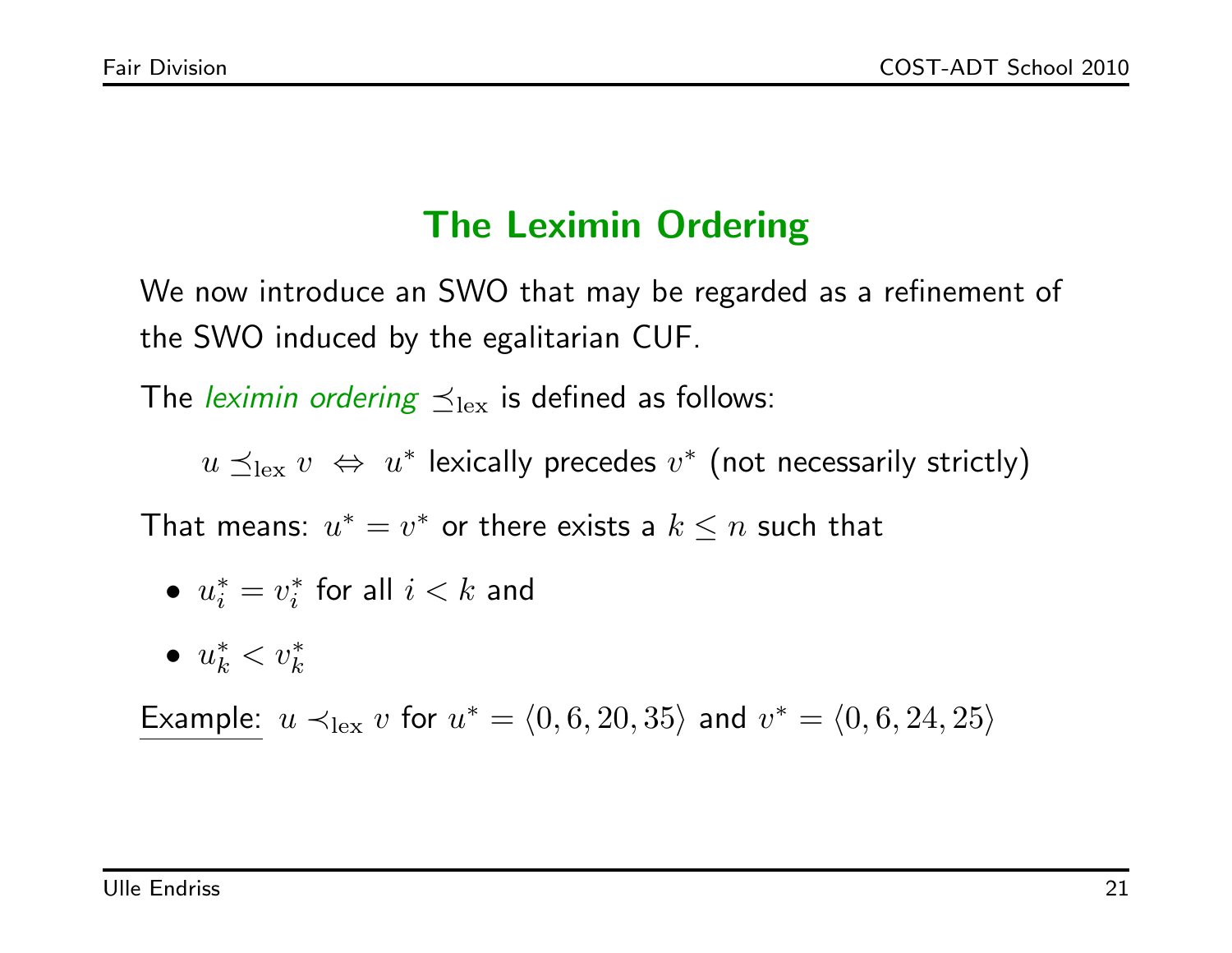## Axiomatic Approach

So far we have simply defined some SWOs and CUFs and informally discussed their attractive and less attractive features.

Next we give a couple of examples for *axioms* — properties that we may or may not wish to impose on an SWO.

Interesting results are then of the following kind:

- A given SWO may or may not satisfy a given axiom.
- A given (class of) SWO(s) may or may not be the only one satisfying a given (combination of) axiom(s).
- A given combination of axioms may be *impossible* to satisfy.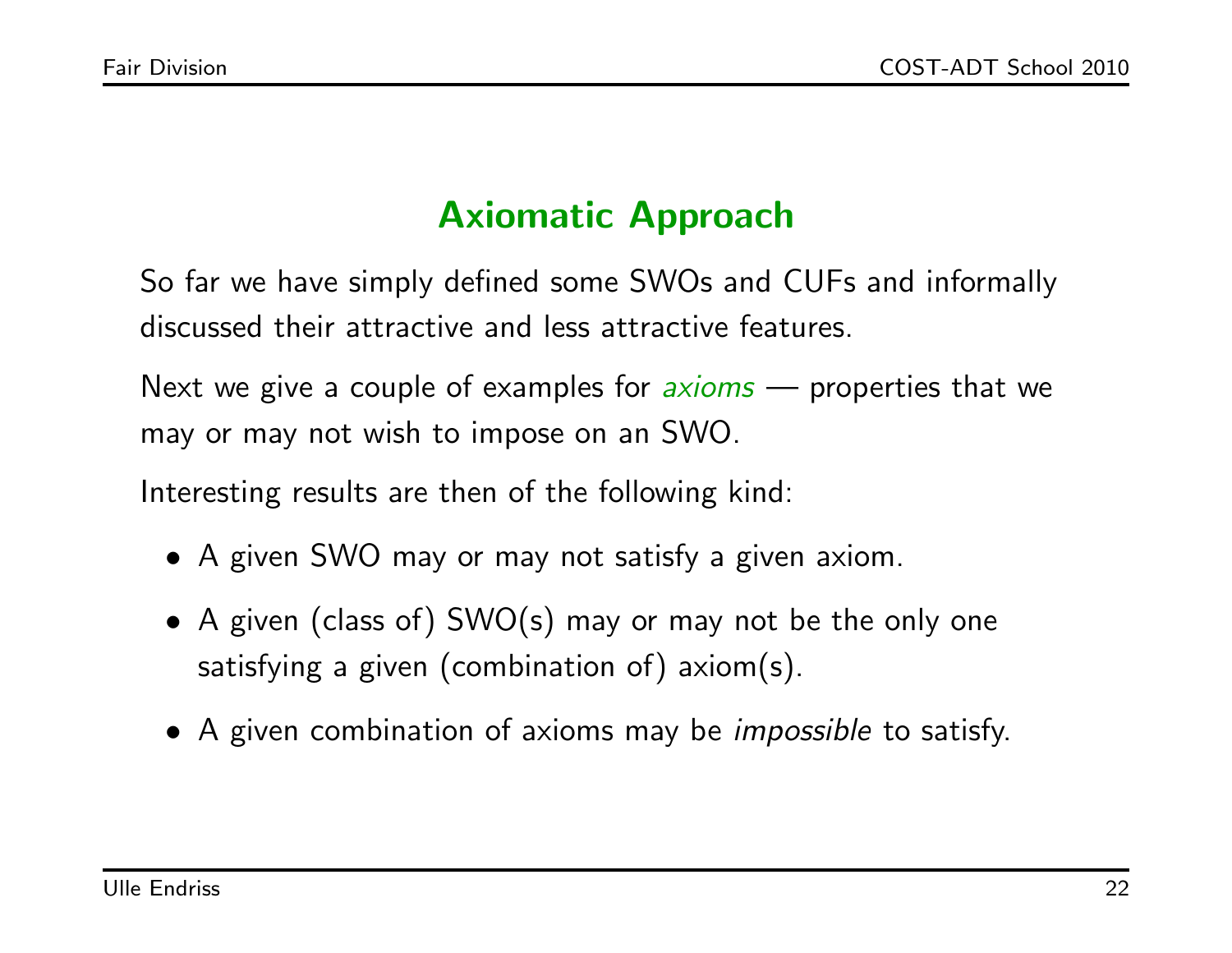### The Pigou-Dalton Principle

A fair SWO will encourage inequality-reducing welfare redistributions.

**Axiom 1 (PD)** An SWO  $\prec$  respects the Pigou-Dalton principle if, for all  $u, v \in \mathbb{R}^n$ ,  $u \preceq v$  holds whenever there exist  $i, j \in \mathcal{N}$  such that:

•  $u_k = v_k$  for all  $k \in \mathcal{N} \setminus \{i, j\}$  — only i and j are involved;

• 
$$
u_i + u_j = v_i + v_j
$$
 — the change is mean-preserving; and

•  $|u_i - u_j| > |v_i - v_j|$  — the change is inequality-reducing.

The idea is due to Arthur C. Pigou (British economist, 1877-1959) and Hugh Dalton (British economist and politician, 1887-1962).

Example: The leximin ordering satisfies the Pigou-Dalton principle.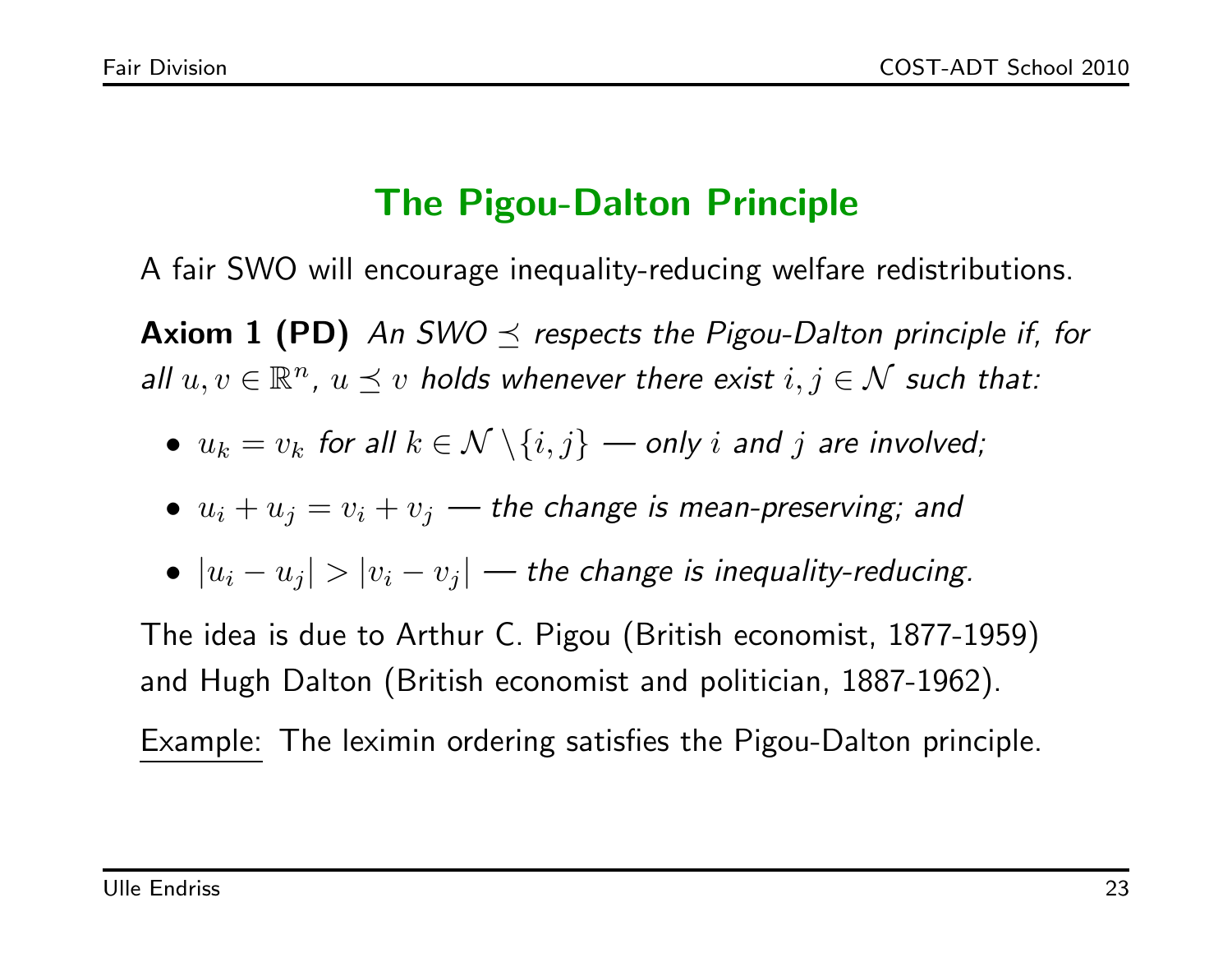### Zero Independence

If agents enjoy very different utilities before the encounter, it may not be meaningful to use their absolute utilities afterwards to assess social welfare, but rather their relative gain or loss in utility. So a desirable property of an SWO may be to be independent of what individual agents consider "zero" utility.

**Axiom 2 (ZI)** An SWO  $\preceq$  is zero independent if  $u \preceq v$  entails  $(u + w) \preceq (v + w)$  for all  $u, v, w \in \mathbb{R}^n$ .

Example: The SWO induced by the utilitarian CUF is zero independent, while the egalitarian SWO is not.

In fact, an SWO satisfies ZI iff it is represented by the utilitarian CUF. See Moulin (1988) for a precise statement of this result.

H. Moulin. Axioms of Cooperative Decision Making. Econometric Society Monographs, Cambridge University Press, 1988.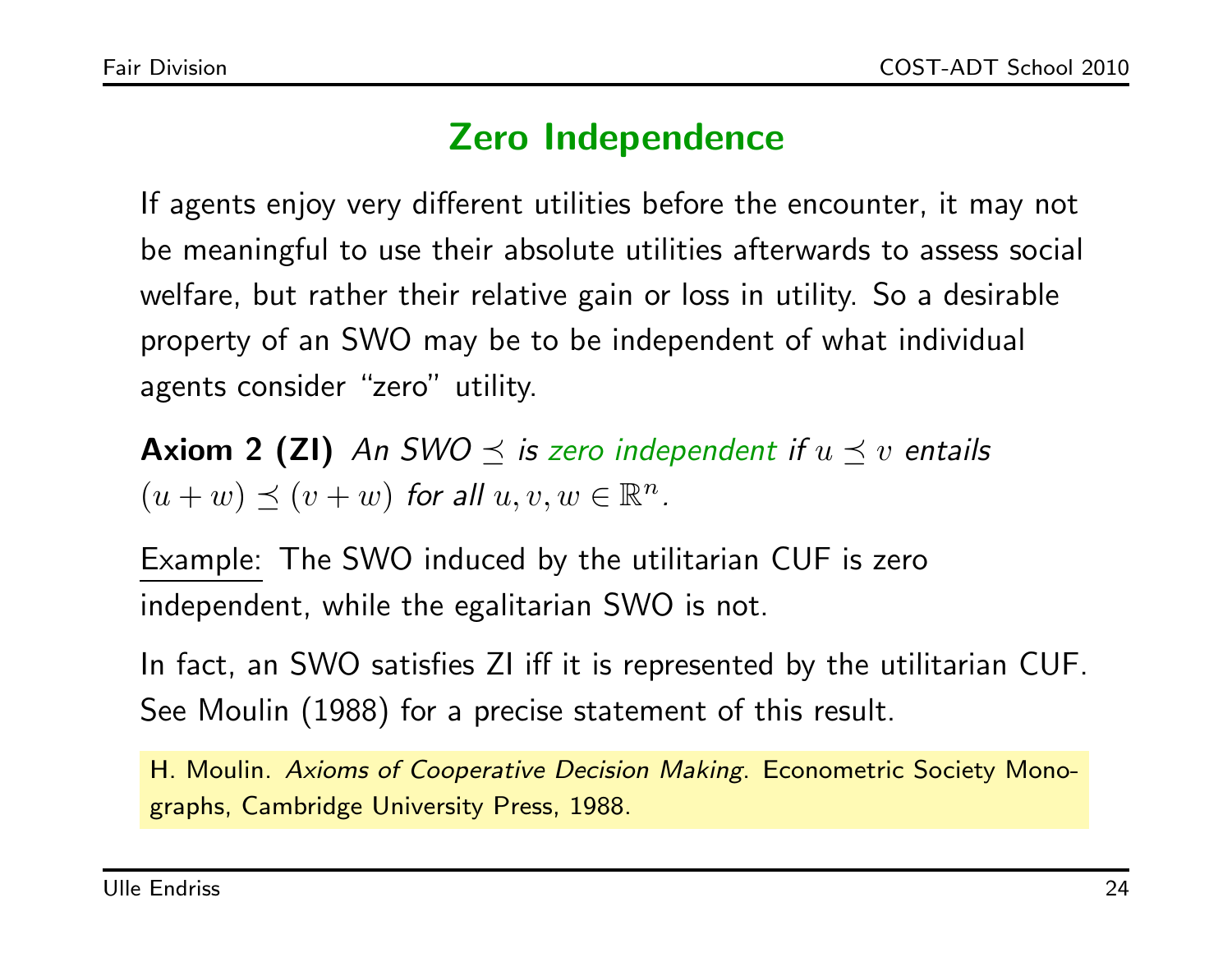## Scale Independence

Different agents may measure their personal utility using different "currencies". So a desirable property of an SWO may be to be independent of the utility scales used by individual agents.

Assumption: Here, we use positive utilities only:  $u \in (\mathbb{R}^+)^n.$ 

Notation: Let  $u \cdot v = \langle u_1 \cdot v_1, \ldots, u_n \cdot v_n \rangle$ .

**Axiom 3 (SI)** An SWO  $\preceq$  over positive utilities is scale independent if  $u \preceq v$  entails  $(u \cdot w) \preceq (v \cdot w)$  for all  $u, v, w \in (\mathbb{R}^+)^n$ .

Example: Clearly, neither the utilitarian nor the egalitarian SWO are scale independent, but the Nash SWO is.

By a similar result as the one mentioned before, an SWO satisfies SI iff it is represented by the Nash CUF.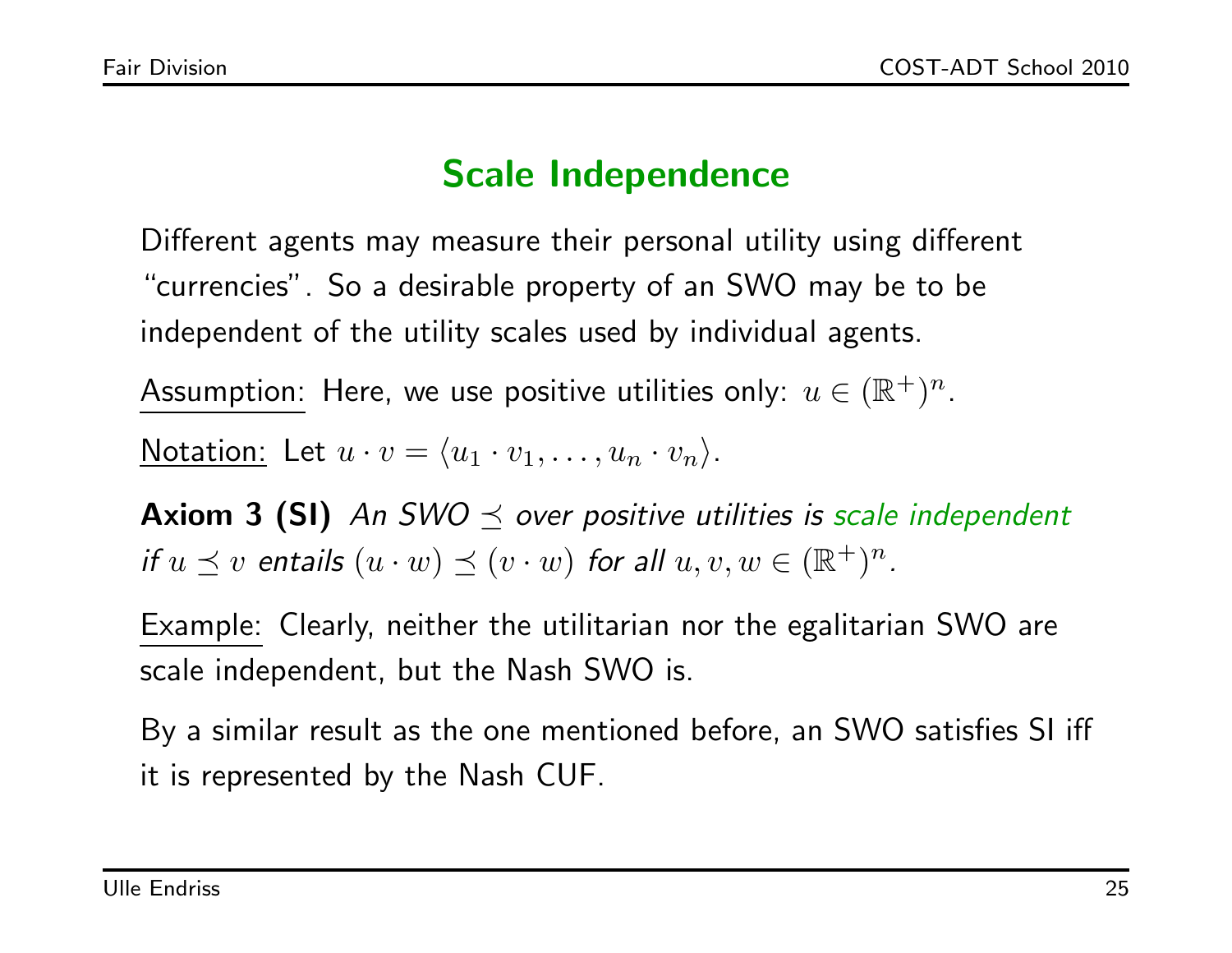# Independence of the Common Utility Pace

Another desirable property of an SWO may be that we would like to be able to make social welfare judgements without knowing what kind of tax members of society will have to pay.

**Axiom 4 (ICP)** An SWO  $\leq$  is independent of the common utility pace if  $u \preceq v$  entails  $f(u) \preceq f(v)$  for all  $u, v \in \mathbb{R}^n$  and for every increasing bijection  $f : \mathbb{R} \to \mathbb{R}$ .

For an SWO satisfying ICP only interpersonal comparisons  $(u_i \leq v_j$  or  $u_i \geq v_j)$  matter, but no the (cardinal) intensity of  $u_i - v_j.$ 

Example: The utilitarian SWO is not independent of the common utility pace, but the egalitarian SWO is. Any  $k$ -rank dictator SWO is.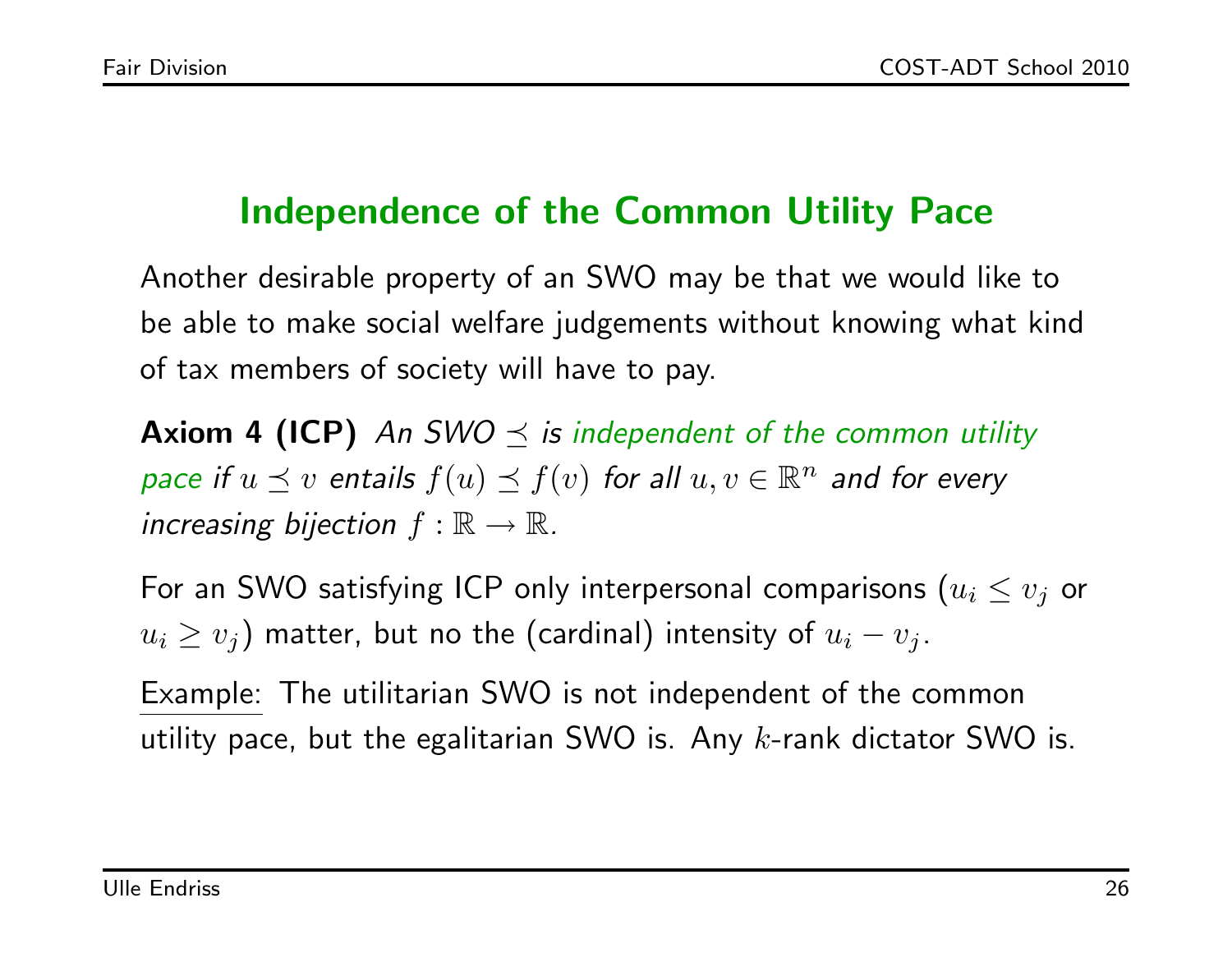## **Proportionality**

If utility functions are *monotonic*  $(B \subseteq B' \Rightarrow u(B) \le u(B'))$ , then agents may want the full bundle and feel entitled to  $1/n$  of its value. In the context of monotonic utilities, this definition makes sense: An allocation  $A$  is proportional if  $u_i(A(i))\geq \frac{1}{n}$  $\frac{1}{n}\cdot\hat{u}_i$  for every agent  $i \in \mathcal{N}$ , where  $\hat{u}_i$  is the utility given to the full bundle by agent  $i.$ 

Remark: Mostly used in the context of *additive* utilities.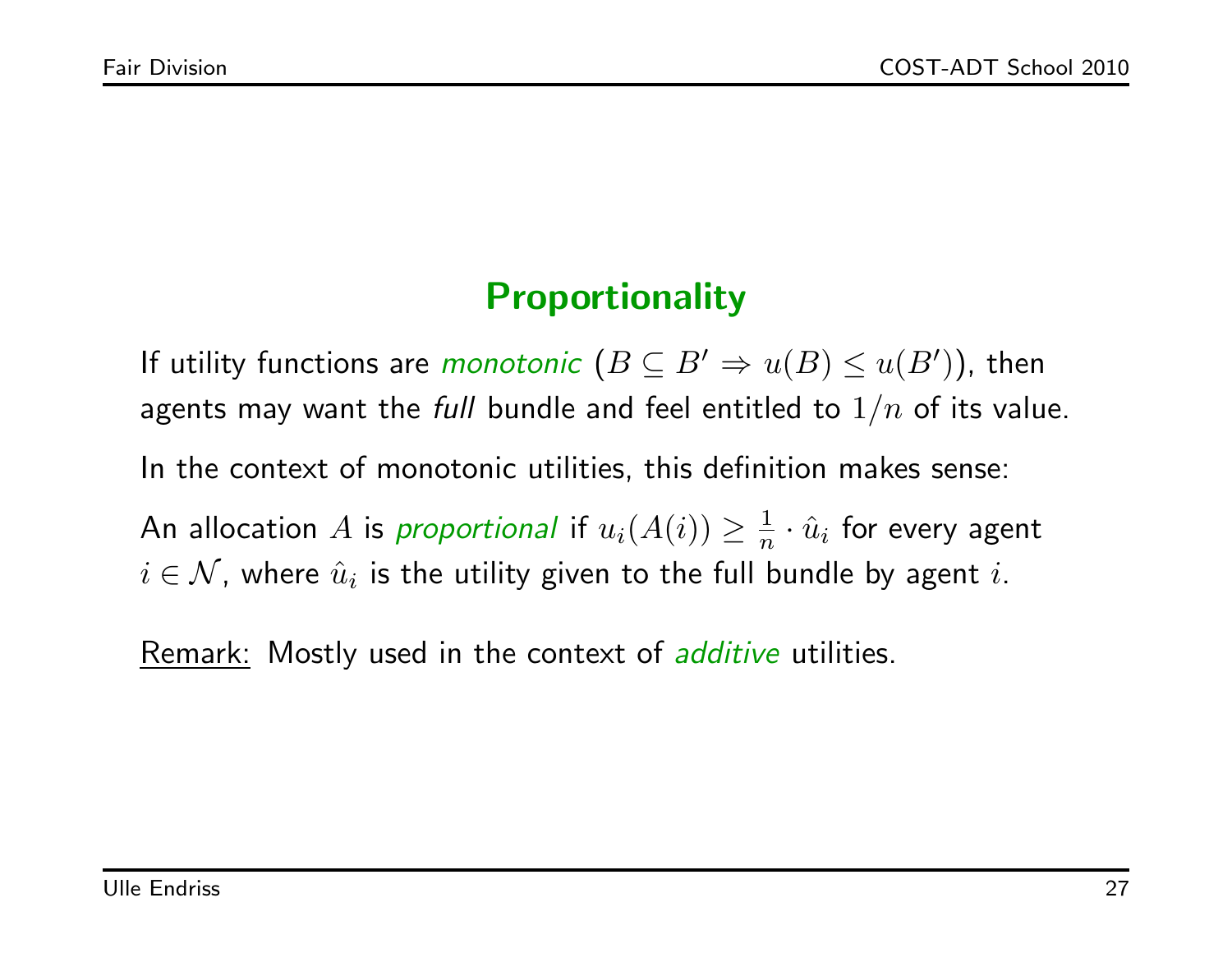### Envy-Freeness

An allocation is called *envy-free* if no agent would rather have one of the bundles allocated to any of the other agents:

$$
u_i(A(i)) \geq u_i(A(j))
$$

Recall that  $A(i)$  is the bundle allocated to agent i in allocation A.

Remark: Envy-free allocations do not always exist (at least not if we require either complete or Pareto efficient allocations).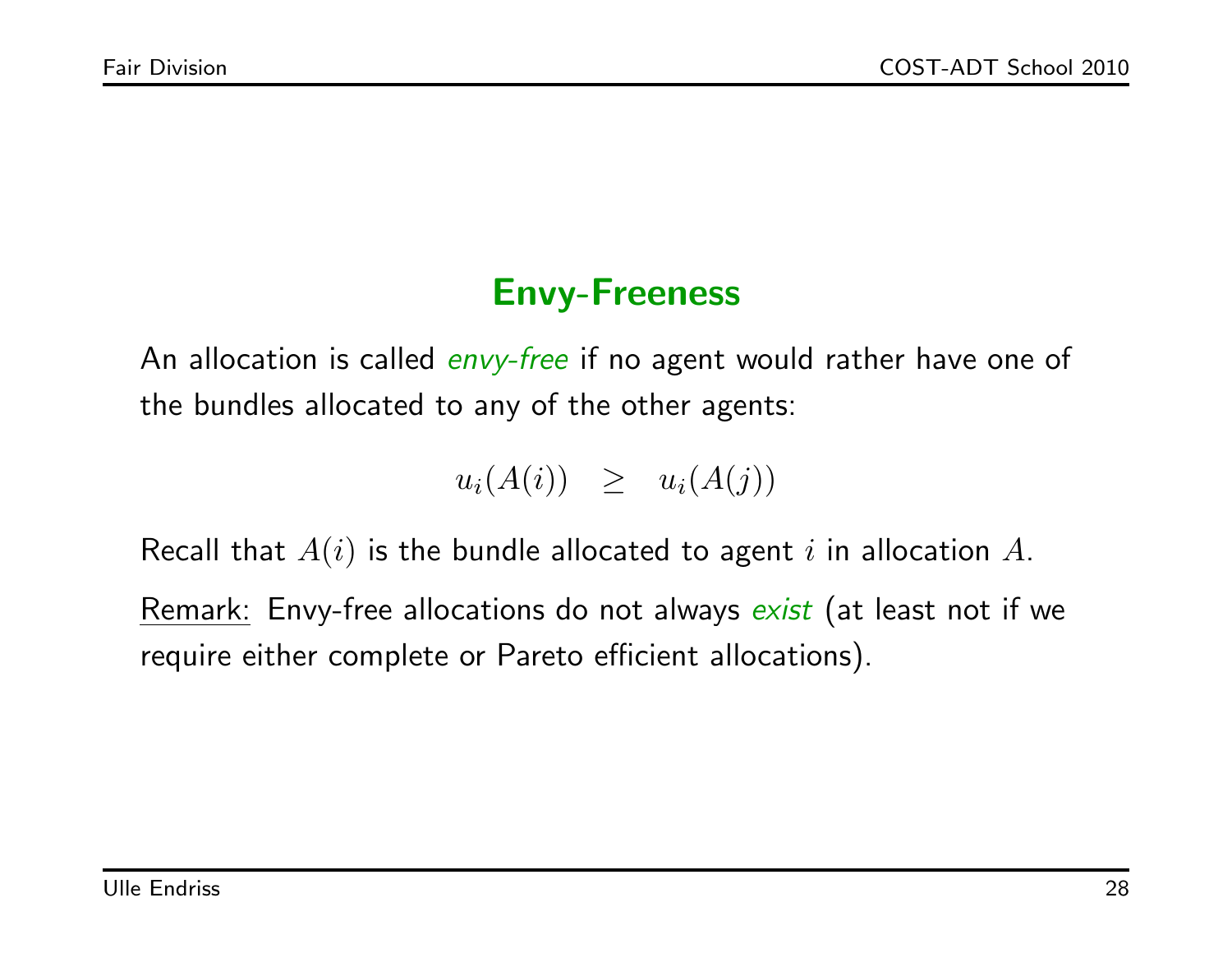# Degrees of Envy

As we cannot always ensure envy-free allocations, another approach would be to try to reduce envy as much as possible.

But what does that actually mean?

A possible approach to systematically defining different ways of measuring the *degree of envy* of an allocation:

- Envy between two agents:  $\max\{u_i(A(j))-u_i(A(i)),\,0\}$  or  $1$  if  $u_i(A(j)) > u_i(A(i))$  and  $0$  otherwise
- Degree of envy of a single agent: max, sum
- Degree of envy of a society: max, sum [or indeed any SWO/CUF]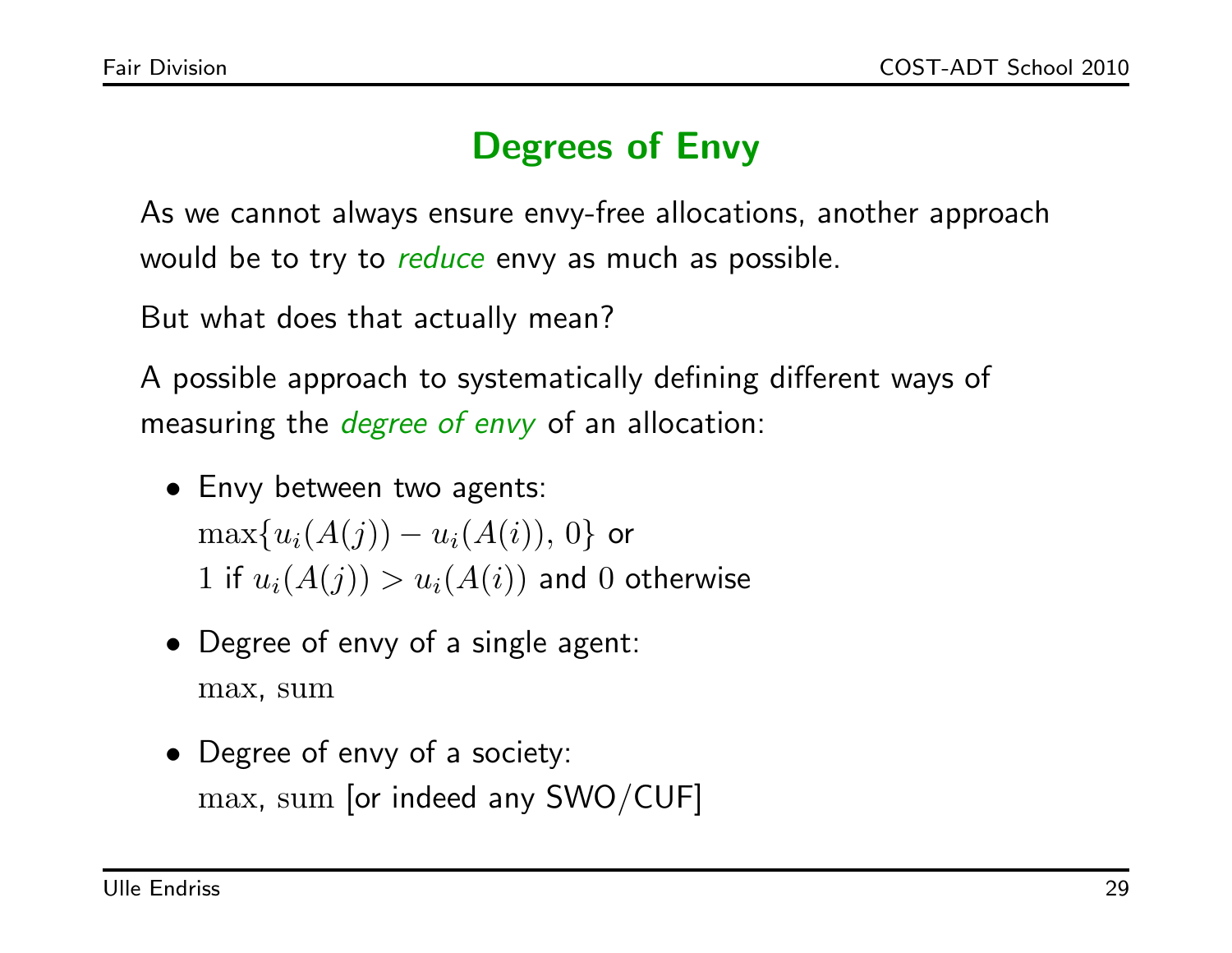### Summary: Fairness and Efficiency Criteria

- The quality of an allocation can be measured using a variety of fairness and efficiency criteria.
- We have seen Pareto efficiency, collective utility functions (utilitarian, Nash, egalitarian and other  $k$ -rank dictators), the leximin ordering, proportionality, and envy-freeness.
- All of these (and others) are interesting for multiagent systems. Which is appropriate depends on the application at hand, and some applications may even require the definition of new criteria.
- Understanding the structure of social welfare orderings is in itself an interesting research area (see discussion of axioms).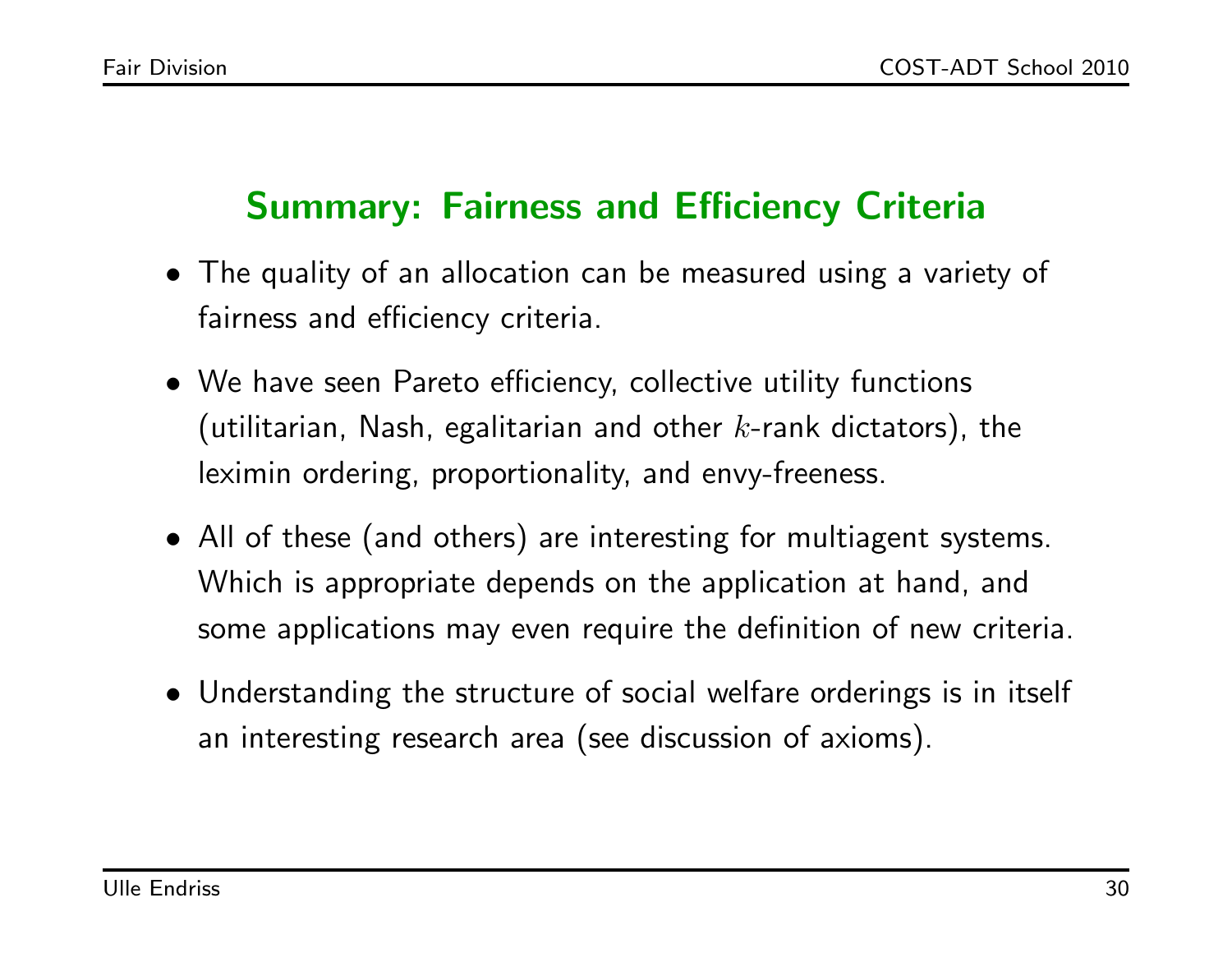### **Literature**

Moulin (1988) provides an excellent introduction to welfare economics. Much of the material from this part of the slides is taken from his book. Moulin (2003) offers a less technical version of the material.

The "MARA Survey" (Chevaleyre et al., 2006) lists many SWOs and discusses their relevance to multiagent resource allocation in detail.

H. Moulin. Axioms of Cooperative Decision Making. Econometric Society Monographs, Cambridge University Press, 1988.

H. Moulin. Fair Division and Collective Welfare. MIT Press, 2003.

Y. Chevaleyre, P.E. Dunne, U. Endriss, J. Lang, M. Lemaître, N. Maudet, J. Padget, S. Phelps, J.A. Rodríguez-Aguilar and P. Sousa. Issues in Multiagent Resource Allocation. Informatica, 30:3–31, 2006.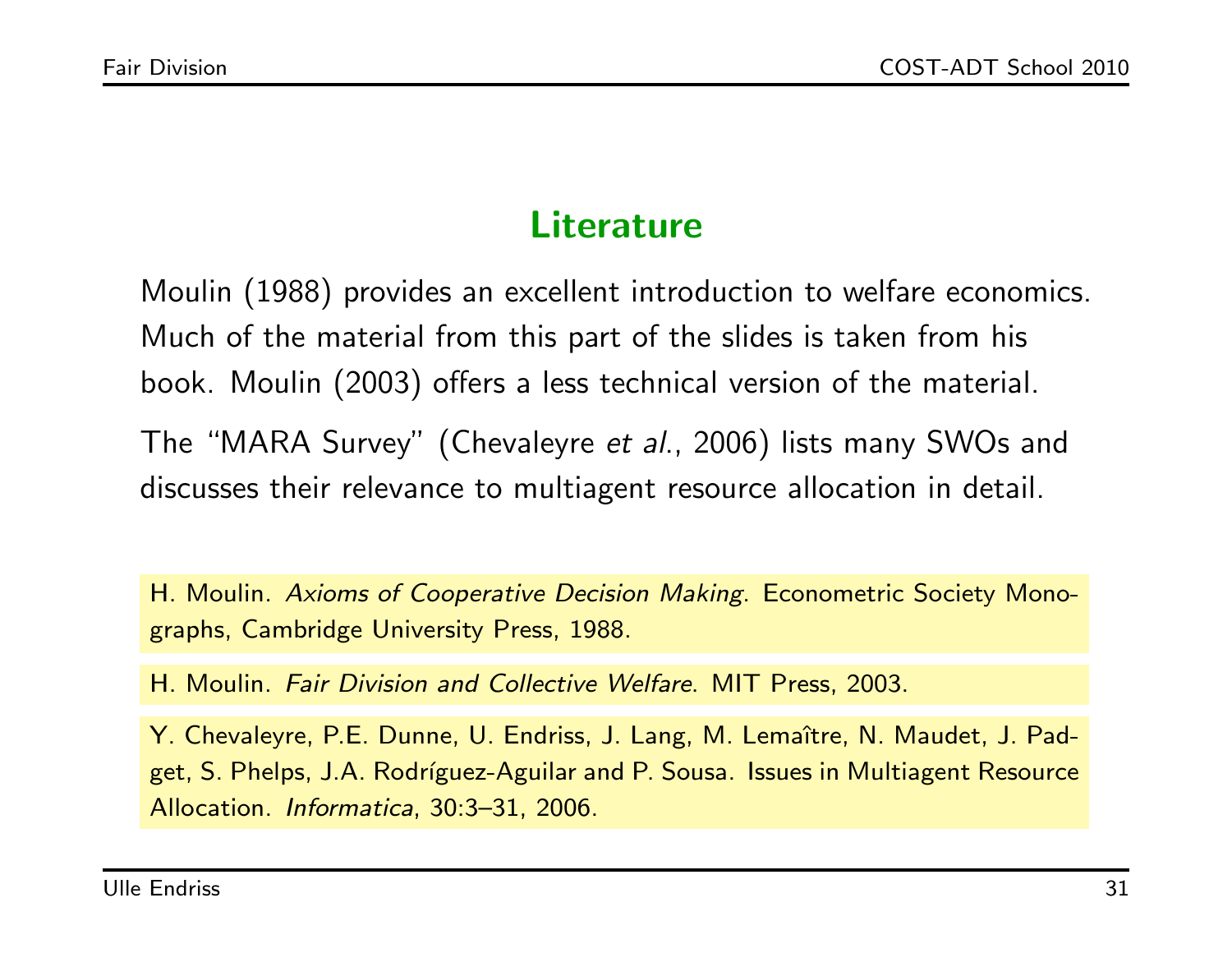## Divisible Goods: Cake-Cutting Procedures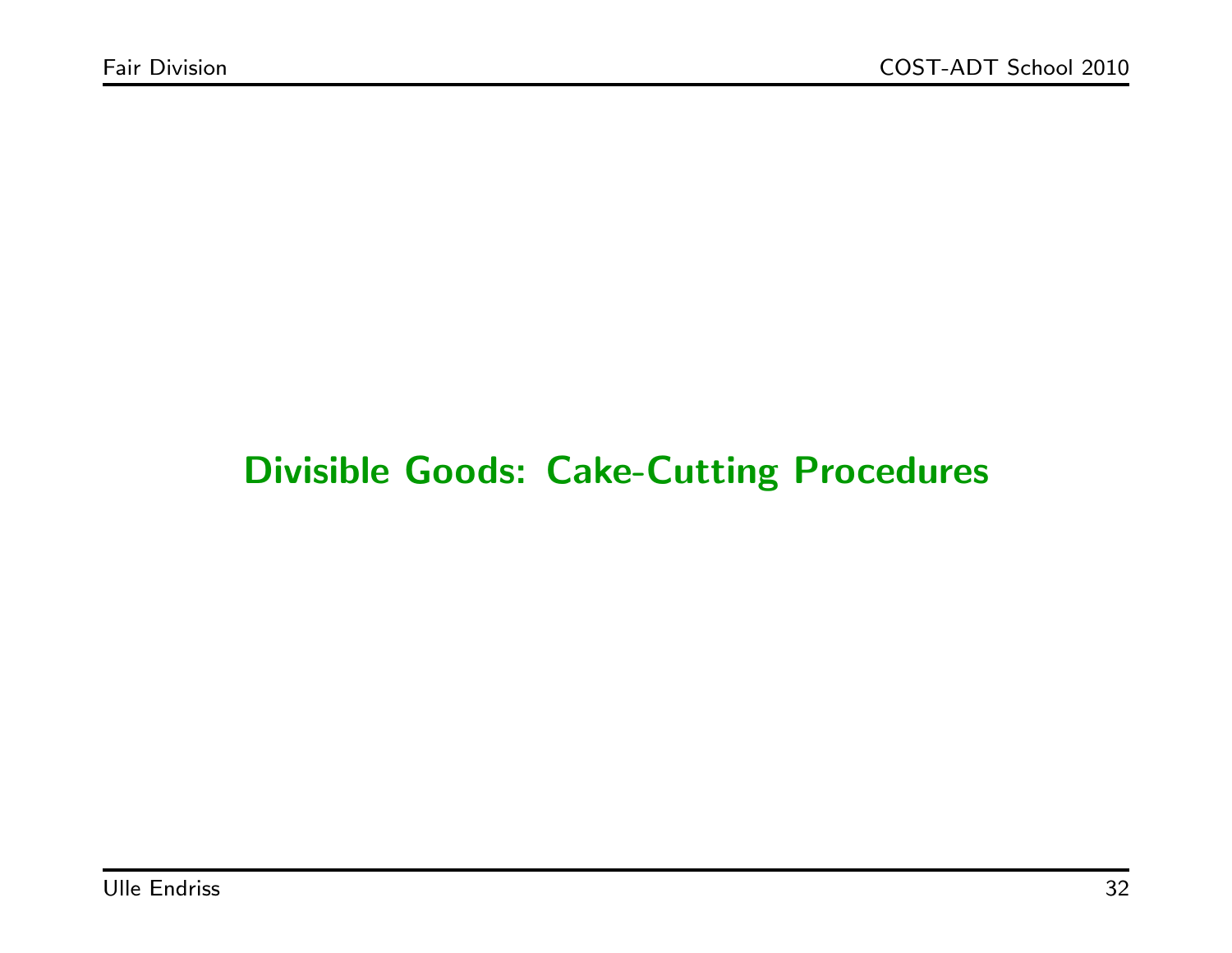# Cake-Cutting Procedures

- Cake-cutting as a metaphor for the fair division of a single divisible (and heterogeneous) good between n agents (called players).
- Studied seriously since the 1940s (Banach, Knaster, Steinhaus). Simple model, yet still many open problems.
- This part of the tutorial will be an introduction to the field:
	- Problem definition (proportionality, envy-freeness)
	- Classical procedures (Cut-and-Choose, Banach-Knaster, . . . )
	- Some open problems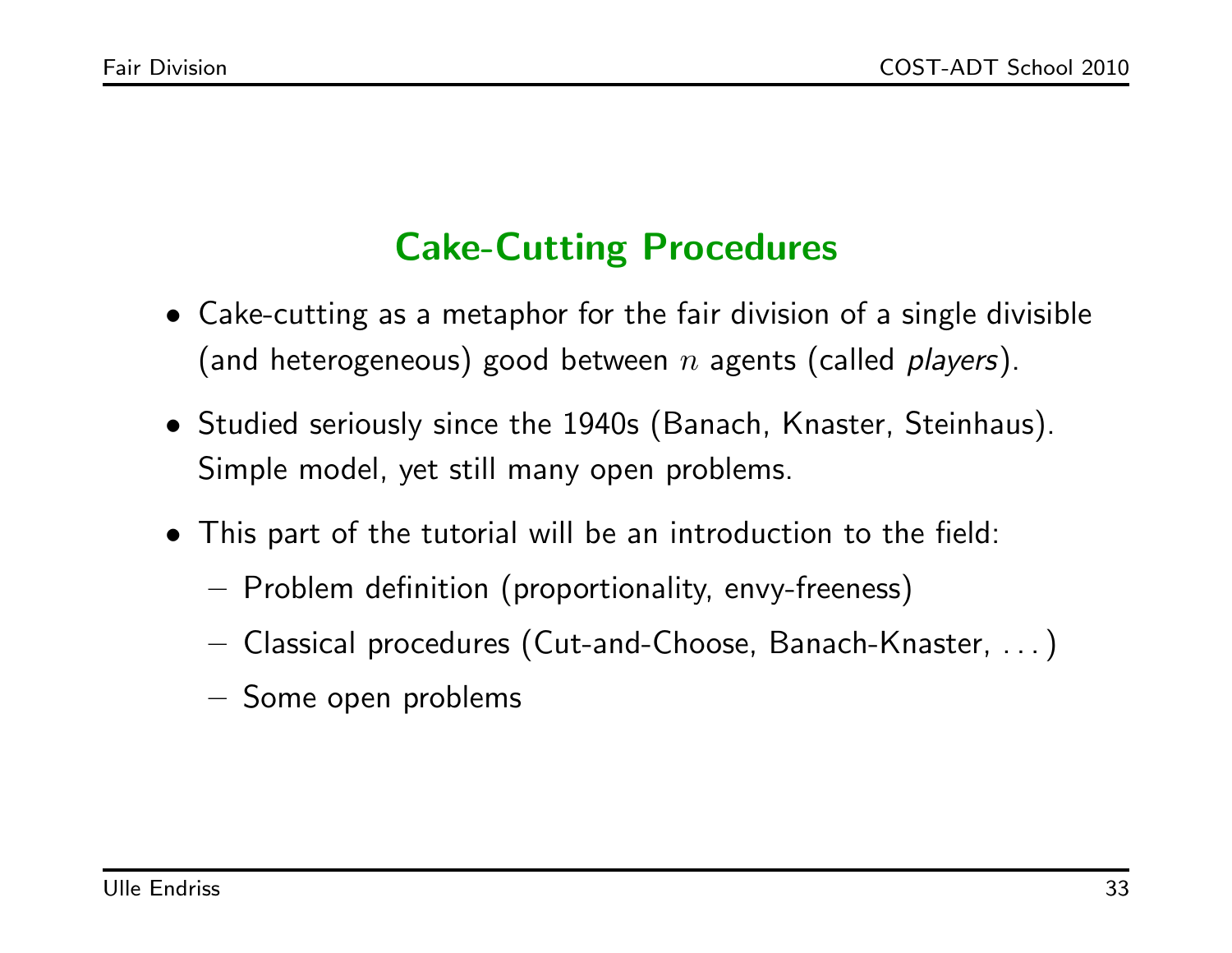## Cakes

We want to divide a single divisible good, commonly referred to as a cake (amongst  $n$  players), by means of a series of parallel cuts.

The cake is represented by the unit interval  $[0, 1]$ :



Each player i has a utility function  $u_i$  (or valuation, measure) mapping finite unions of subintervals of  $[0, 1]$  to the reals, satisfying:

- $\bullet\,$  Non-negativity:  $u_i(B)\geq 0$  for all  $B\subseteq [0,1]$
- $\bullet\,$  Normalisation:  $u_i(\emptyset)=0$  and  $u_i([0,1])=1$
- Additivity:  $u_i(B\cup B')=u_i(B)+u_i(B')$  for disjoint  $B,B'\subseteq [0,1]$
- $\bullet$   $u_i$  is continuous: the Intermediate-Value Theorem applies and single points do not have any value.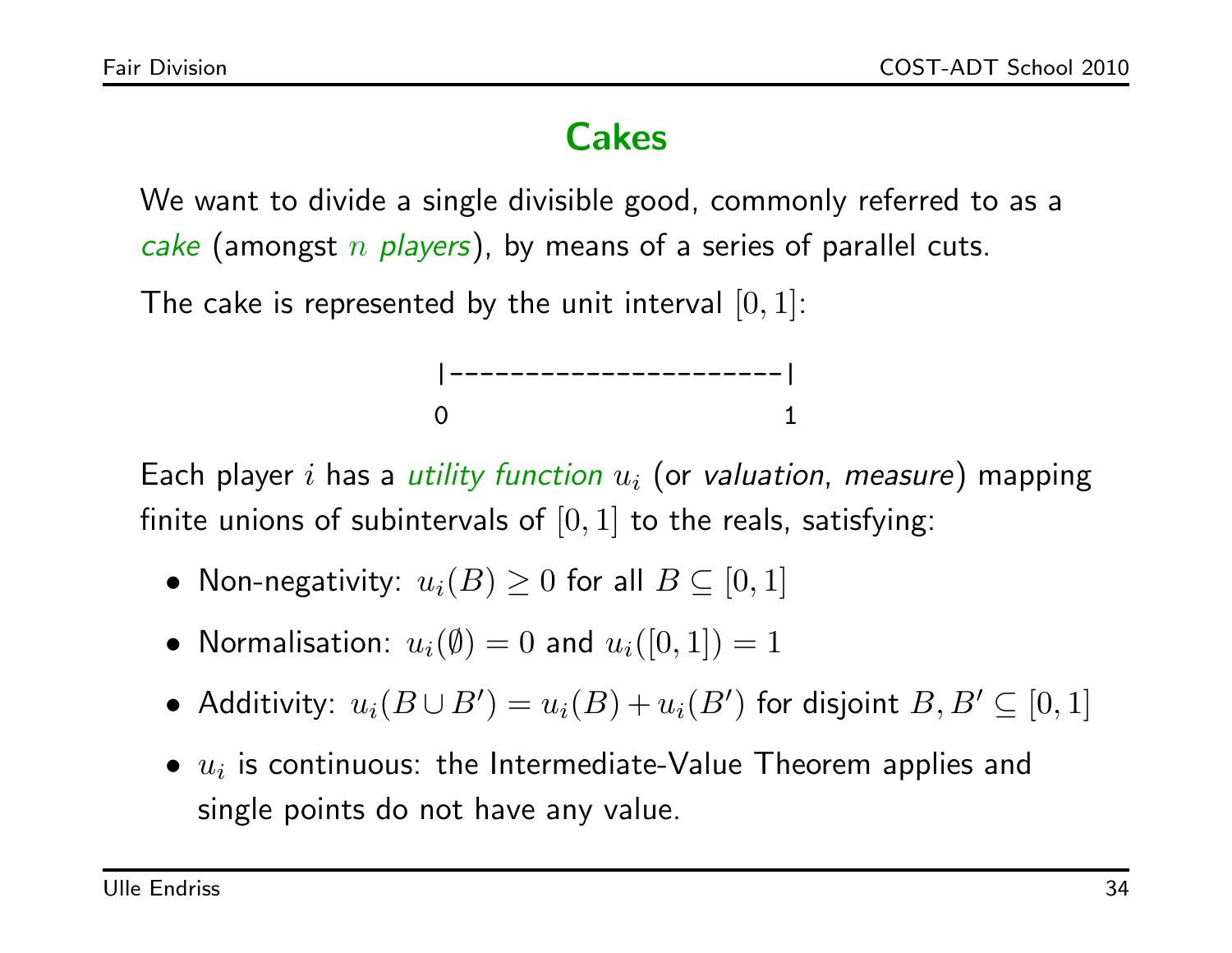### Cut-and-Choose

The classical approach for dividing a cake between two players:

One player cuts the cake in two pieces (which she considers to be of equal value), and the other one chooses one of the pieces (the piece she prefers).

The cut-and-choose procedure satisfies two important properties:

- *Proportionality*: Each player is guaranteed at least one half (general:  $1/n$ ) according to her own valuation. Discussion: In fact, the first player (if she is risk-averse) will receive exactly  $1/2$ , while the second will usually get more.
- $Envy-freeness:$  No player will envy (any of) the other(s). Discussion: Actually, for two players, proportionality and envy-freeness amount to the same thing (in this model).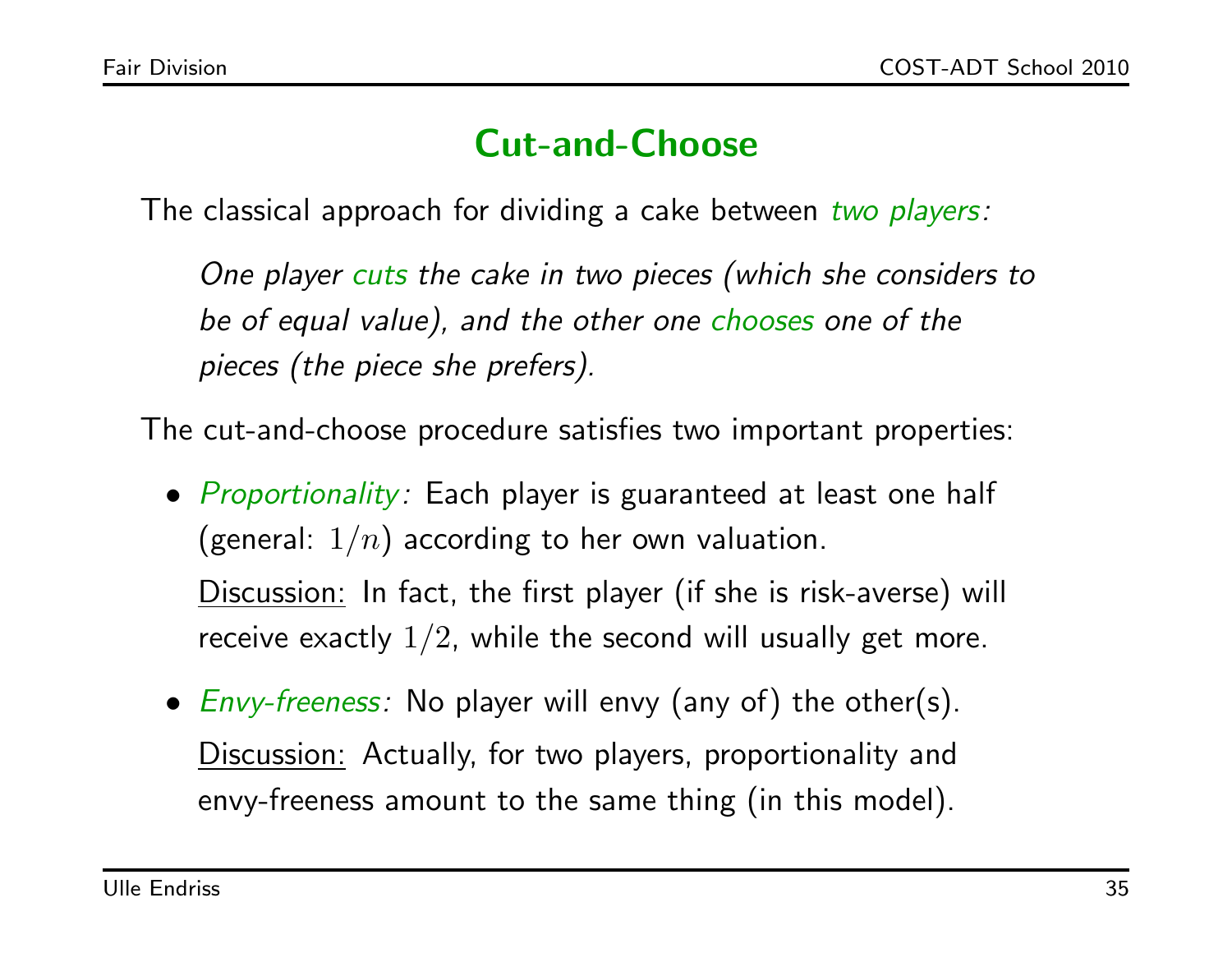# Operational Properties

Beyond fairness, we may also be interested in the "operational" properties of the procedures themselves:

- Does the procedure guarantee that each player receives a single contiguous slice (rather than the union of several subintervals)?
- Is the *number of cuts* minimal? If not, is it at least bounded?
- Does the procedure require an active *referee*, or can all actions be performed by the players themselves?
- Is the procedure a proper algorithm (a *protocol*), i.e., can it be implemented as a discrete sequence of queries to the agents? (no need for a "continuously moving knife"—to be discussed)?

Cut-and-choose is ideal and as simple as can be with respect to all of these properties. For  $n > 2$ , it won't be quite that easy though ...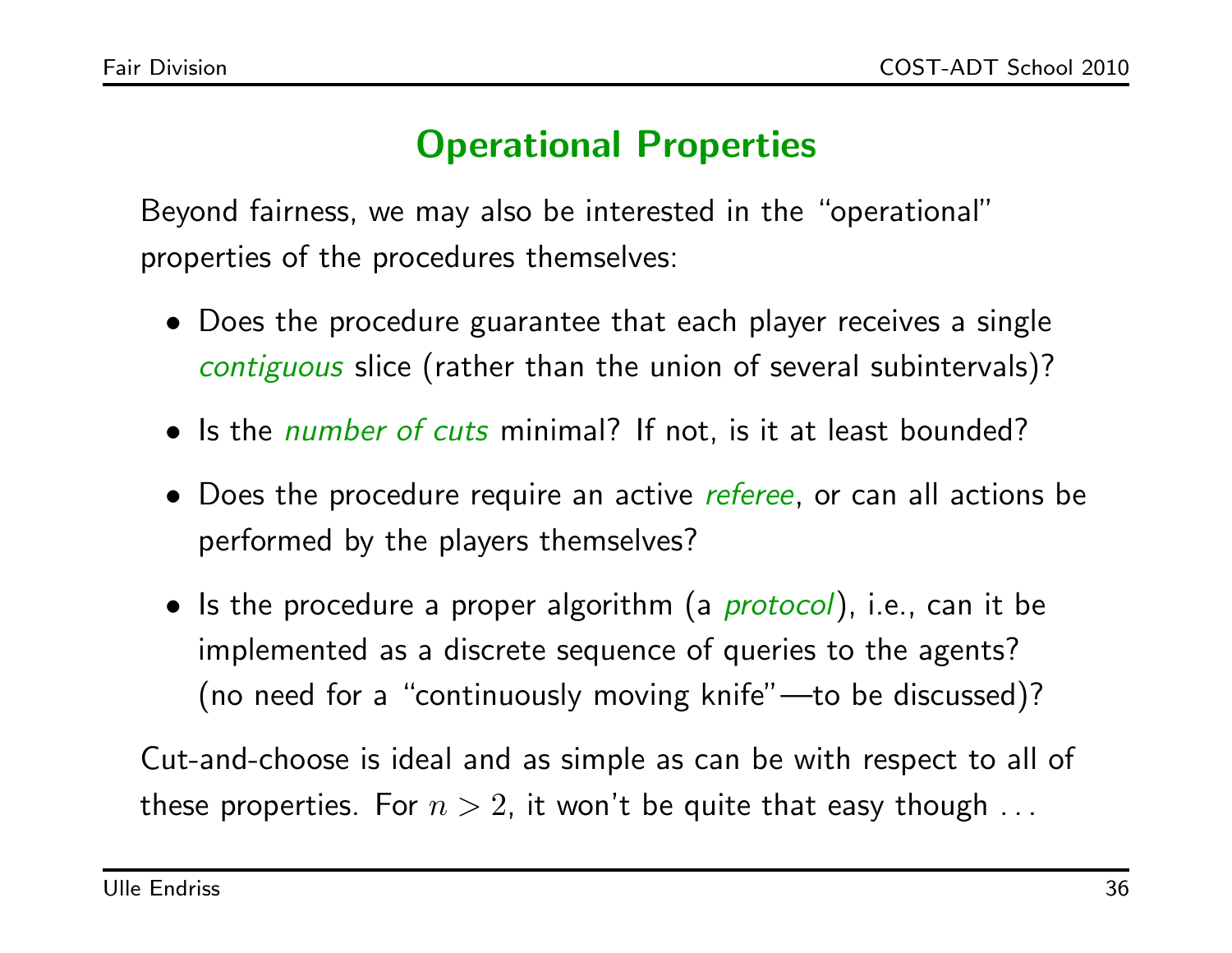## Proportionality and Envy-Freeness

For  $n \geq 3$ , proportionality and envy-freeness are not the same properties anymore (unlike for  $n = 2$ ):

Fact 1 Any envy-free division is also proportional, but there are proportional divisions that are not envy-free.

Over the next few slides, we are first going to focus on cake-cutting procedures that achieve proportional divisions.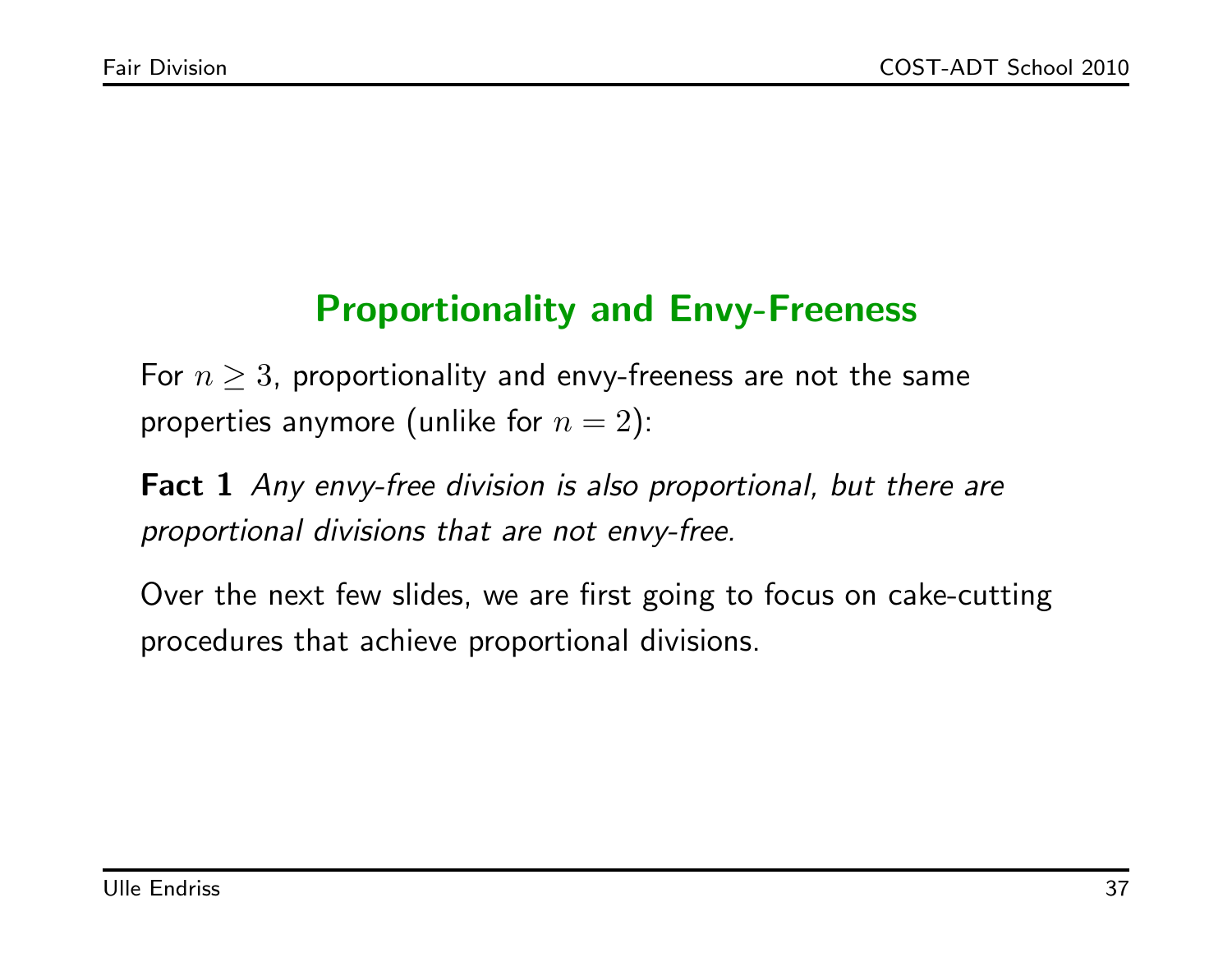#### The Steinhaus Procedure

This procedure for *three players* has been proposed by Steinhaus around 1943. Our exposition follows Brams and Taylor (1995).

- (1) Player 1 cuts the cake into three pieces (which she values equally).
- (2) Player 2 "passes" (if she thinks at least two of the pieces are  $\geq 1/3$ ) or labels two of them as "bad". — If player 2 passed, then players 3, 2, 1 each choose a piece (in that order) and we are done.  $\checkmark$
- (3) If player 2 did not pass, then player 3 can also choose between passing and labelling. — If player 3 passed, then players 2, 3, 1 each choose a piece (in that order) and we are done.  $\checkmark$
- (4) If neither player 2 or player 3 passed, then player 1 has to take (one of) the piece(s) labelled as "bad" by both 2 and 3.  $-$  The rest is reassembled and 2 and 3 play cut-and-choose.  $\checkmark$

S.J. Brams and A.D. Taylor. An Envy-free Cake Division Protocol. American Mathematical Monthly, 102(1):9–18, 1995.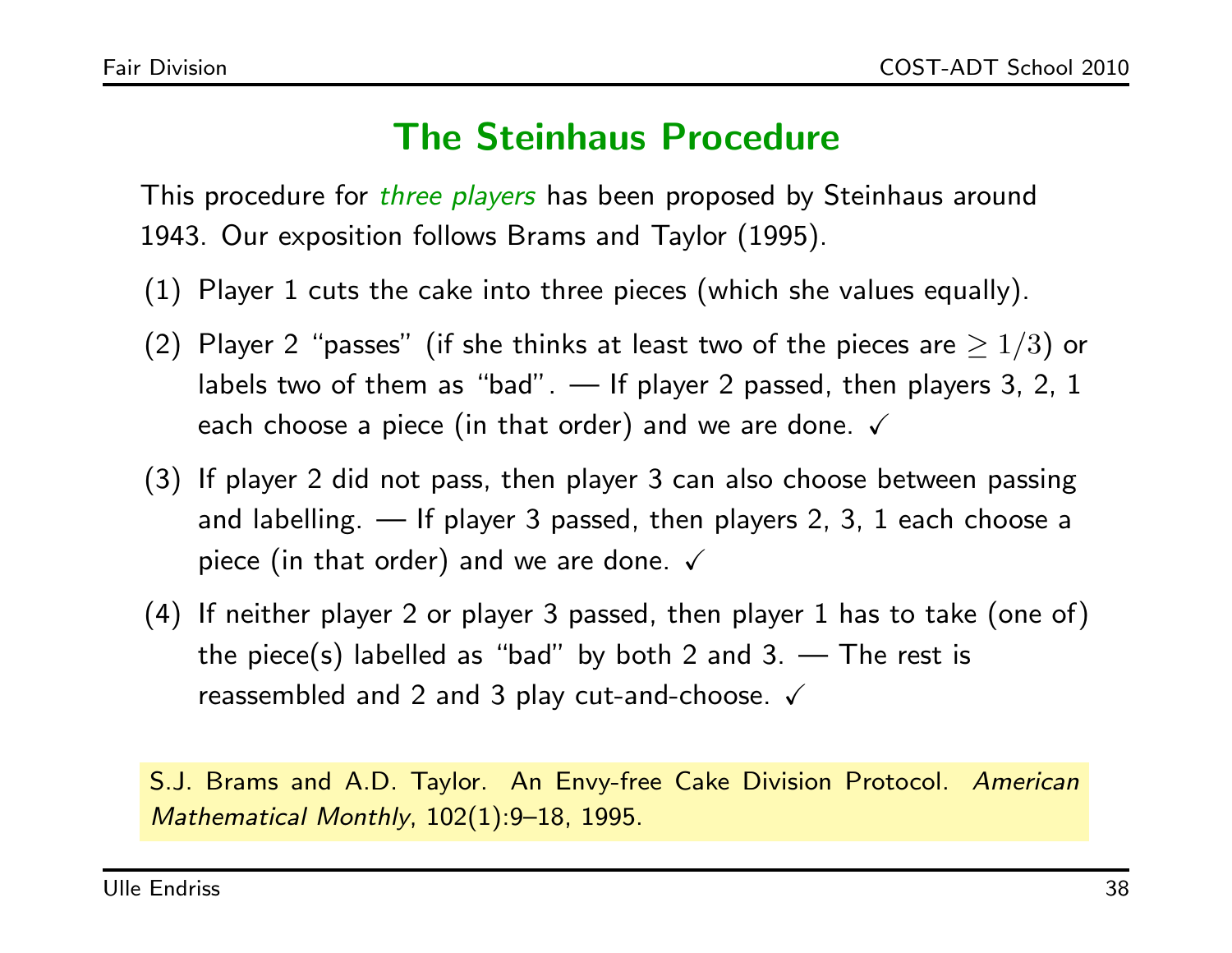## **Properties**

The Steinhaus procedure —

- Guarantees a *proportional* division of the cake (under the standard assumption that players are risk-averse: they want to maximise their payoff in the worst case).
- Is not envy-free.
- Is a discrete procedure that does not require a referee.
- Requires at most 3 cuts (as opposed to the minimum of 2 cuts). The resulting pieces do not have to be contiguous (namely if both 2 and 3 label the middle piece as "bad" and 1 takes it; and if the cut-and-choose cut is different from 1's original cut).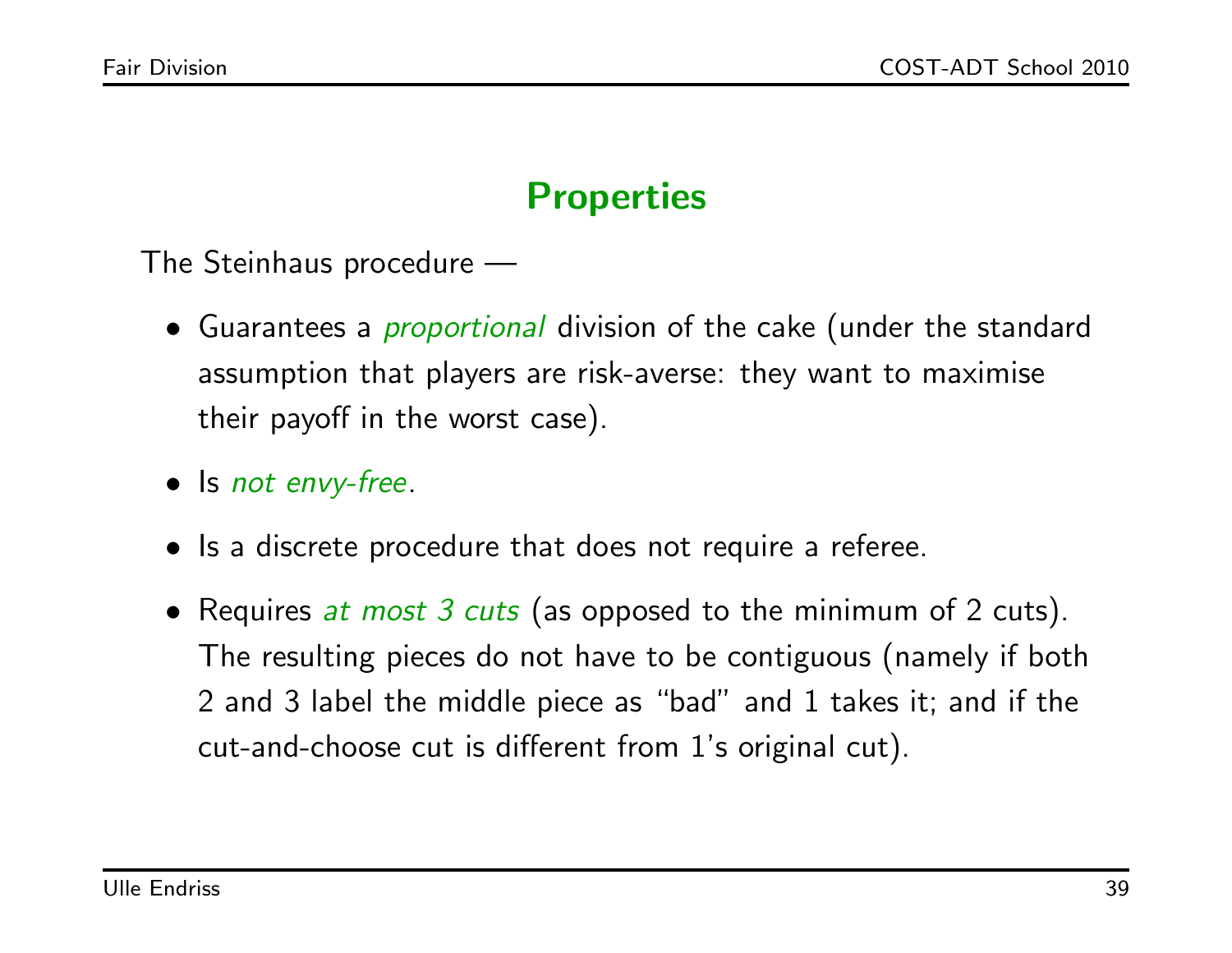#### The Banach-Knaster Last-Diminisher Procedure

In the first ever paper on fair division, Steinhaus (1948) reports on his own solution and a generalisation to *arbitrary n* proposed by Banach and Knaster.

- (1) Player 1 cuts off a piece (that she considers to represent  $1/n$ ).
- (2) That piece is passed around the players. Each player either lets it pass (if she considers it too small) or trims it down further (to what she considers  $1/n$ ).
- (3) After the piece has made the full round, the last player to cut something off (the "last diminisher") is obliged to take it.
- (4) The rest (including the trimmings) is then divided amongst the remaining  $n-1$  players. Play cut-and-choose once  $n = 2$ .  $\checkmark$

The procedure's properties are similar to that of the Steinhaus procedure (proportional; not envy-free; not contiguous; bounded number of cuts).

H. Steinhaus. The Problem of Fair Division. Econometrica, 16:101–104, 1948.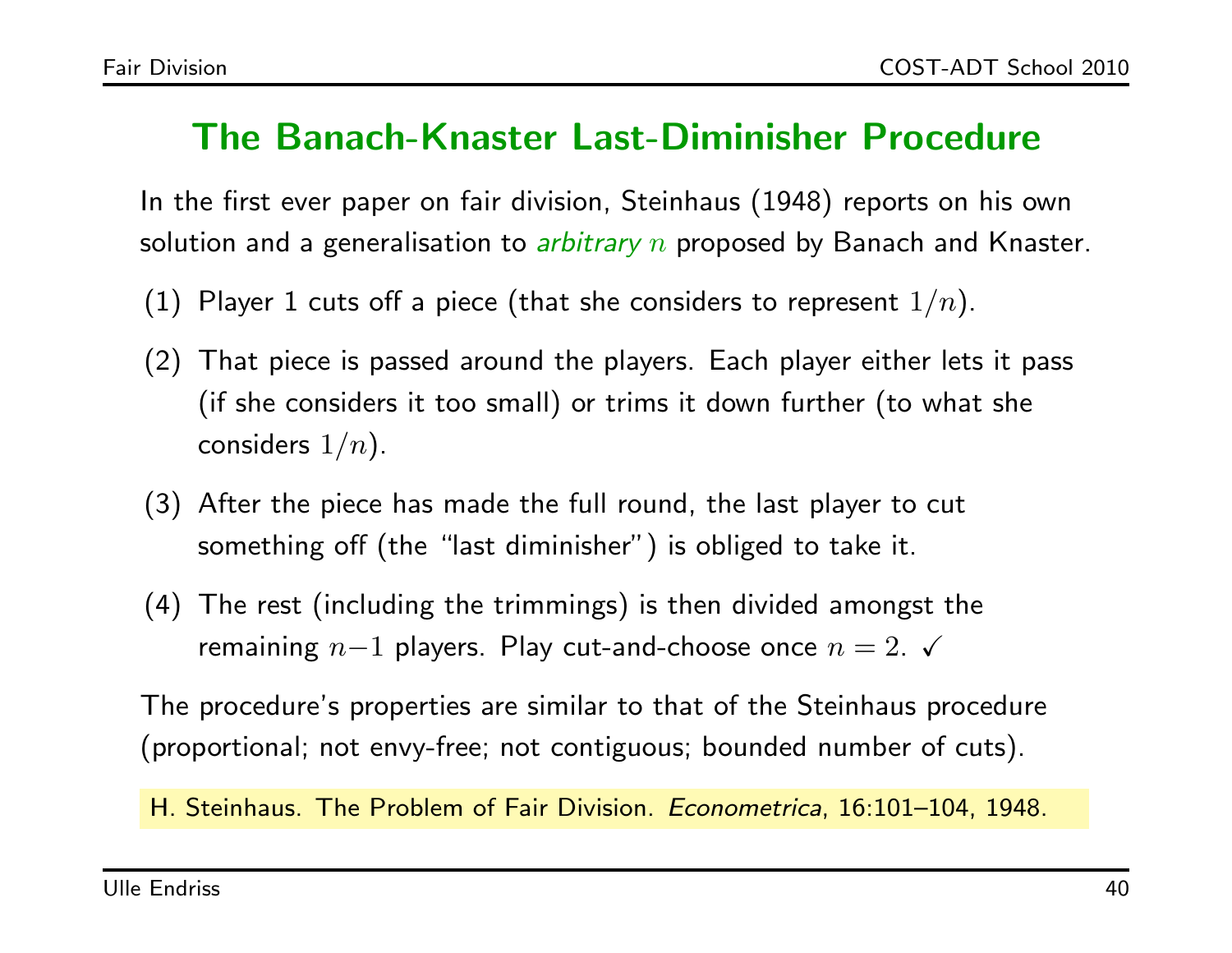### The Dubins-Spanier Procedure

Dubins and Spanier (1961) proposed an alternative *proportional* procedure for *arbitrary n*. It produces *contiguous* slices (and hence uses a minimal number of cuts), but it is *not discrete* and requires the help of a *referee*.

- (1) A referee moves a knife slowly across the cake, from left to right. Any player may shout "stop" at any time. Whoever does so receives the piece to the left of the knife.
- (2) When a piece has been cut off, we continue with the remaining  $n-1$ players, until just one player is left (who takes the rest).  $\checkmark$

Observe that this is also *not envy-free*. The last chooser is best off (she is the only one who can get more than  $1/n$ ).

Remark: Discretisation is possible by asking players to mark the cake where they would call "stop" ...

L.E. Dubins and E.H. Spanier. How to Cut a Cake Fairly. American Mathematical Monthly, 68(1):1–17, 1961.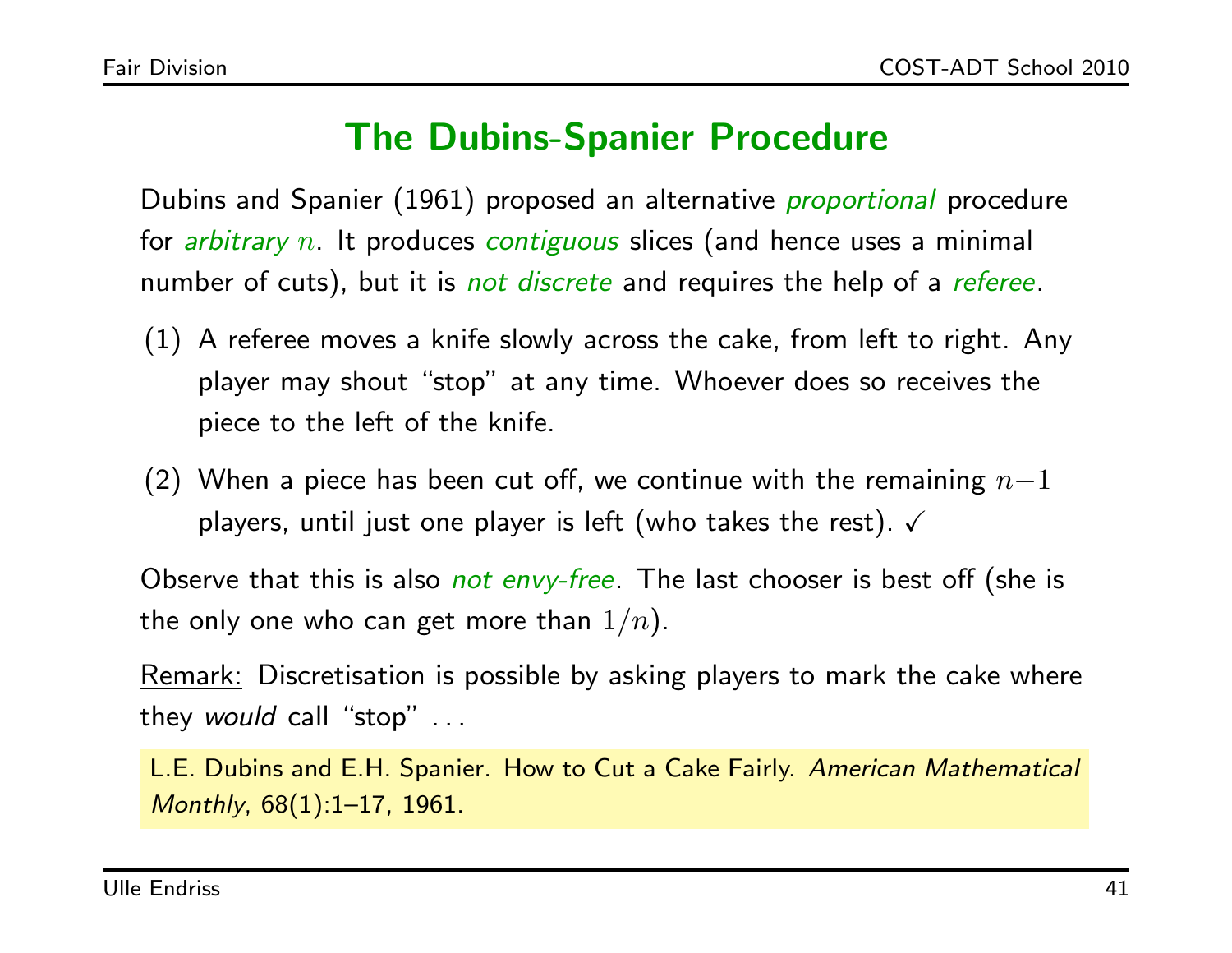#### The Even-Paz Divide-and-Conquer Procedure

Even and Paz (1984) investigated *upper bounds* for the number of queries (cuts or marks) required to produce a proportional division for  $n$  players, without allowing a moving knife.

They introduced the following *divide-and-conquer* protocol:

(1) Ask each player to cut the cake at her  $\lfloor \frac{n}{2} \rfloor$  $\frac{n}{2}$   $\left| \begin{array}{c} \sqrt{n} \\ \sqrt{n} \end{array} \right|$  $\frac{n}{2}$  mark.

- (2) Associate the union of the leftmost  $\lfloor \frac{n}{2} \rfloor$  $\frac{n}{2}$ ] pieces with the players who made the leftmost  $\lfloor \frac{n}{2} \rfloor$  $\frac{n}{2}$ ] cuts (group 1), and the rest with the others (group 2).
- (3) Recursively apply the same procedure to each of the two groups, until only a single player is left.  $\checkmark$

**Theorem 2** The Even-Paz procedure requires  $O(n \log n)$  cuts.

S. Even and A. Paz. A Note on Cake Cutting. Discrete Applied Mathematics, 7:285–296, 1984.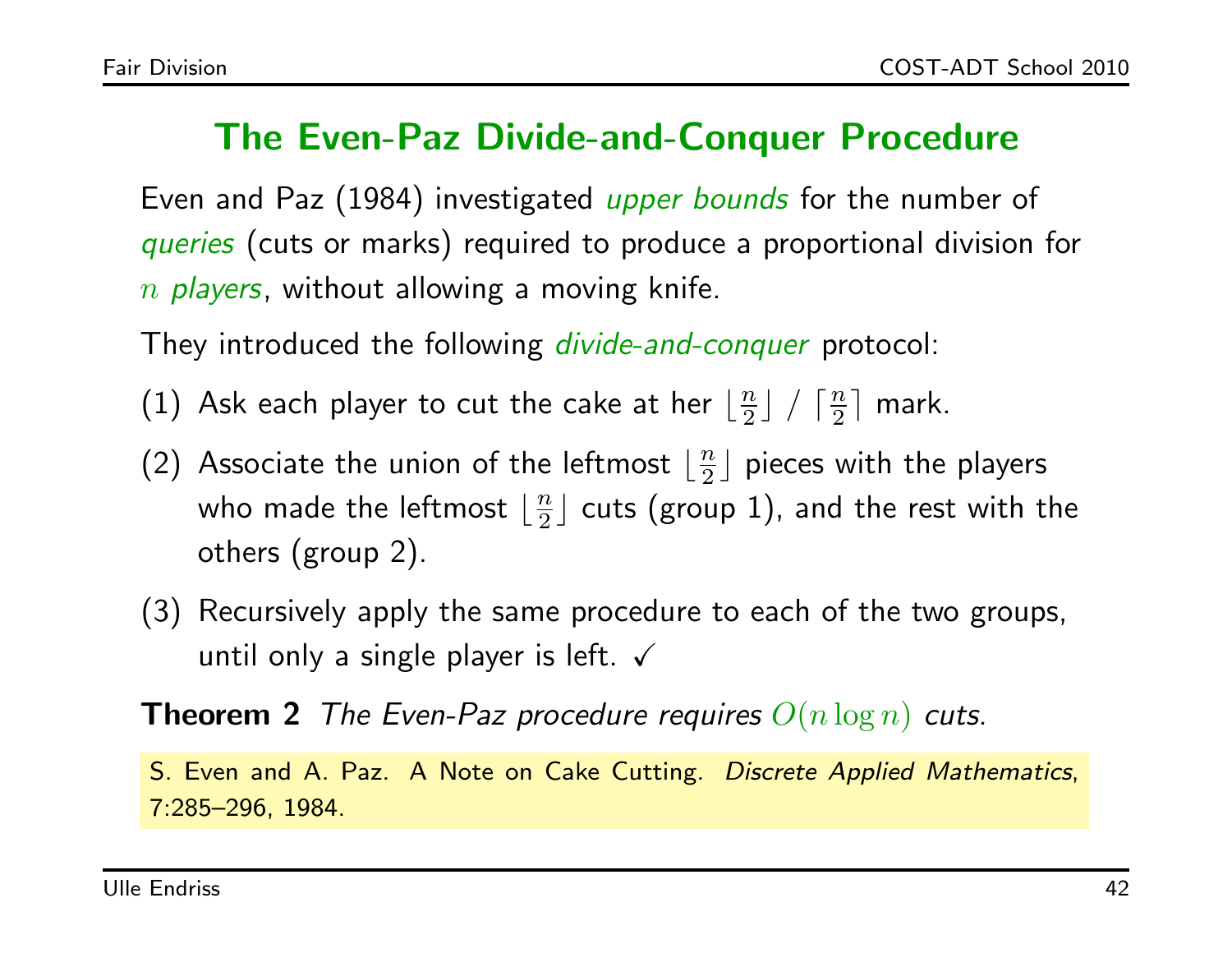#### Envy-Free Procedures

Next we discuss procedures for achieving envy-free divisions.

- For  $n=2$  the problem is easy: cut-and-choose does the job.
- For  $n=3$  we will see two solutions. They are already quite complicated: either the number of cuts is *not minimal* (but  $> 2$ ), or several simultaneously moving knives are required.
- For  $n = 4$ , to date, no procedure producing *contiguous pieces* is known. Barbanel and Brams (2004), for example, give a moving-knife procedure requiring up to 5 cuts.
- For  $n \geq 5$ , to date, only procedures requiring an *unbounded* number of cuts are known (see e.g. Brams and Taylor, 1995).

J.B. Barbanel and S.J. Brams. Cake Division with Minimal Cuts. Mathematical Social Sciences, 48(3):251–269, 2004.

S.J. Brams and A.D. Taylor. An Envy-free Cake Division Protocol. American Mathematical Monthly, 102(1):9–18, 1995.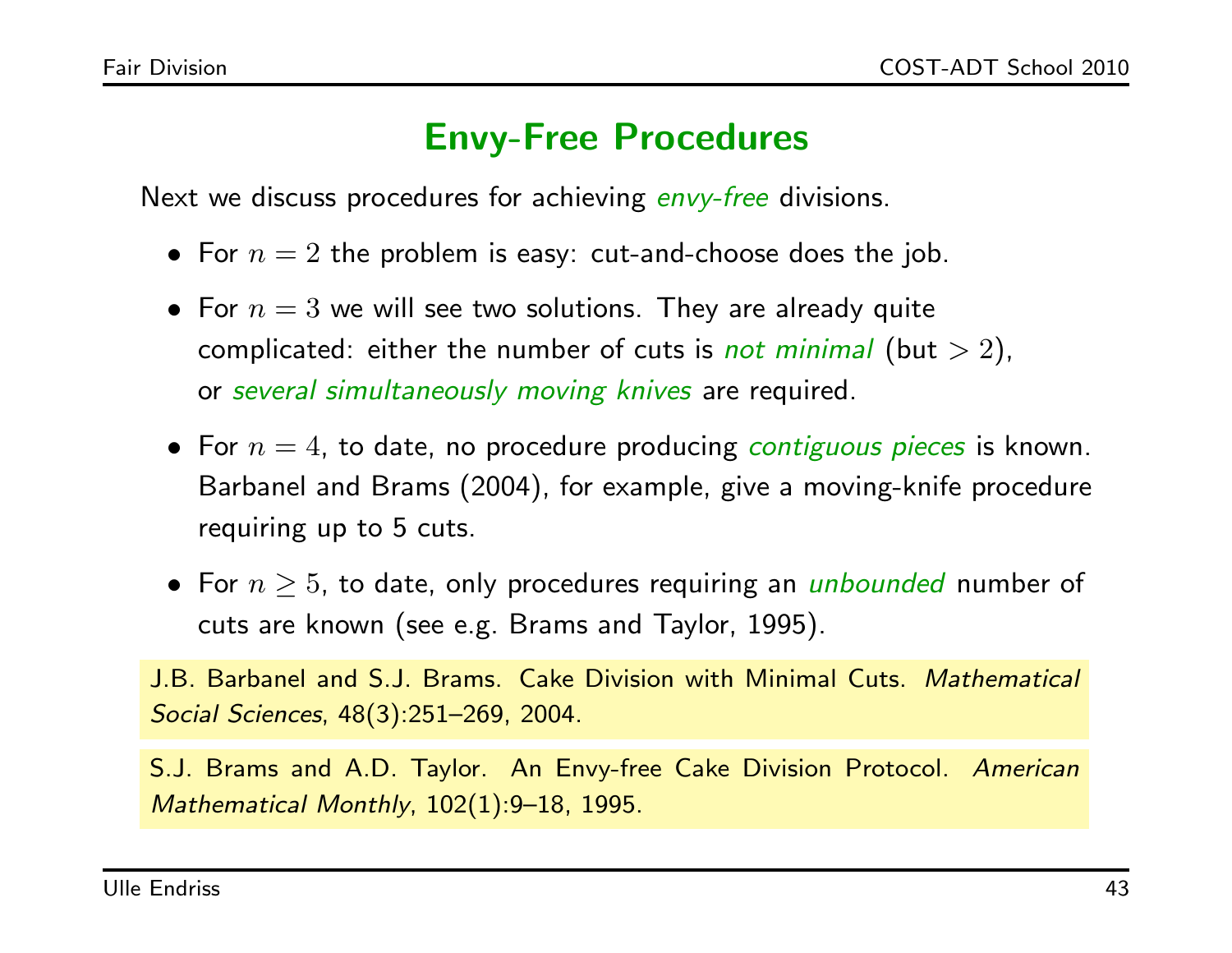#### The Selfridge-Conway Procedure

The first discrete protocol achieving envy-freeness for  $n = 3$  has been discovered independently by Selfridge and Conway (around 1960). Our exposition follows Brams and Taylor (1995).

- (1) Player 1 cuts the cake in three pieces (she considers equal).
- (2) Player 2 either "passes" (if she thinks at least two pieces are tied for largest) or trims one piece (to get two tied for largest pieces). — If she passed, then let players 3, 2, 1 pick (in that order).  $\checkmark$
- (3) If player 2 did trim, then let 3, 2, 1 pick (in that order), but require 2 to take the trimmed piece (unless 3 did). Keep the trimmings unallocated for now (note: the partial allocation is envy-free).
- (4) Now divide the trimmings. Whoever of 2 and 3 received the *un*trimmed piece does the cutting. Let players choose in this order: non-cutter, player 1, cutter.  $\sqrt{ }$
- S.J. Brams and A.D. Taylor. An Envy-free Cake Division Protocol. American Mathematical Monthly, 102(1):9–18, 1995.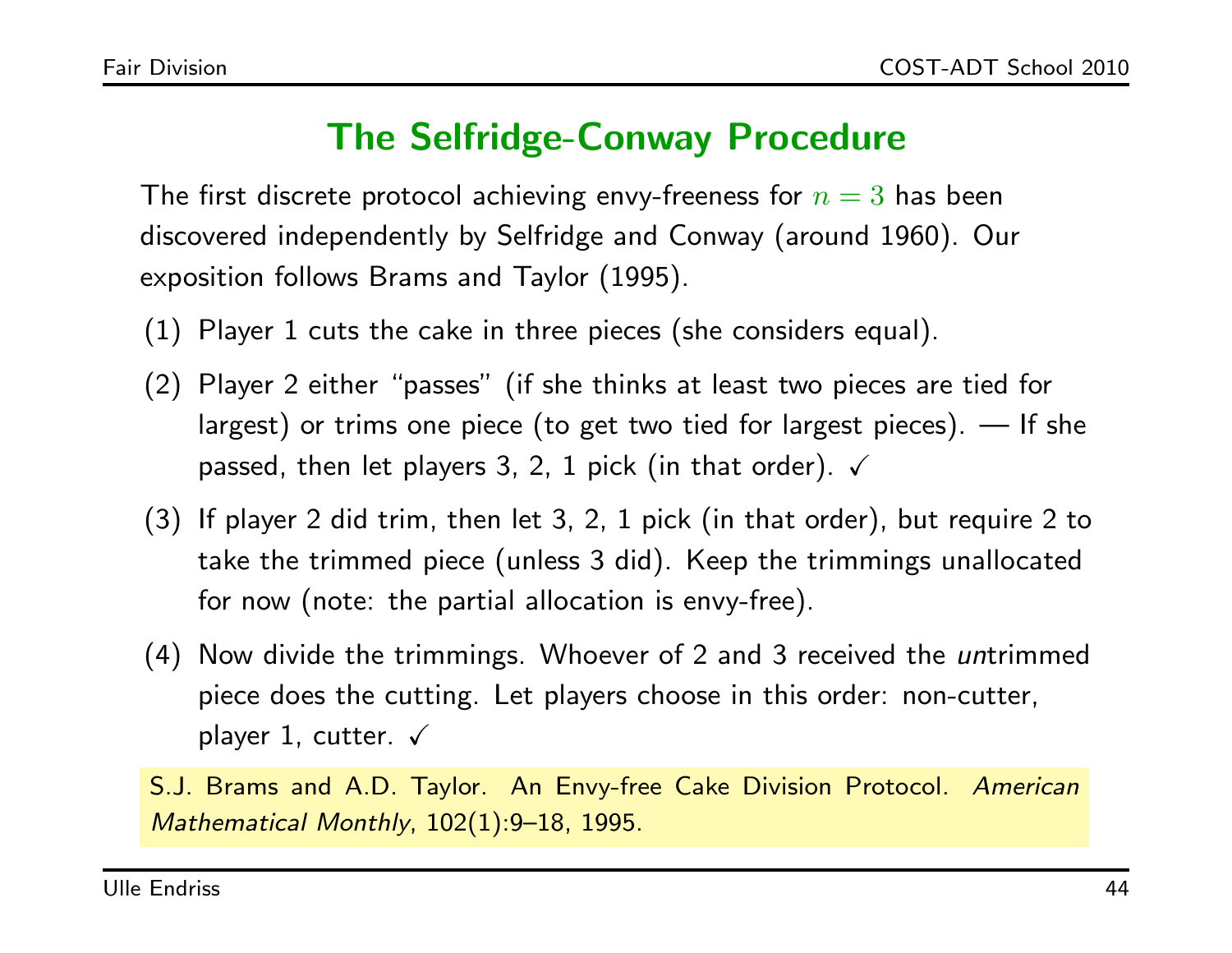#### The Stromquist Procedure

Stromquist (1980) found an envy-free procedure for  $n = 3$  producing contiguous pieces, though requiring four simultaneously moving knifes:

- A referee slowly moves a knife across the cake, from left to right (supposed to cut somewhere around the  $1/3$  mark).
- At the same time, each player is moving her own knife so that it would cut the righthand piece in half (wrt. her own valuation).
- The first player to call "stop" receives the piece to the left of the referee's knife. The righthand part is cut by the middle one of the three player knifes. If neither of the other two players hold the middle knife, they each obtain the piece at which their knife is pointing. If one of them does hold the middle knife, then the other one gets the piece at which her knife is pointing.  $\sqrt{ }$

W. Stromquist. How to Cut a Cake Fairly. American Mathematical Monthly, 87(8):640–644, 1980.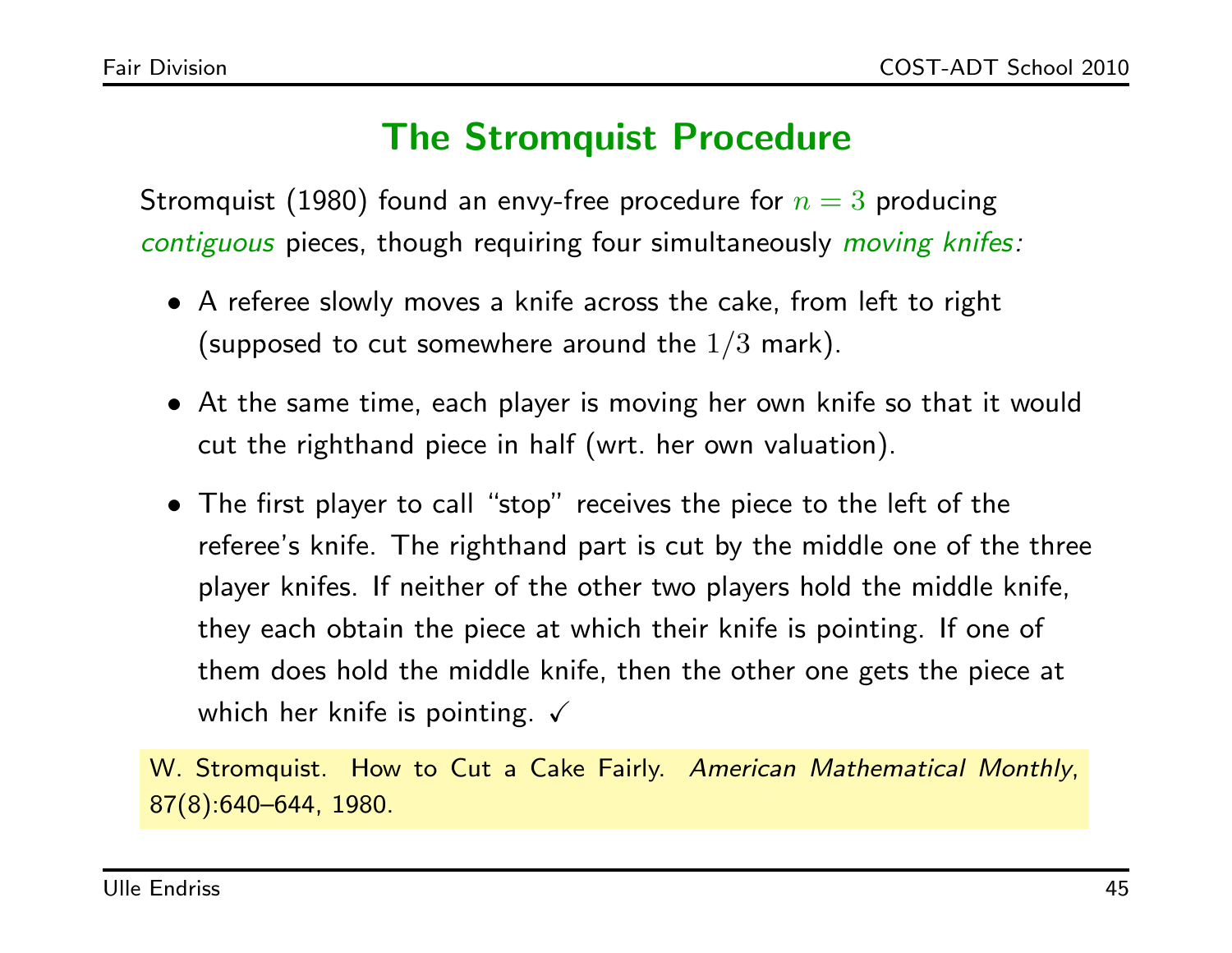# Summary: Cake-Cutting Procedures

We have discussed various procedures for fairly dividing a cake (a metaphor for a single divisible good) amongst several players.

- Fairness criteria: *proportionality* and envy-freeness (but other notions, such as equitability, Pareto efficiency, strategy-proofness . . . are also of interest)
- Distinguish discrete procedures (*protocols*) and continuous (*moving-knife*) procedures.
- The problem becomes non-trivial for more than two players, and there are many open problems relating to finding procedures with "good" properties for larger numbers.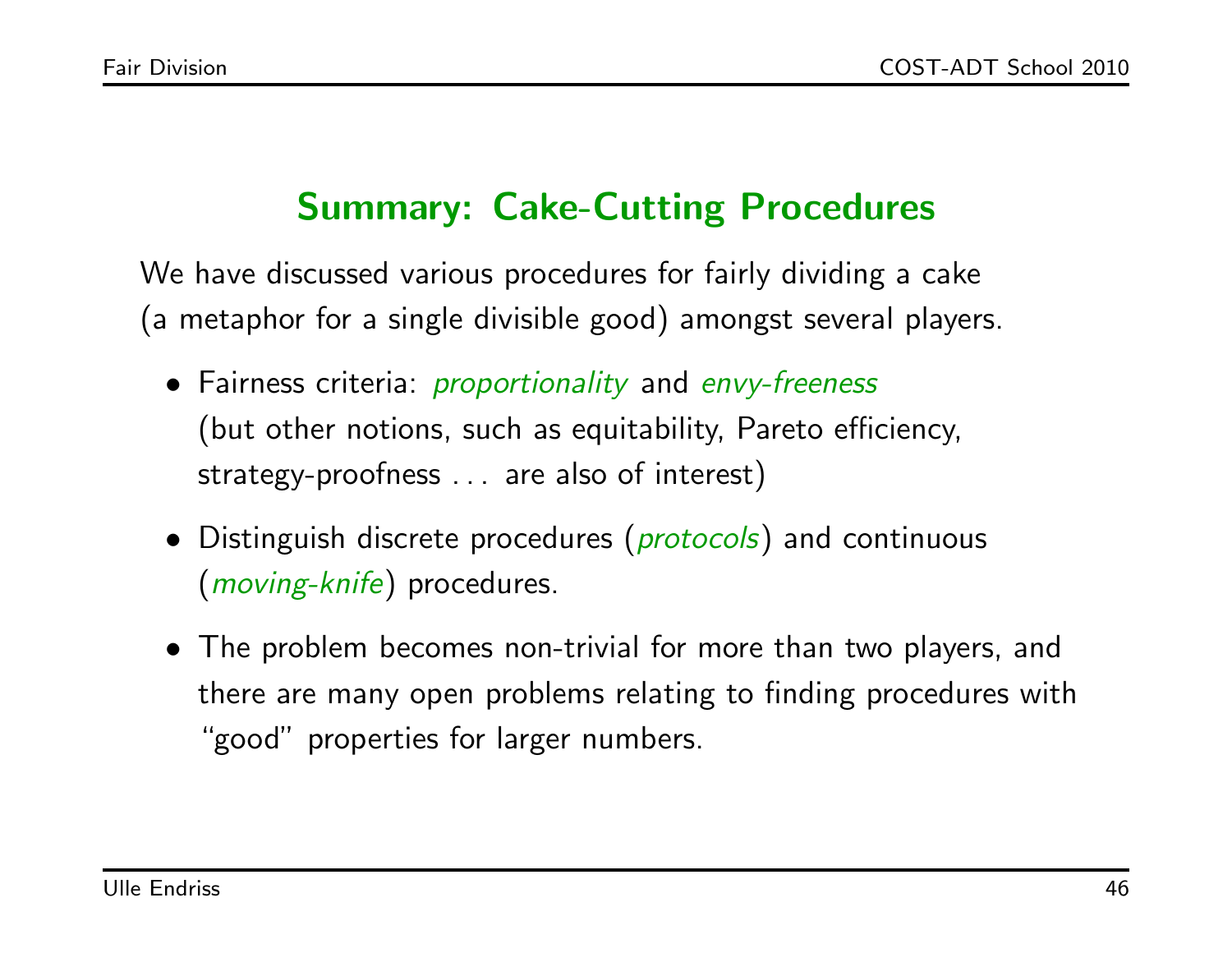#### **Literature**

Both the book by Brams and Taylor (1996) and that by Robertson and Webb (1998) cover the cake-cutting problem in great depth.

The paper by Brams and Taylor (1995) does not only introduce their procedure for envy-free division for more than three players (not covered in this tutorial), but is also very nice for presenting several of the classical procedures in a systematic and accessible manner.

S.J. Brams and A.D. Taylor. Fair Division: From Cake-Cutting to Dispute Resolution. Cambridge University Press, 1996.

J. Robertson and W. Webb. Cake-Cutting Algorithms: Be Fair if You Can. A.K. Peters, 1998.

S.J. Brams and A.D. Taylor. An Envy-free Cake Division Protocol. American Mathematical Monthly, 102(1):9–18, 1995.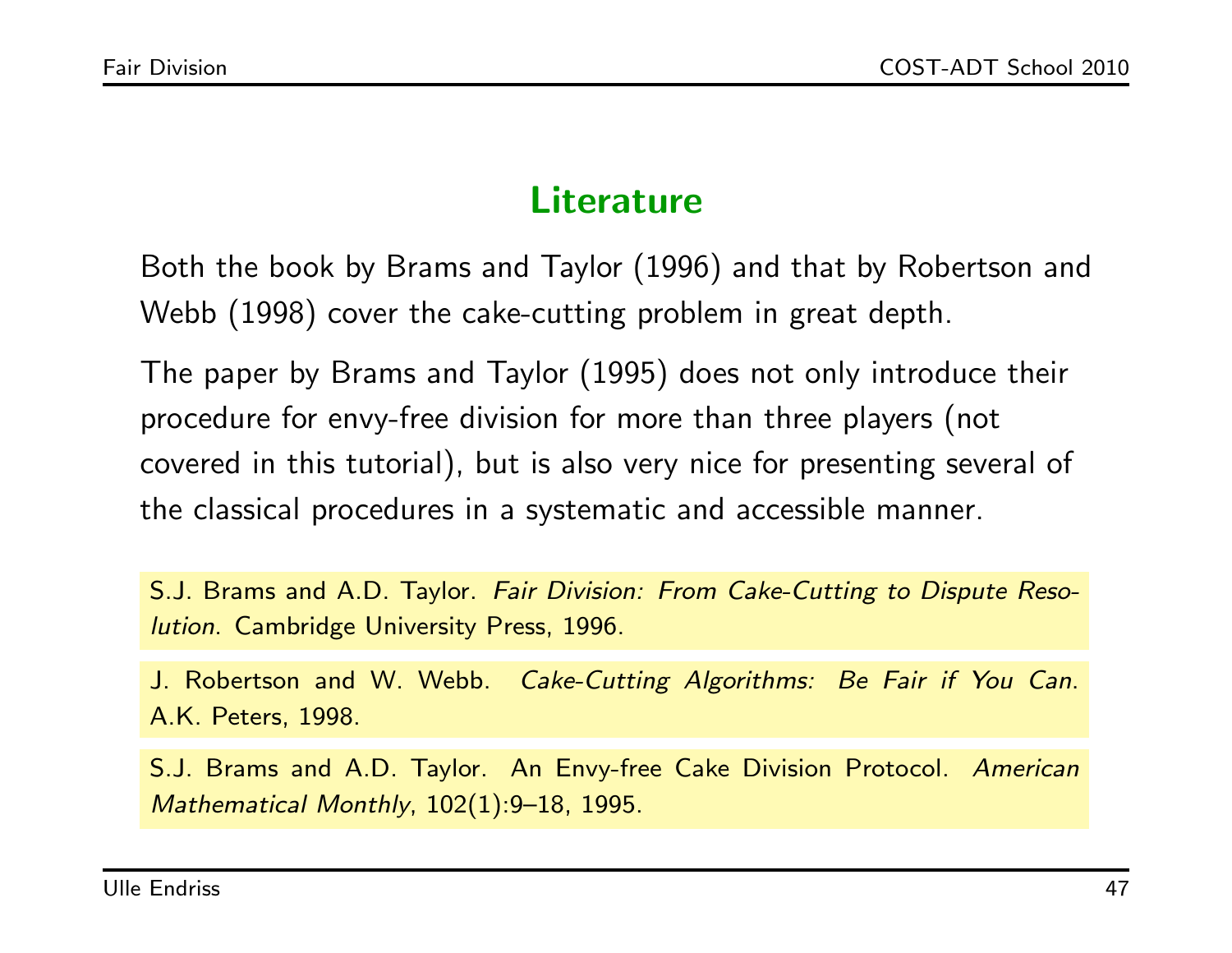## Indivisible Goods: Combinatorial Optimisation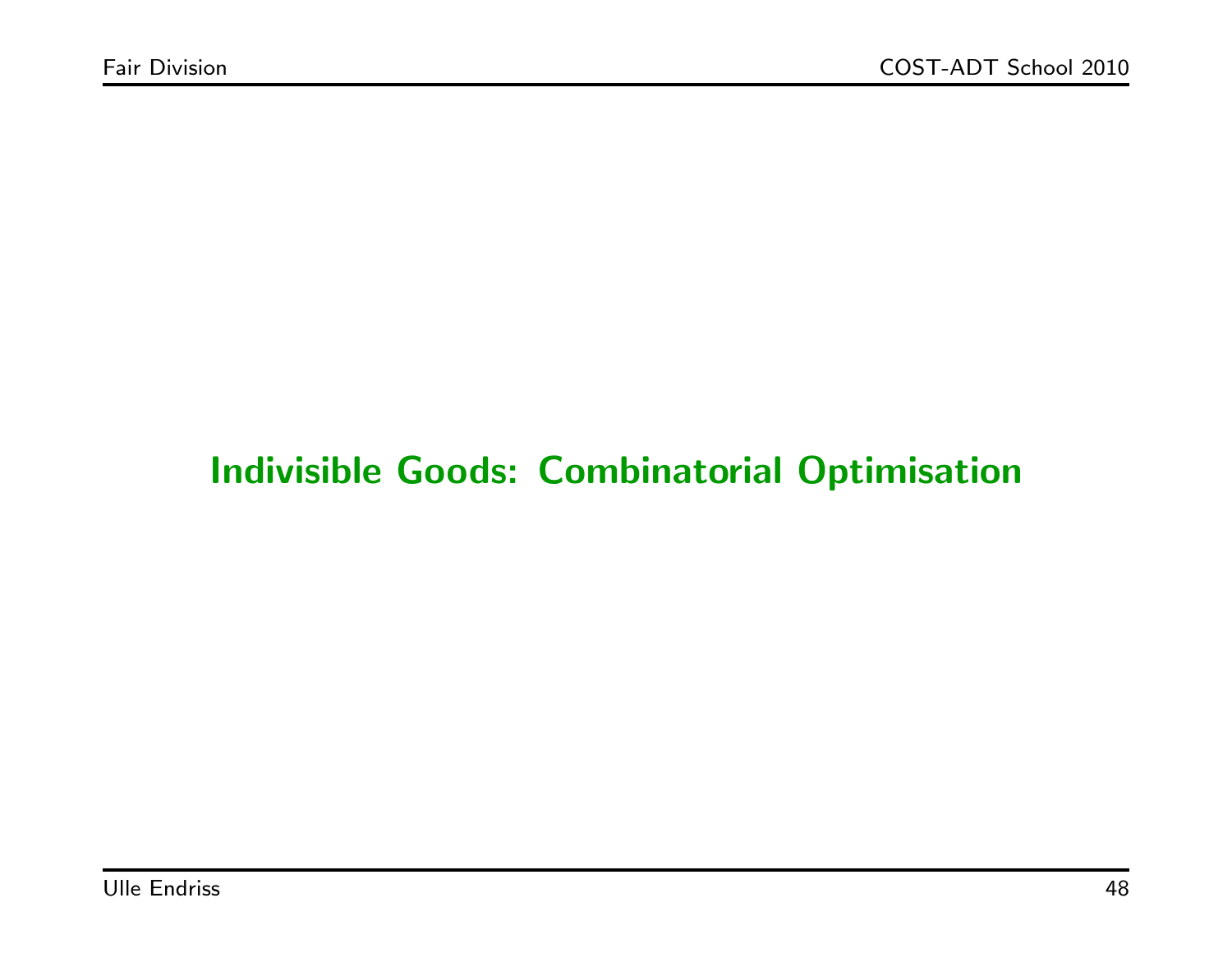## Allocation of Indivisible Goods

Next we will consider the case of allocating indivisible goods. We can distinguish two approaches:

- In the *centralised approach* (e.g., combinatorial auctions), we need to devise an optimisation algorithm to compute an allocation meeting our fairness and efficiency requirements.
- In the *distributed approach*, allocations emerge as a consequence of the agents implementing a sequence of local deals. What can we say about the properties of these emerging allocations?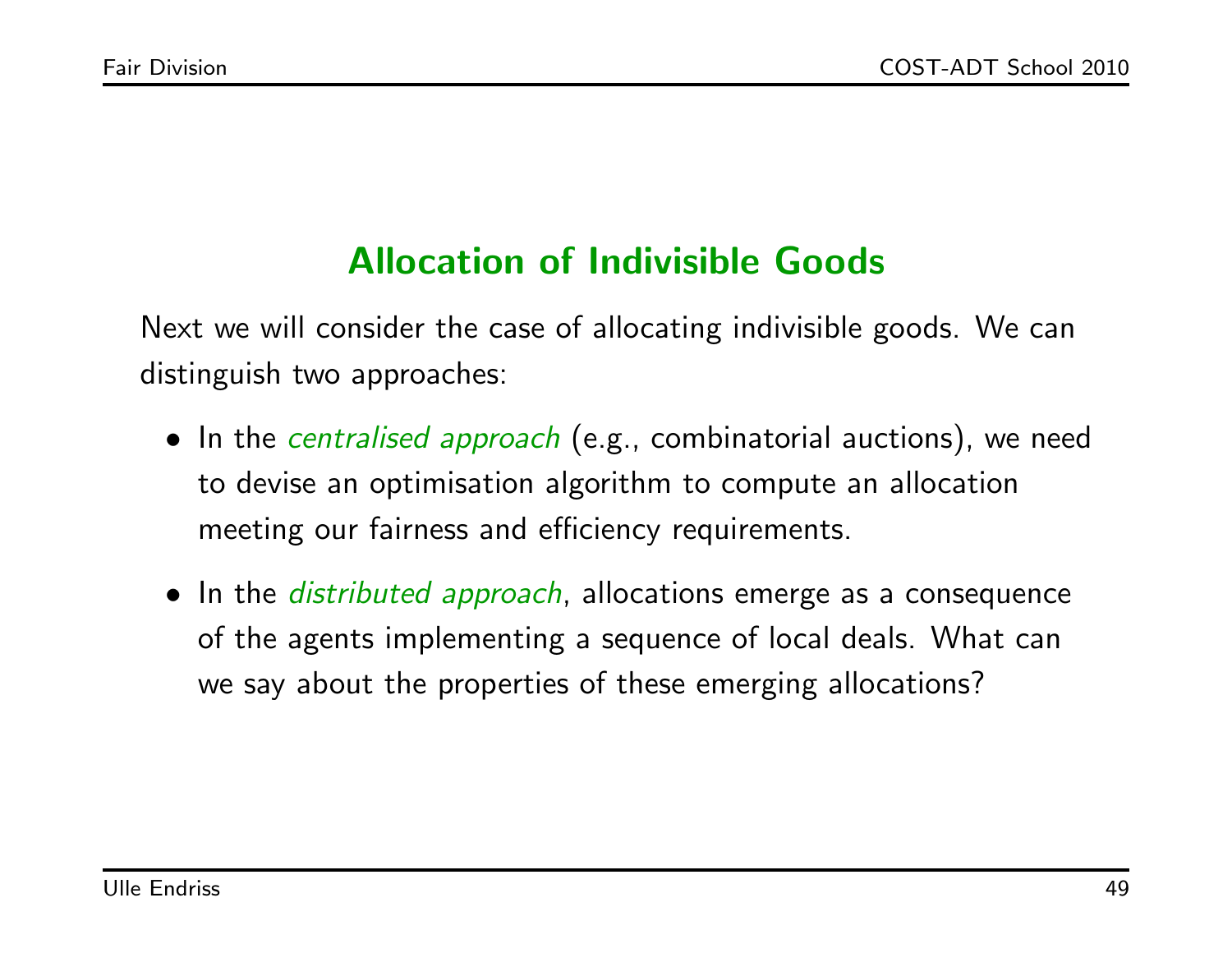### Setting

For the remainder of today we will work in this framework:

- Set of agents  $\mathcal{N} = \{1, \ldots, n\}$  and finite set of indivisible goods  $\mathcal{G}$ .
- An allocation A is a partitioning of G amongst the agents in  $\mathcal N$ . Example:  $A(i) = \{a, b\}$  — agent i owns items a and b
- $\bullet\,$  Each agent  $i\in\mathcal{N}$  has got a *valuation function*  $v_i:2^\mathcal{G}\rightarrow\mathbb{R}.$ Example:  $v_i(A) = v_i(A(i)) = 577.8$  — agent  $i$  is pretty happy
- If agent i receives bundle  $B$  and the sum of her payments is  $x$ , then her *utility* is  $u_i(B,x) = v_i(B) - x$  ("quasi-linear utility").

For fair division of indivisible goods *without money*, assume that payment balances are always equal to 0 (and utility  $=$  valuation).

 $\blacktriangleright$  How can we find a socially optimal allocation of goods?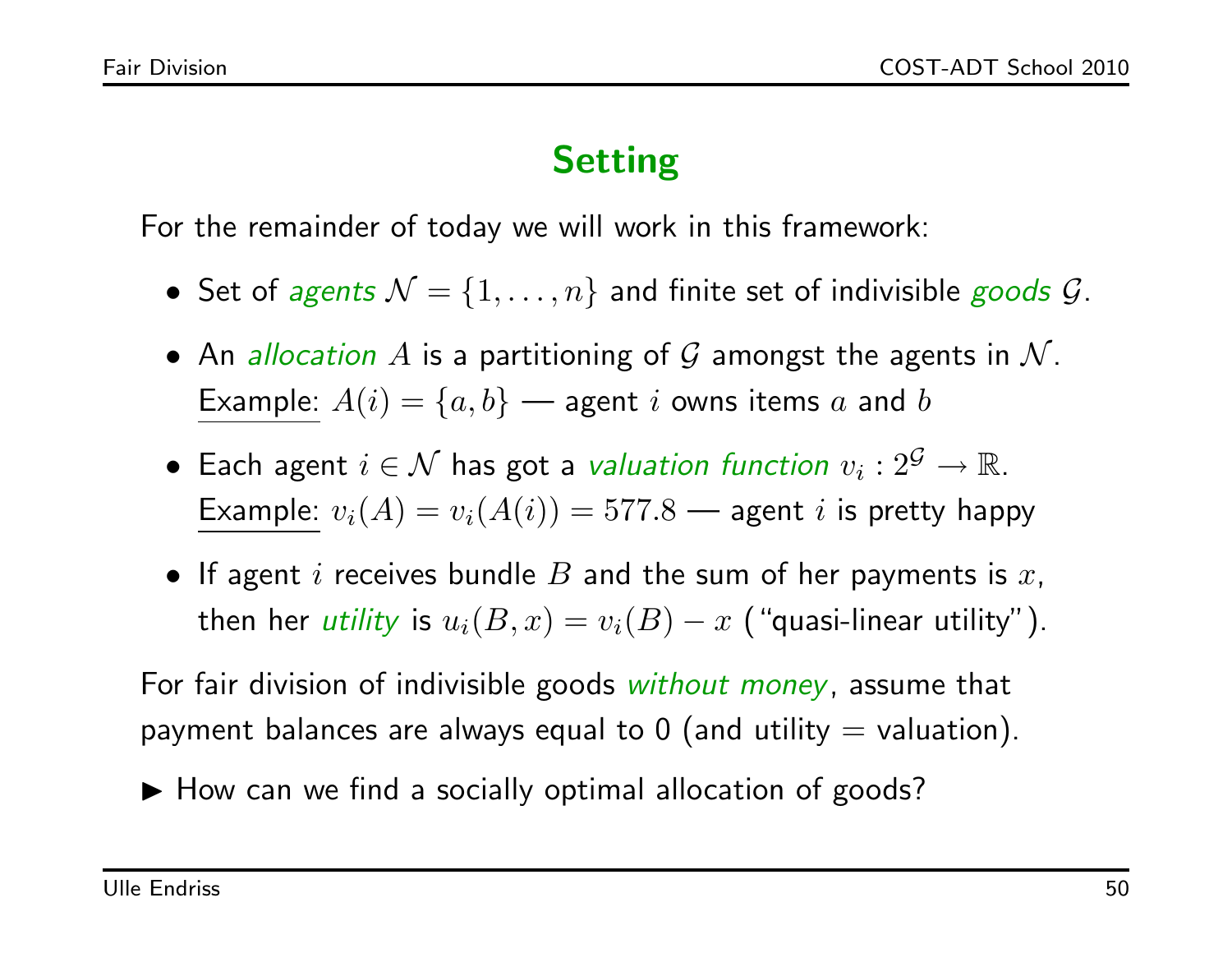## Preference Representation

Example: Allocating 10 goods to 5 agents means  $5^{10} = 9765625$ allocations and  $2^{10} = 1024$  bundles for each agent to think about.

So we need to choose a good *language* to compactly represent preferences over such large numbers of alternative bundles, e.g.:

- Logic-based languages (weighted goals)
- Bidding languages for combinatorial auctions (OR/XOR)
- Program-based preference representation (straight-line programs)
- CP-nets and CI-nets (for ordinal preferences)

The choice of language affects both *algorithm design* and *complexity*.

See our AI Magazine article for an introduction to the problem of preference modelling in combinatorial domains.

Y. Chevaleyre, U. Endriss, J. Lang, and N. Maudet. Preference Handling in Combinatorial Domains: From AI to Social Choice. AI Magazine, 29(4):37–46, 2008.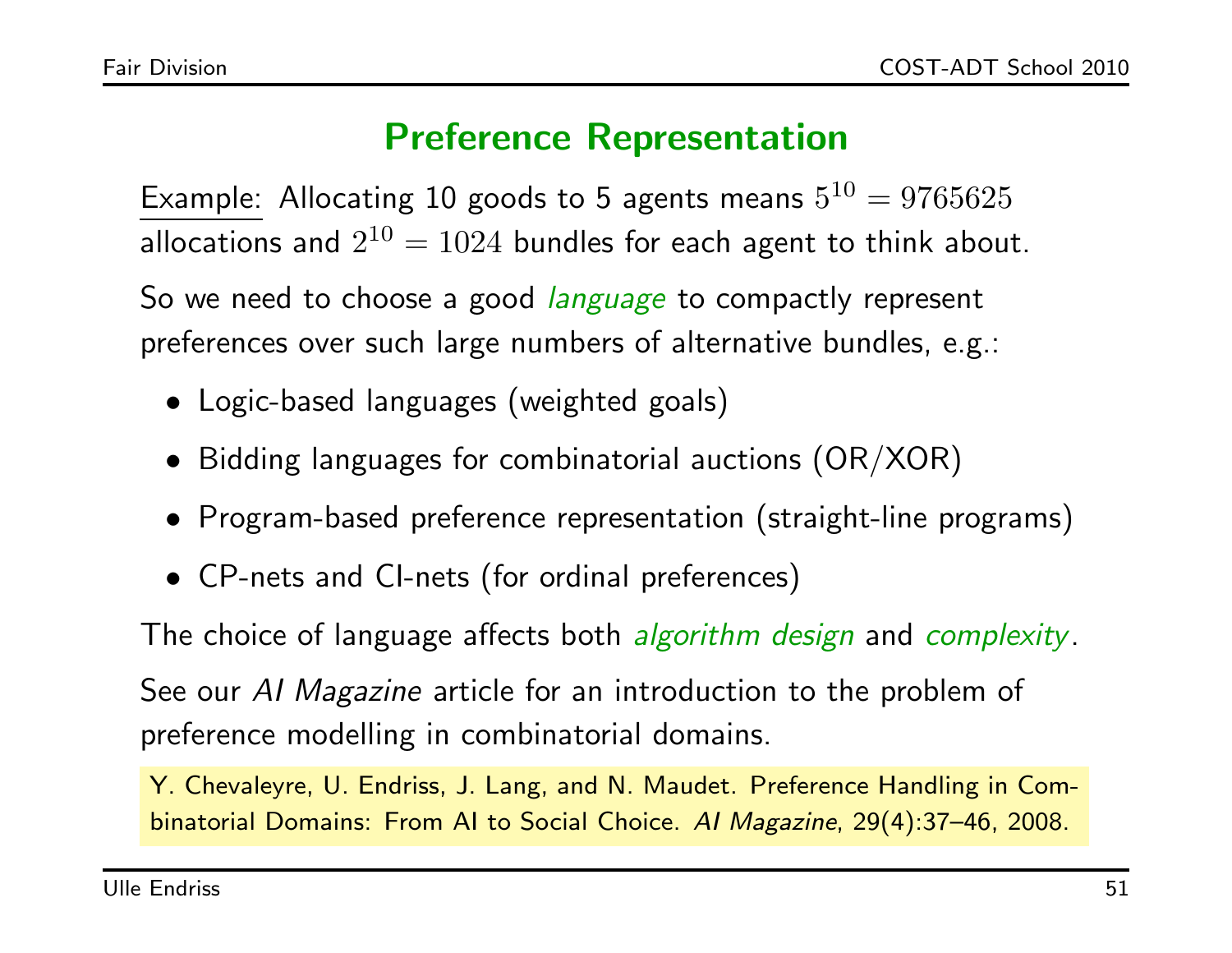### Complexity Results

Before we look into the "how", here are some complexity results:

- Checking whether an allocation is *Pareto efficient* is coNP-complete.
- Finding an allocation with maximal *utilitarian* social welfare is NP-hard. If all valuations are *modular* (additive) then it is polynomial.
- Finding an allocation with maximal *egalitarian* social welfare is also NP-hard, even when all valuations are modular.
- Checking whether an *envy-free* allocation exists is NP-complete; checking whether an allocation that is both Pareto efficient and envy-free exists is even  $\Sigma^p_2$  $\frac{p}{2}$ -complete.

References to these results may be found in the "MARA Survey".

Y. Chevaleyre, P.E. Dunne, U. Endriss, J. Lang, M. Lemaître, N. Maudet, J. Padget, S. Phelps, J.A. Rodríguez-Aguilar and P. Sousa. Issues in Multiagent Resource Allocation. Informatica, 30:3–31, 2006.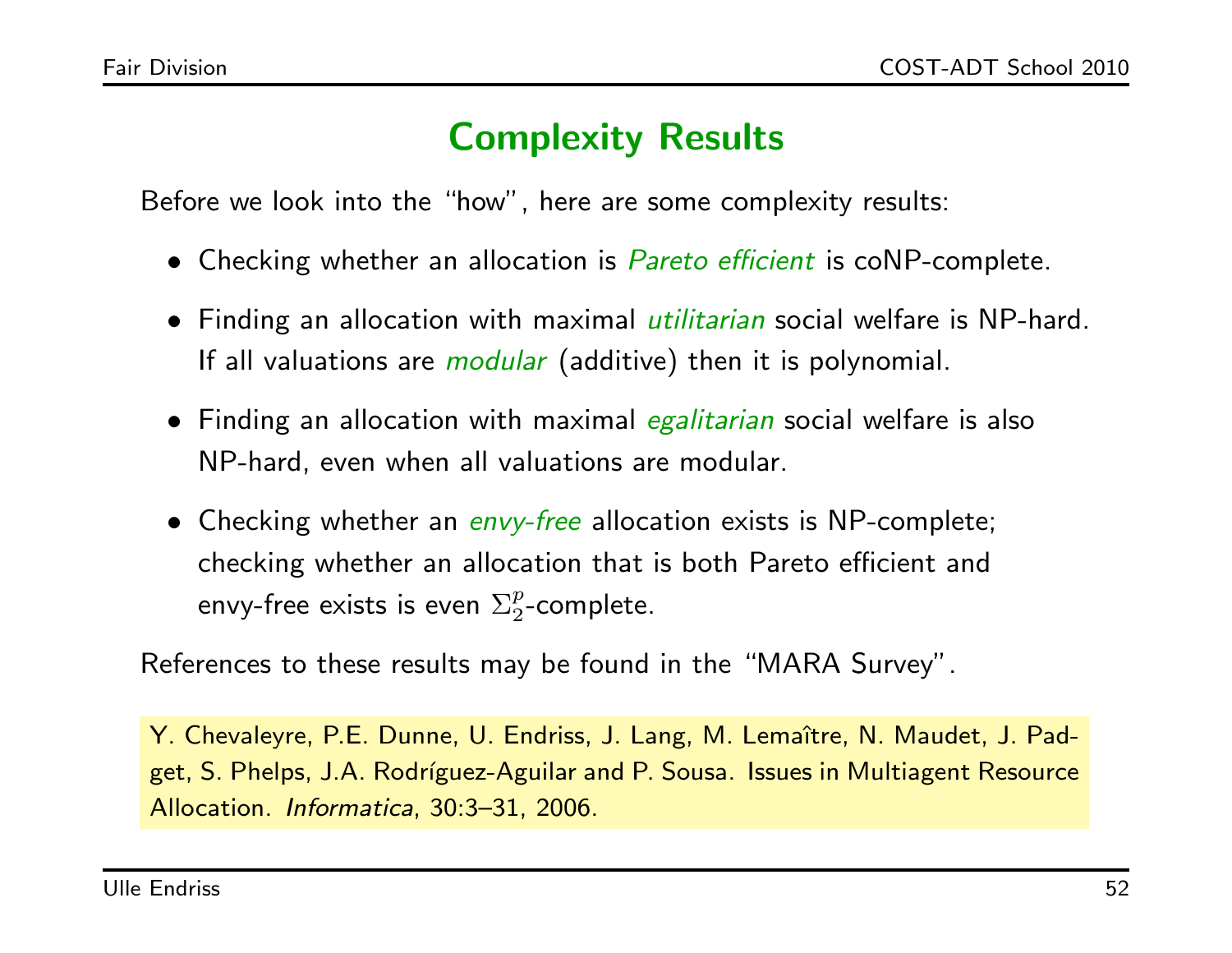### Algorithms for Finding an Optimal Allocation

If our goal is to find an allocation with maximal *utilitarian* social welfare, then the allocation problem is equivalent to the winner determination problem in *combinatorial auctions:* 

- valuation of agent i for bundle  $B \sim$  price offered for  $B$  by bidder i
- utilitarian social welfare  $\sim$  revenue (1st price auction)

Winner determination is a hard problem, but empirically successful algorithms are available. See Sandholm (2006) for an introduction.

For other optimality criteria, much less work has been done on algorithms. An exception is the work of Bouveret and Lemaître (2009).

T. Sandholm. Optimal Winner Determination Algorithms. In P. Cramton et al. (eds.), Combinatorial Auctions, MIT Press, 2006.

S. Bouveret and M. Lemaître. Computing Leximin-optimal Solutions in Constraint Networks. Artificial Intelligence, 19(2):343–364, 2009.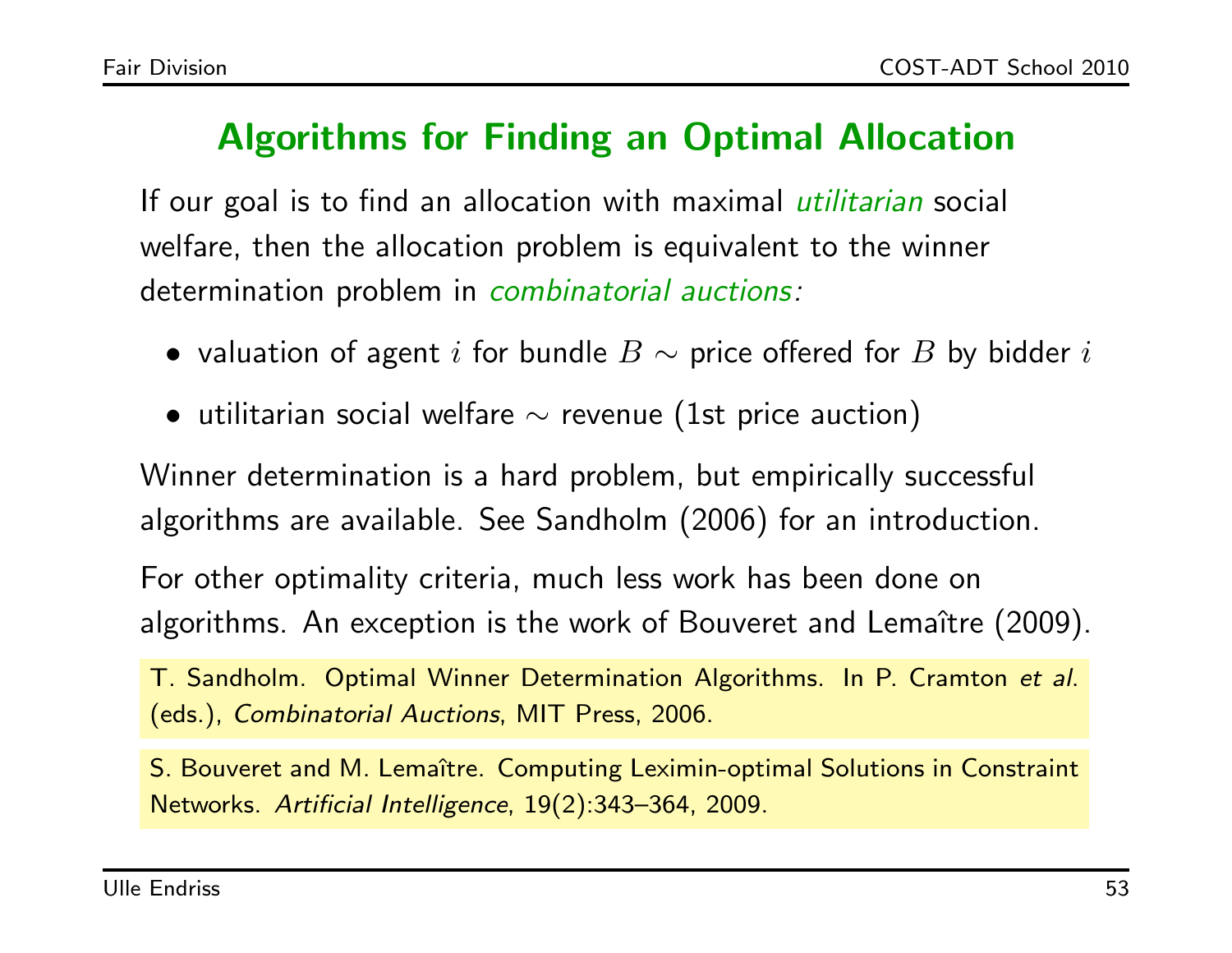#### Maximising Egalitarian Social Welfare

An algorithm using (mixed) *integer programming* for maximising *egalitarian* social welfare with utilities represented in the  $XOR$  language:

XOR-language means: Agent i submits  $n_i$  atomic bids  $\langle B_{ij} , u_{ij} \rangle$  with  $B_{ij} \subseteq \mathcal{G}$  and  $u_{ij} \in \mathbb{R}^+$ . Then utility of  $B \subseteq \mathcal{G}$  is  $\max\{u_{ij} \mid B_{ij} \subseteq B\}$ .

IP variables:  $x_{ij} \in \{0,1\}$  ("agent i gets jth bundle");  $y \ge 0$  (= SW<sub>egal</sub>)

- IP algorithm: *maximise y subject to three constraints*:
- $(1)$  Each good gets allocated to at most one agent:  $(\forall k \leq |\mathcal{G}|)$   $\sum_{k=1}^{n}$  $i \in \mathcal{N}$  j=1  $\widetilde{n_i}$  $[k \in B_{ij}] \cdot x_{ij} \leq 1$ , where  $[k \in B_{ij}] \in \{0,1\}$
- (2) Each agent receives at most one bundle specified in their XOR-bid:  $(\forall i \in \mathcal{N})$   $\sum x_{ij} \leq 1$  $\breve{n_i}$  $j=1$
- (3) Egalitarian social welfare is at most equal to any individual utility:  $(\forall i \in \mathcal{N})$  y  $\leq \sum u_{ij} \cdot x_{ij}$  $\tilde{n}_i$  $i=1$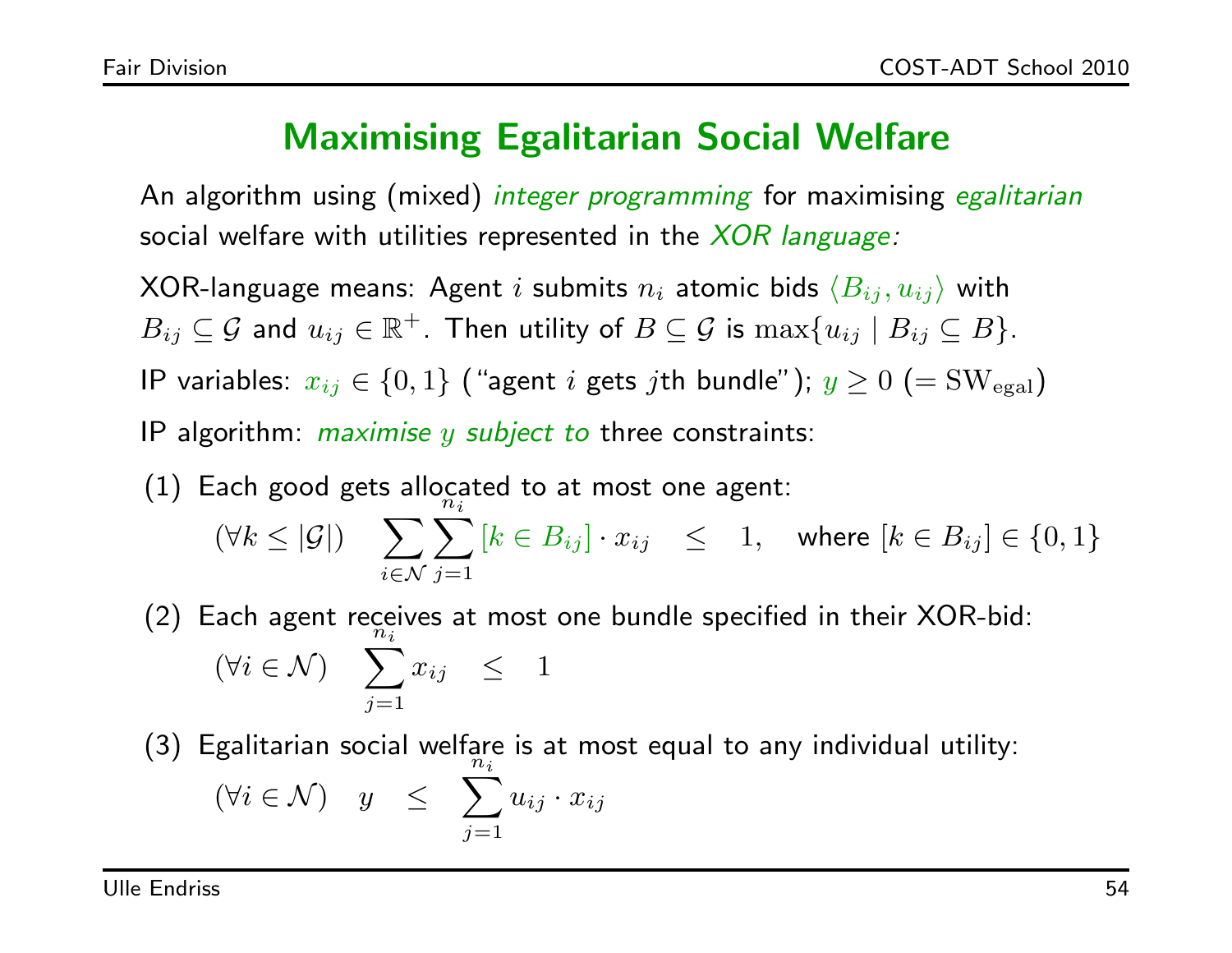# Distributed Approach

Instead of devising algorithms for computing a socially optimal allocation in a centralised manner, we now want agents to be able to do this in a distributed manner by contracting deals locally.

- A deal  $\delta = (A, A')$  is a pair of allocations (before/after).
- A deal may come with a number of side payments to compensate some of the agents for a loss in valuation. A *payment function* is a function  $p : \mathcal{N} \to \mathbb{R}$  with  $p(1) + \cdots + p(n) = 0$ .

Example:  $p(i) = 5$  and  $p(j) = -5$  means that agent i pays  $\in 5$ , while agent j receives  $\epsilon$ 5.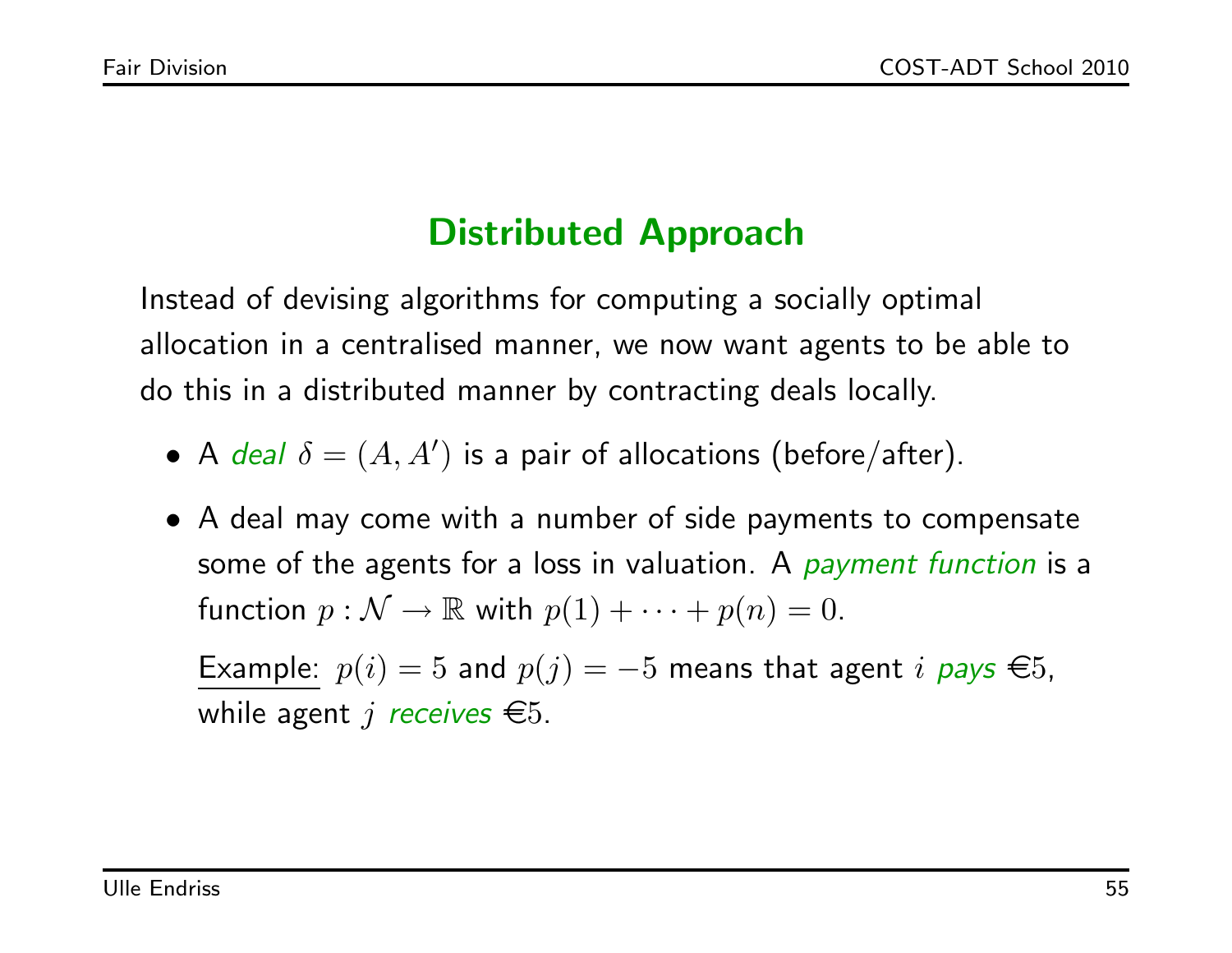## Negotiating Socially Optimal Allocations

We are not going to talk about designing a concrete negotiation protocol, but rather study the framework from an abstract point of view. The main question concerns the relationship between

- the *local view:* what deals will agents make in response to their individual preferences?; and
- the *global view:* how will the overall allocation of goods evolve in terms of social welfare?

We will go through this for one set of assumptions regarding the local view and one choice of desiderata regarding the global view.

U. Endriss, N. Maudet, F. Sadri and F. Toni. Negotiating Socially Optimal Allocations of Resources. Journal of AI Research, 25:315–348, 2006.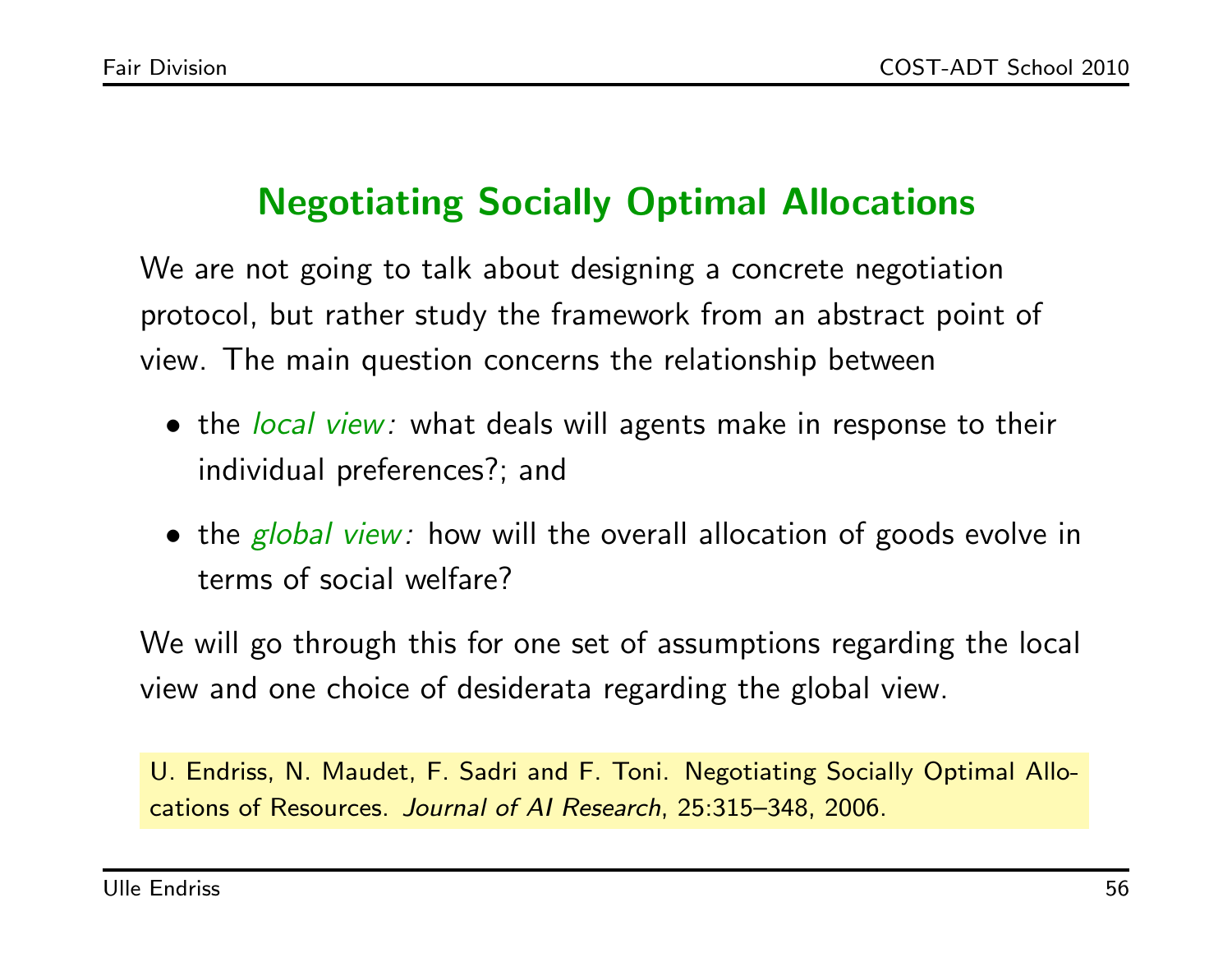## The Local/Individual Perspective

A rational agent (who does not plan ahead) will only accept deals that improve its individual welfare:

A deal  $\delta = (A, A')$  is called *individually rational* (IR) if there exists a payment function p such that  $v_i(A') - v_i(A) > p(i)$  for all  $i \in \mathcal{N}$ , except possibly  $p(i) = 0$  for agents i with  $A(i) = A'(i)$ .

That is, an agent will only accept a deal if it results in a gain in value (or money) that strictly outweighs a possible loss in money (or value).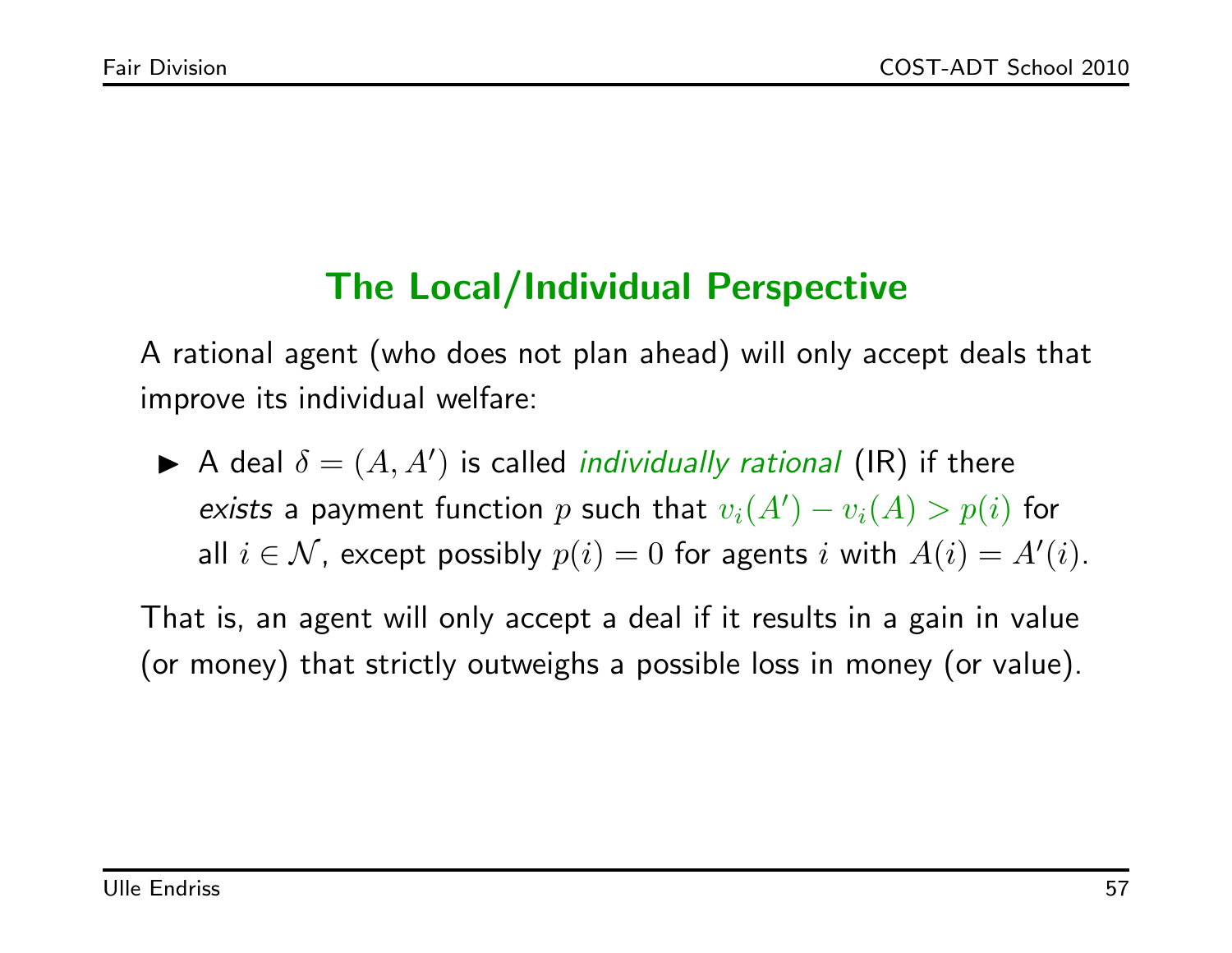## The Global/Social Perspective

Suppose that, as system designers, we are interested in maximising utilitarian social welfare:

$$
SW_{util}(A) = \sum_{i \in \mathcal{N}} v_i(A(i))
$$

Observe that there is no need to include the agents' monetary balances into this definition, because they'd always add up to 0.

While the local perspective is driving the negotiation process, we use the global perspective to assess how well we are doing.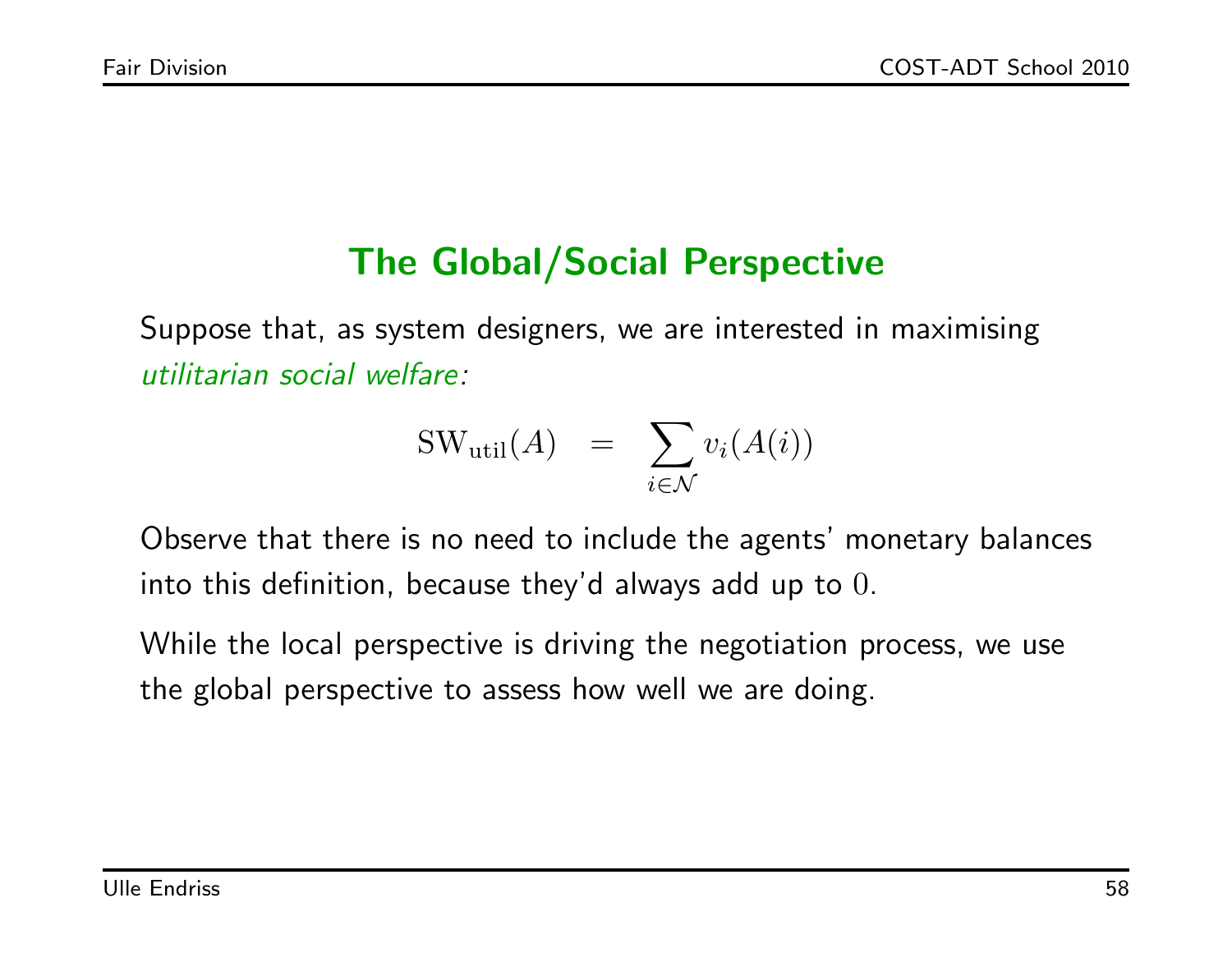### Example

Let  $\mathcal{A} = \{ \text{ann}, \text{bob} \}$  and  $\mathcal{G} = \{ \text{chair}, \text{table} \}$  and suppose our agents use the following utility functions:

- $v_{ann}(\emptyset) = 0$   $v_{bob}(\emptyset) = 0$
- $v_{ann}(\lbrace chair\rbrace) = 2$   $v_{bob}(\lbrace chair\rbrace) = 3$
- $v_{ann}(\lbrace table \rbrace) = 3$   $v_{bob}(\lbrace table \rbrace) = 3$

$$
v_{ann}(\{chair, table\}) = 7 v_{bob}(\{chair, table\}) = 8
$$

Furthermore, suppose the initial allocation of goods is  $A_0$  with  $A_0(ann) = \{chair, table\}$  and  $A_0(bob) = \emptyset$ .

Social welfare for allocation  $A_0$  is 7, but it could be 8. By moving only a single good from agent  $ann$  to agent  $bob$ , the former would lose more than the latter would gain (not individually rational).

The only possible deal would be to move the whole set  $\{chair, table\}$ .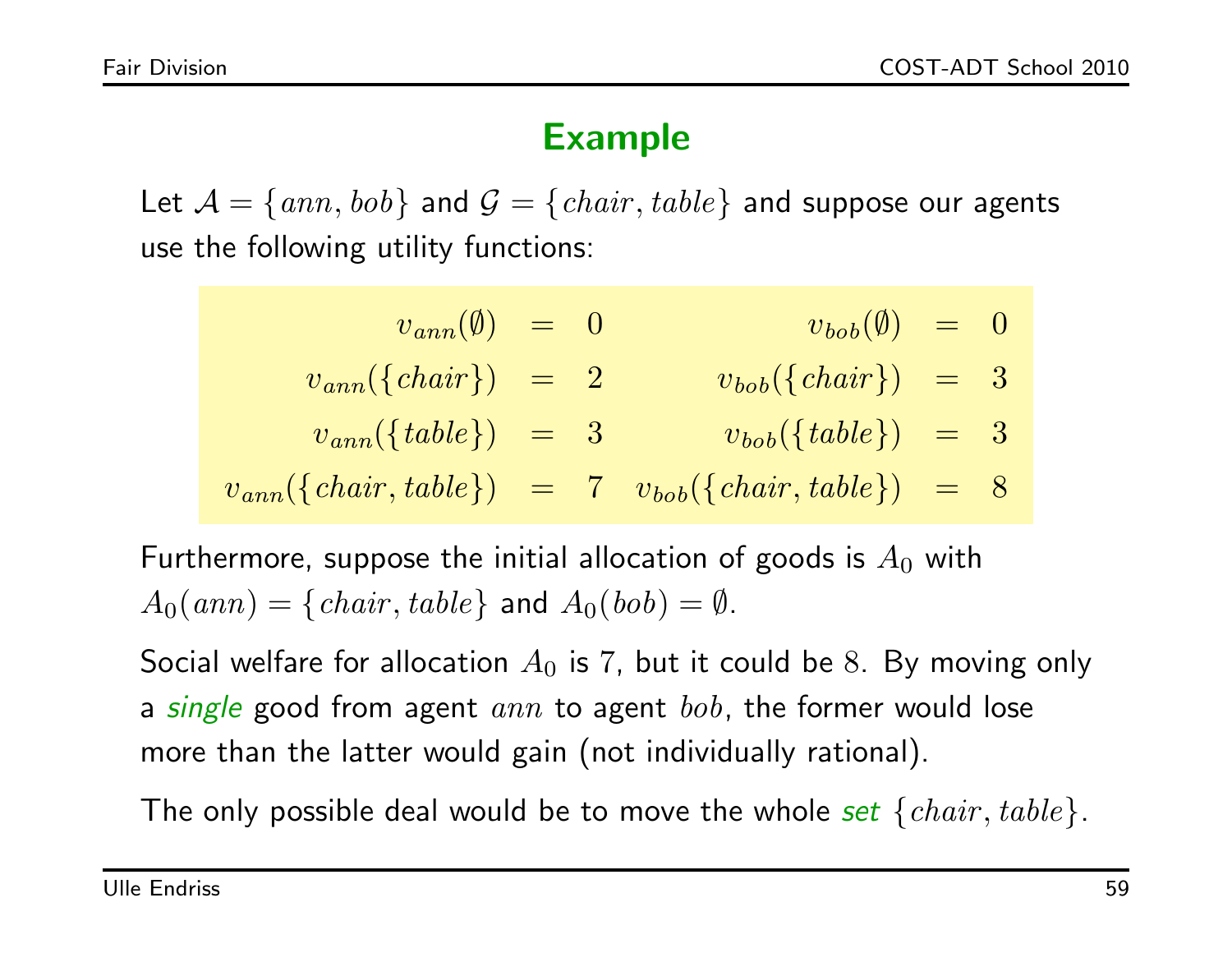## **Convergence**

The good news:

Theorem 3 (Sandholm, 1998) Any sequence of IR deals will eventually result in an allocation with maximal social welfare.

Discussion: Agents can act *locally* and need not be aware of the global picture (convergence is guaranteed by the theorem).

T. Sandholm. Contract Types for Satisficing Task Allocation: I Theoretical Results. Proc. AAAI Spring Symposium 1998.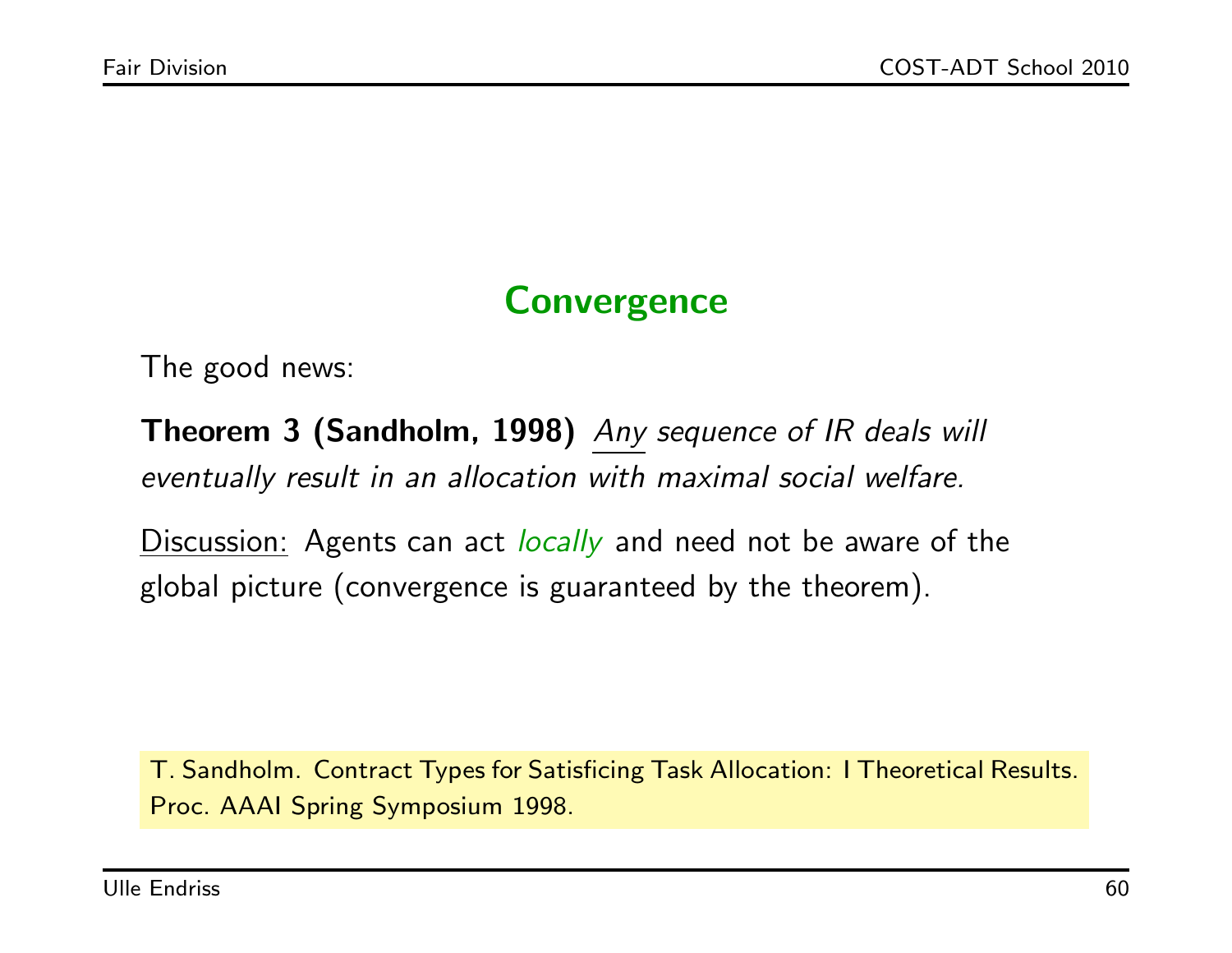### Why does this work?

The key to the proof is the insight that IR deals are exactly those deals that increase social welfare:

**Lemma 4** A deal  $\delta = (A, A')$  is individually rational if and only if  $SW_{util}(A) < SW_{util}(A')$ .

Proof:  $(\Rightarrow)$  Rationality means that overall utility gains outweigh overall payments (which are  $= 0$ ).

 $(\Leftarrow)$  The social surplus can be divided amongst all agents by using, say, the following payment function:

$$
p(i) = v_i(A') - v_i(A) - \frac{\text{SW}_{util}(A') - \text{SW}_{util}(A)}{|N|}
$$

Thus, as SW increases with every deal, negotiation must terminate. Upon termination, the final allocation  $A$  must be *optimal*, because if there were a better allocation  $A'$ , the deal  $\delta = (A, A')$  would be IR.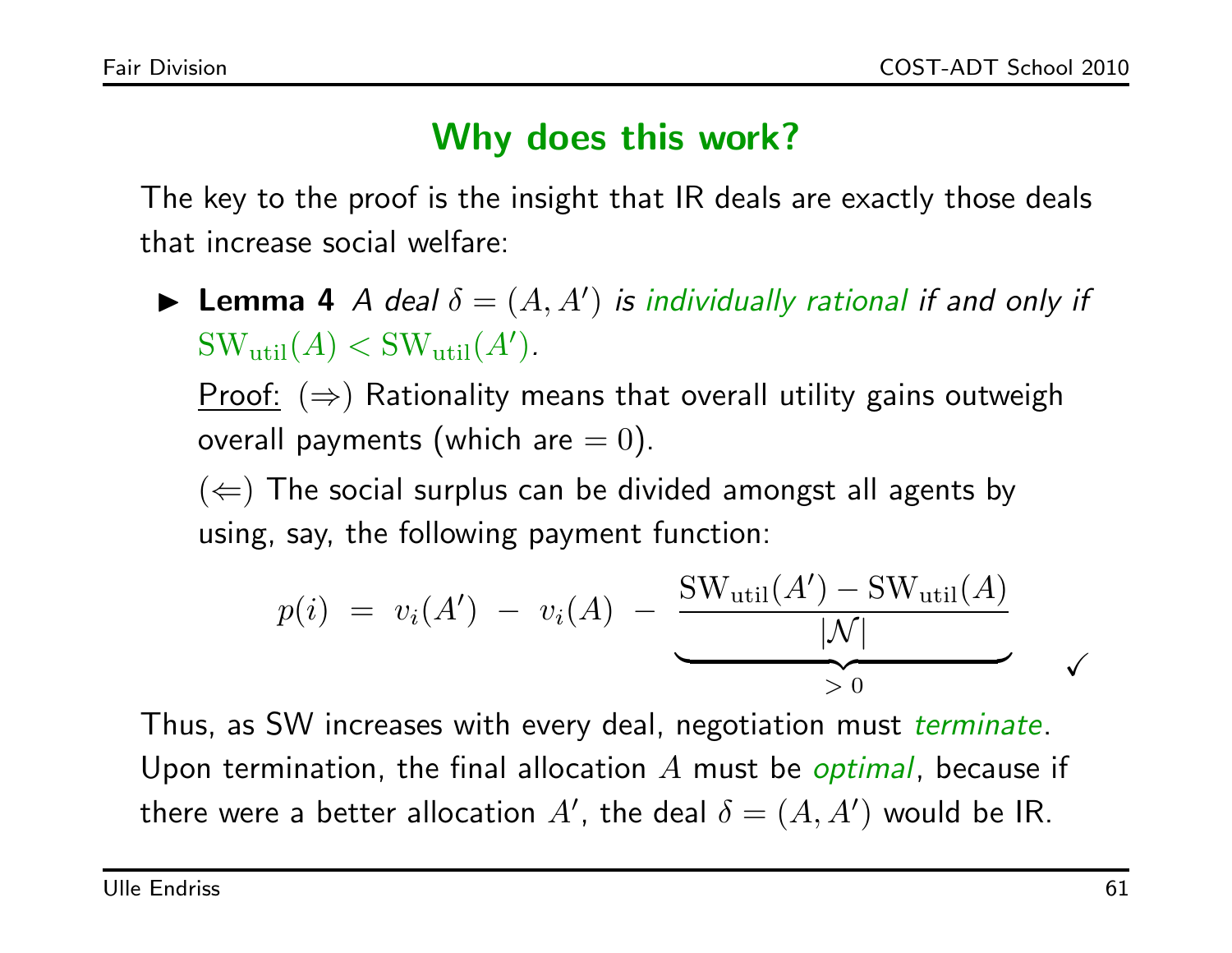### Multilateral Negotiation

The bad news is that outcomes that maximise utilitarian social welfare can only be guaranteed if the negotiation protocol allows for deals involving any number of agents and goods:

**Theorem 5** Any deal  $\delta = (A, A')$  may be necessary: there are valuations and an initial allocation such that any sequence of IR deals leading to an allocation with maximal utilitarian social welfare would have to include  $\delta$  (unless  $\delta$  is "independently decomposable").

The proof involves the systematic definition of valuation functions such that  $A'$  is optimal and  $A$  is the second best allocation.

Independently decomposable deals (to which the result does not apply) are deals that can be split into two subdeals involving distinct agents.

The theorem holds even when valuation functions are restricted to be monotonic or dichotomous.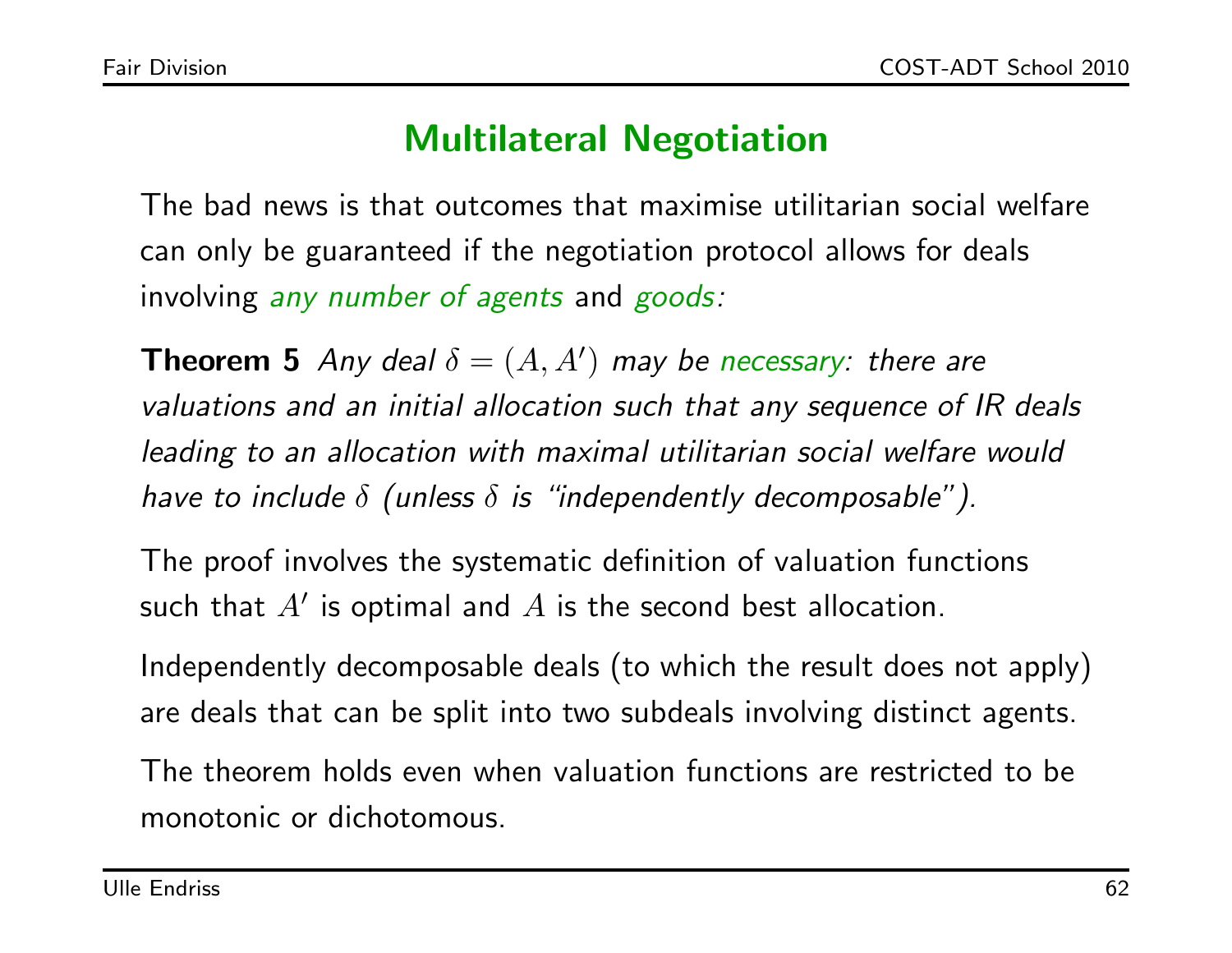#### Modular Domains

A valuation function  $v_i$  is called modular if it satisfies the following condition for all bundles  $B_1, B_2 \subseteq G$ :

$$
v_i(B_1 \cup B_2) = v_i(B_1) + v_i(B_2) - v_i(B_1 \cap B_2)
$$

That is, in a modular domain there are no synergies between items; you can get the value of a bundle by adding up the values of its elements.

 $\blacktriangleright$  Negotiation in modular domains is feasible:

Theorem 6 If all valuation functions are modular, then IR 1-deals (each involving just one item) suffice to guarantee outcomes with maximal utilitarian social welfare.

We also know that the class of modular valuation functions is *maximal*: for no larger class can we still get the same convergence property.

Y. Chevaleyre, U. Endriss, and N. Maudet. Simple Negotiation Schemes for Agents with Simple Preferences. JAAMAS, 20(2):234–259, 2010.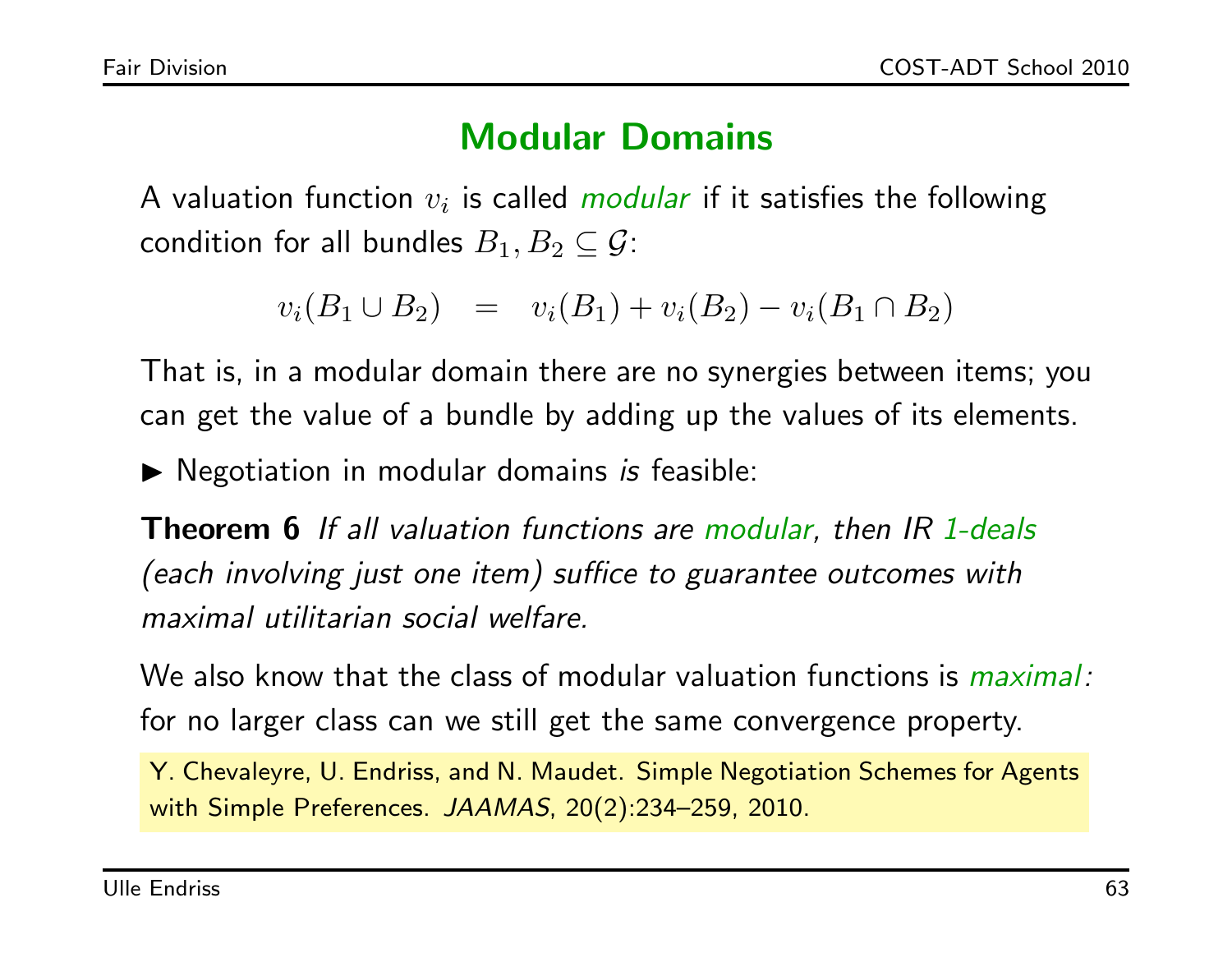### Comparing Negotiation Policies

While we know from Theorem 6 that 1-deals (blue) guarantee an optimal result, an experiment (20 agents, 200 goods, modular valuations) suggests that general bilateral deals (red) achieve the same goal in fewer steps:



The graph shows how utilitarian social welfare  $(y$ -axis) develops as agents attempt to contract more an more deals  $(x$ -axis) amongst themselves. Graph generated using the MADRAS platform of Buisman et al. (2007).

H. Buisman, G. Kruitbosch, N. Peek, and U. Endriss. Simulation of Negotiation Policies in Distributed Multiagent Resource Allocation. Proc. ESAW-2007.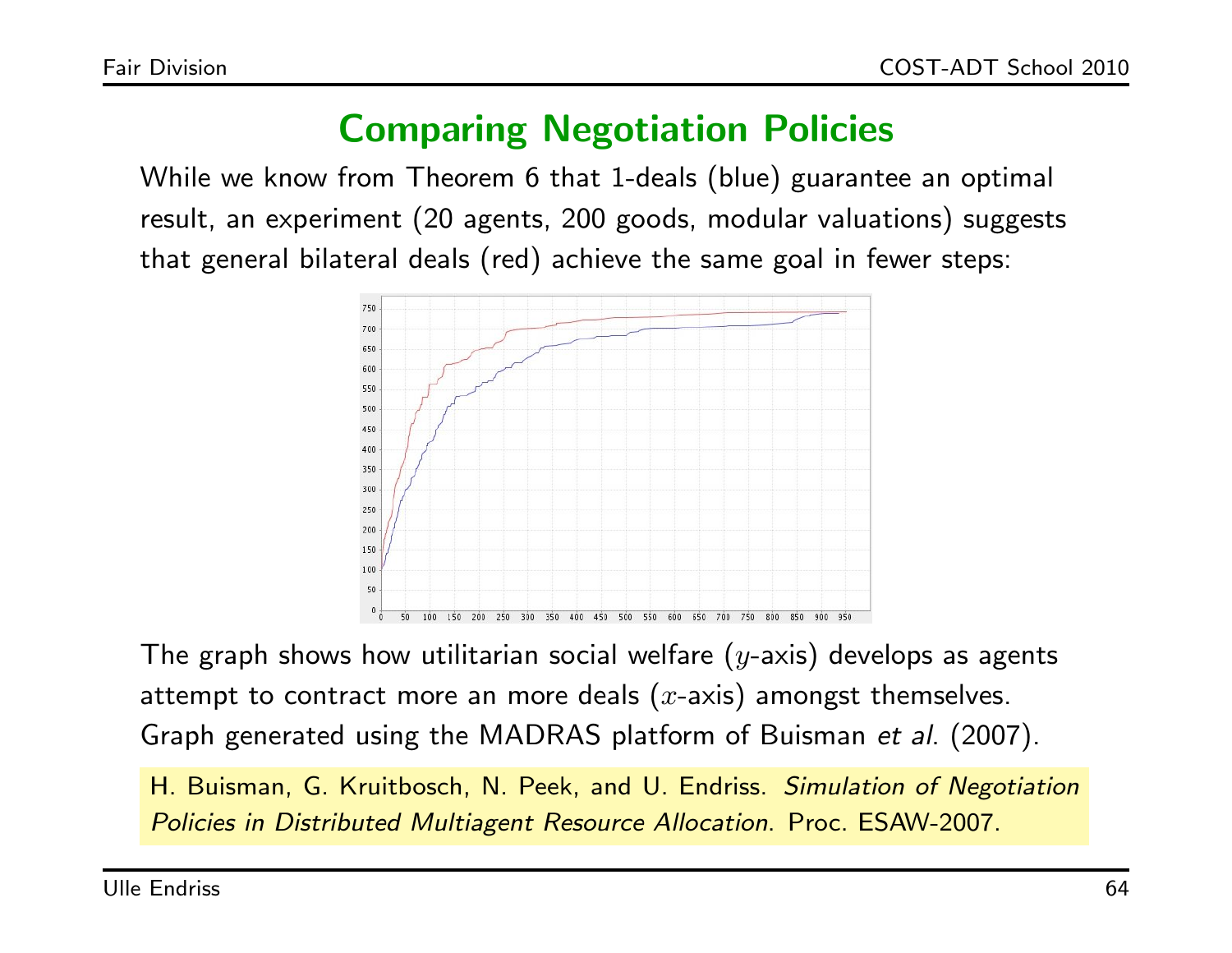### More Convergence Results

For any given fairness or efficiency criterion, we would like to know how to set up a negotiation framework so as to be able to guarantee convergence to a social optimum. Some existing work:

- Pareto efficient outcomes via rational deals without money
- Outcomes maximising the egalitarian or the Nash CUF via specifically engineered deal criteria
- Envy-free outcomes via IR deals with a fixed payment function, for supermodular valuations (also on social networks)

U. Endriss, N. Maudet, F. Sadri and F. Toni. Negotiating Socially Optimal Allocations of Resources. Journal of AI Research, 25:315–348, 2006.

S. Ramezani and U. Endriss. Nash Social Welfare in Multiagent Resource Allocation. Proc. AMEC-2009.

Y. Chevaleyre, U. Endriss, and N. Maudet. Allocating Goods on a Graph to Eliminate Envy. Proc. AAAI-2007.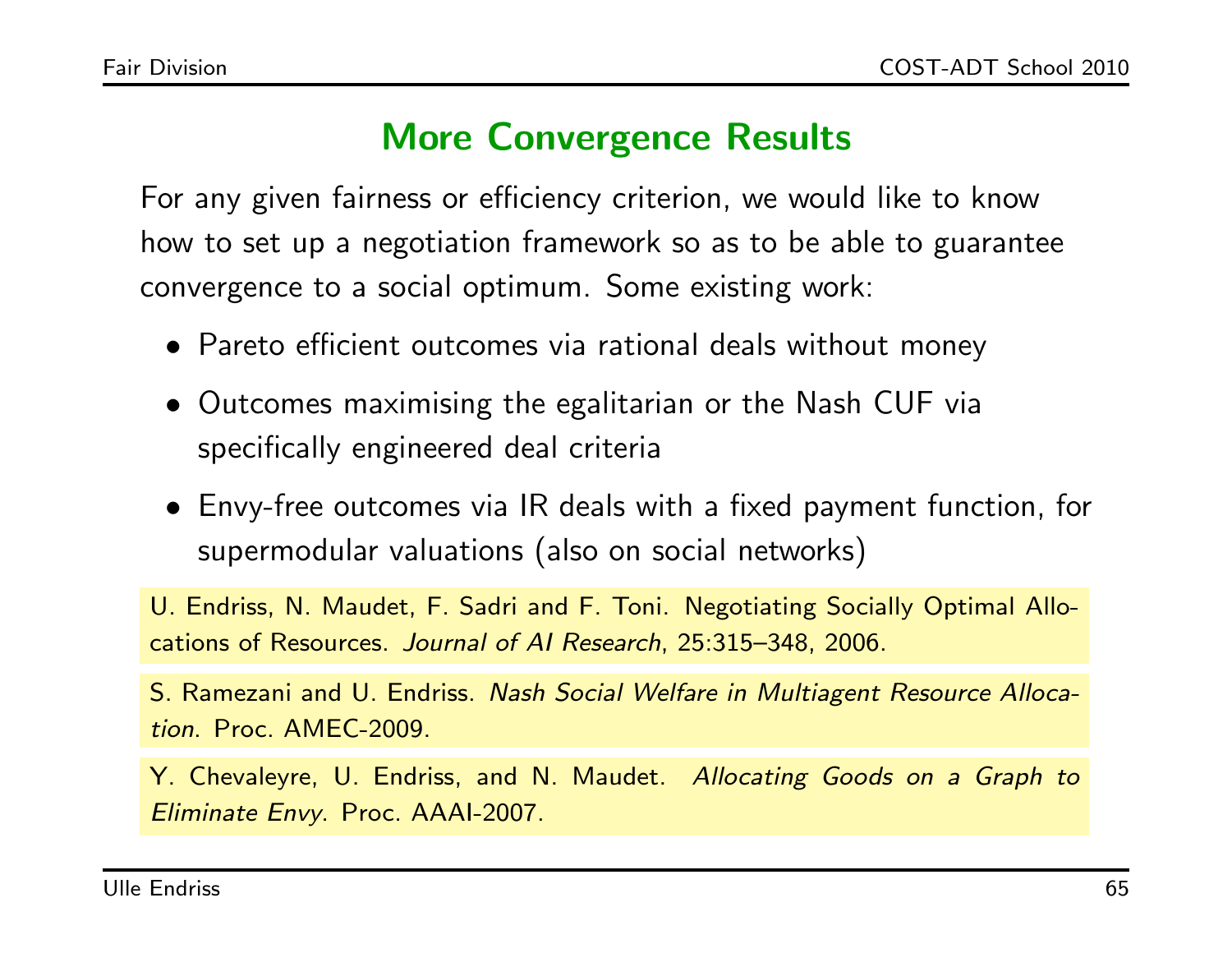## Summary: Allocating Indivisible Goods

We have seen that finding a fair/efficient allocation in case of indivisible goods gives rise to a combinatorial optimisation problem. Two approaches:

- Centralised: Give a complete specification of the problem to an optimisation algorithm (related to combinatorial auctions).
- *Distributed:* Try to get the agents to solve the problem. For certain fairness criteria and certain assumptions on agent behaviour, we can predict convergence to an optimal state.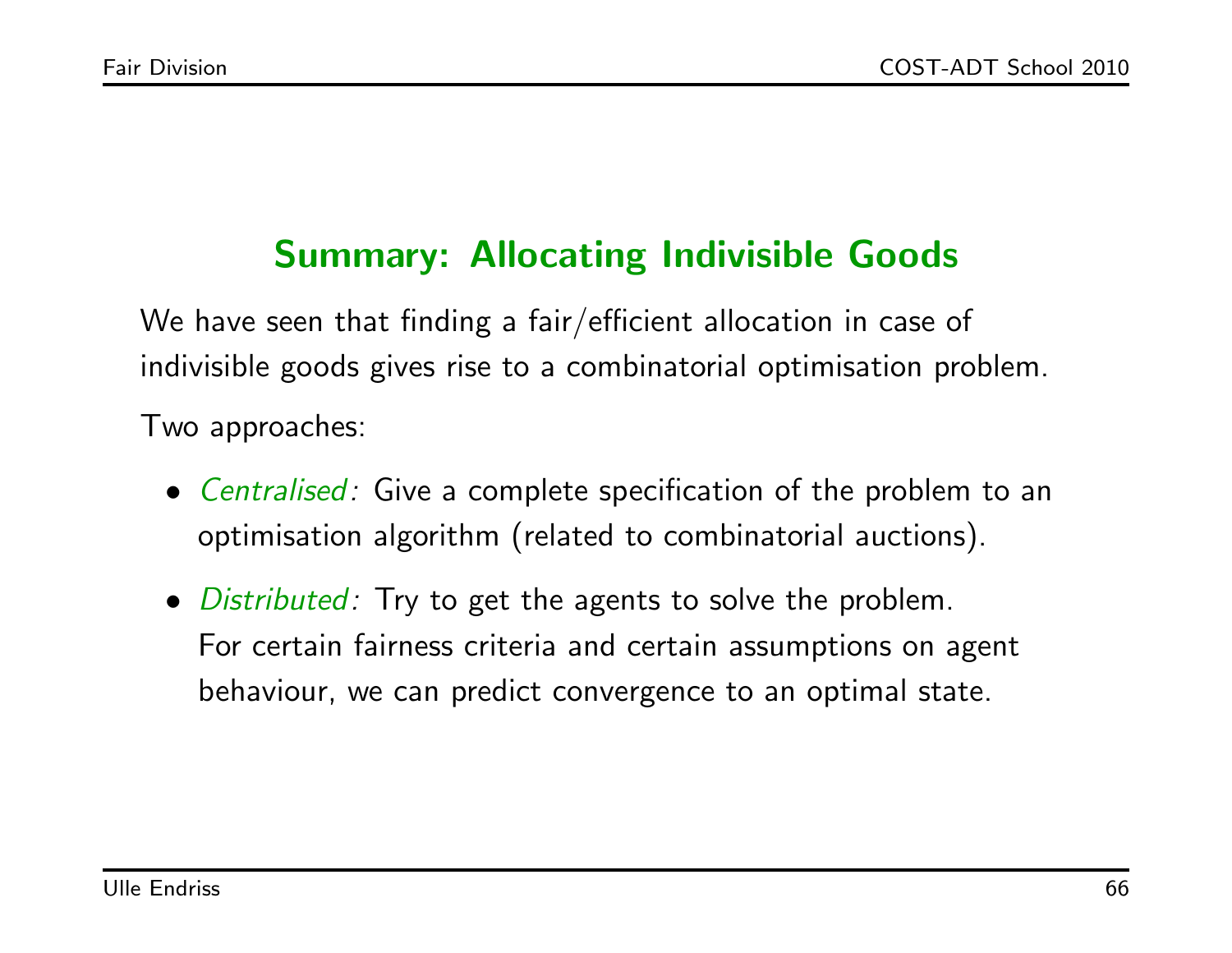#### Literature

Besides listing *fairness and efficiency criteria* (Part 1), the "MARA Survey" also gives an overview of *allocation procedures* for indivisible goods. (It also covers *applications, preference* languages, and *complexity* results.)

We have largely neglected strategic (and have been brief on algorithmic) aspects, which are better developed in the *combinatorial auction* literature The handbook edited by Cramton et al. (2006) is a good starting point.

To find out more about *convergence* in distributed negotiation you may start by consulting the JAIR 2006 paper cited below.

Y. Chevaleyre, P.E. Dunne, U. Endriss, J. Lang, M. Lemaître, N. Maudet, J. Padget, S. Phelps, J.A. Rodríguez-Aguilar and P. Sousa. Issues in Multiagent Resource Allocation. Informatica, 30:3–31, 2006.

P. Cramton, Y. Shoham, and R. Steinberg (eds.). Combinatorial Auctions. MIT Press, 2006.

U. Endriss, N. Maudet, F. Sadri and F. Toni. Negotiating Socially Optimal Allocations of Resources. Journal of AI Research, 25:315–348, 2006.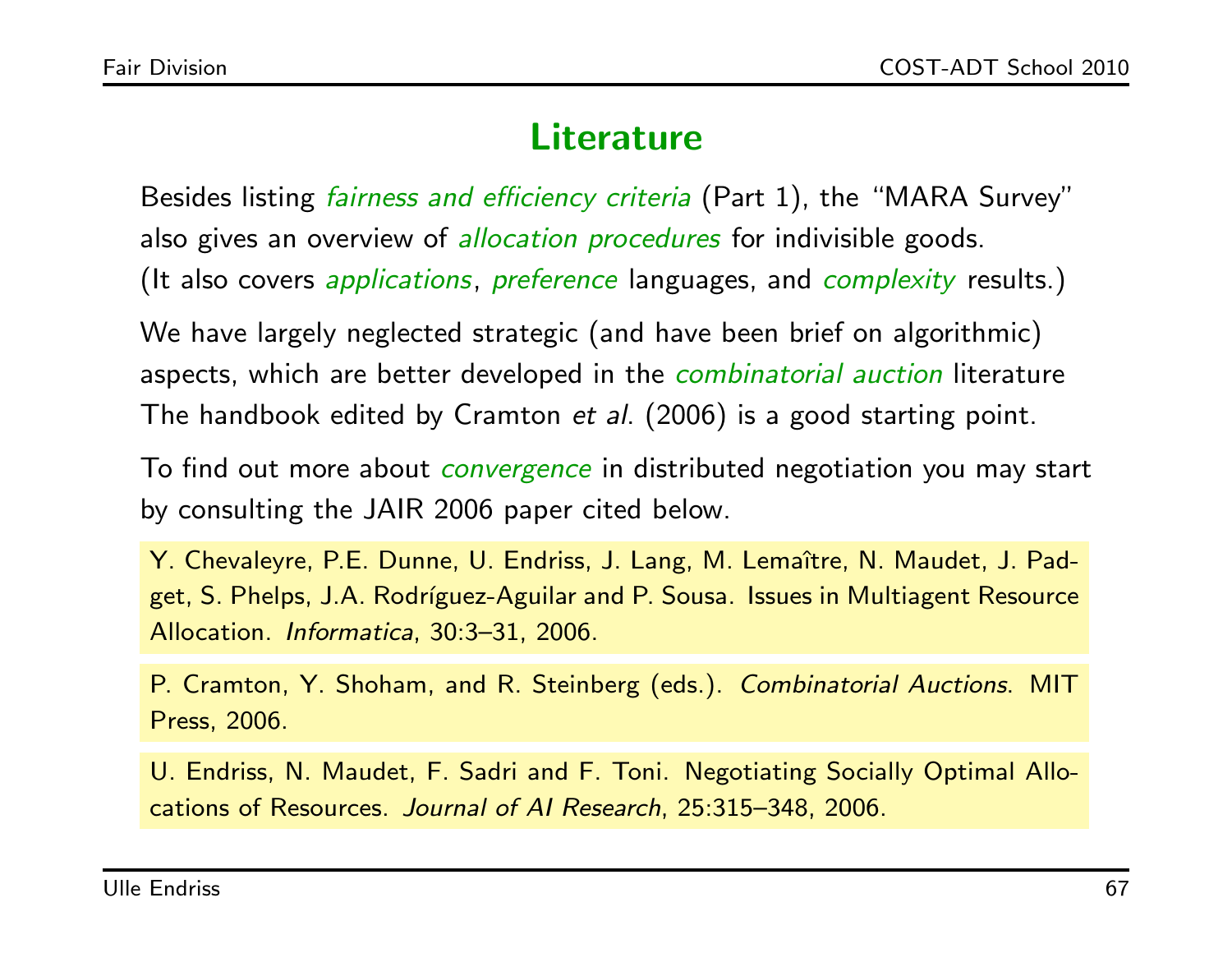# **Conclusion**